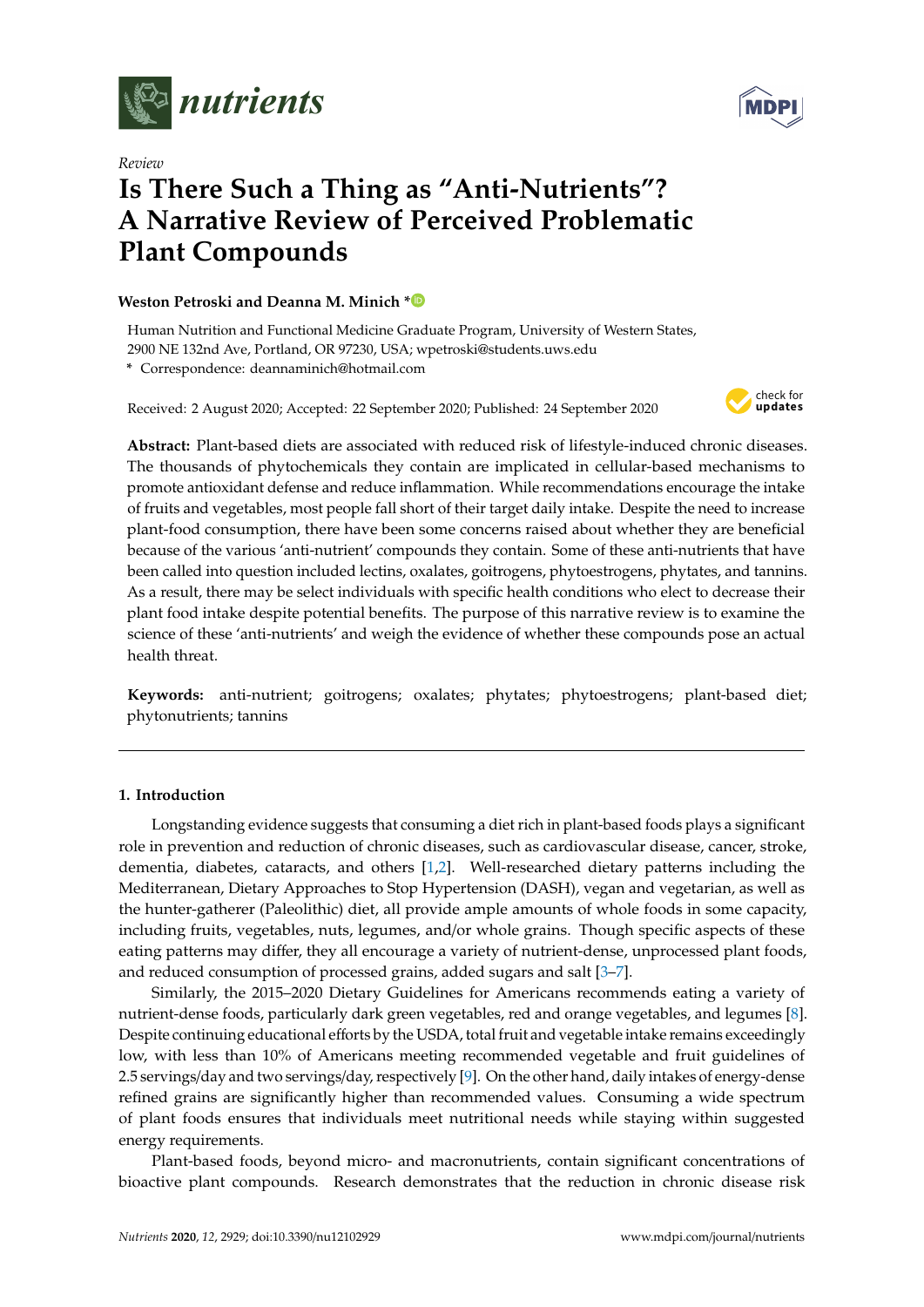may be attributed to the synergistic effects of these anti-inflammatory phytochemicals, including an endless array of polyphenols, alkaloids, carotenoids, organosulfur compounds, terpenoids, and phytosterols [\[1](#page-18-0)[,2\]](#page-18-1). Due to the diverse and complex interactions of vitamins, minerals and phytochemicals in a single food, health effects of a whole food, or combination of foods, will likely be significantly different than that of isolated compounds [\[10\]](#page-19-0). To complicate research even further, interaction of phytochemicals and microbiota within the intestinal environment could alter both bioavailability and biological effects [\[10,](#page-19-0)[11\]](#page-19-1). For these reasons, elucidating the physiological effects of individual plant components obtained through dietary sources, composed of thousands of different compounds, is an implausible task.

More recently, various research has questioned the healthfulness of plant-foods because of the presence of certain compounds, termed 'anti-nutrients'. These purported antinutrients, which include lectins, oxalates, phytates, phytoestrogens, and tannins, are thought to restrict bioavailability of key nutrients, while other studies conclude they may have health promoting effects [\[12](#page-19-2)[,13\]](#page-19-3) (Table [1\)](#page-1-0). The purpose of this narrative review article is to provide an objective, scientific literature review of antinutrient compounds to assess whether they impose any significant health risk, and, further, whether they incur clinical implications.

<span id="page-1-0"></span>

| 'Anti-nutrient' | <b>Food Sources</b>                                                                                                            | <b>Suggested Clinical Implications</b>                                                                 |
|-----------------|--------------------------------------------------------------------------------------------------------------------------------|--------------------------------------------------------------------------------------------------------|
| Lectins         | Legumes, cereal grains, seeds,<br>nuts, fruits, vegetables                                                                     | Altered gut function; inflammation                                                                     |
| Oxalates        | Spinach, Swiss chard, sorrel,<br>beet greens, beet root, rhubarb,<br>nuts, legumes, cereal grains,<br>sweet potatoes, potatoes | May inhibit calcium absorption;<br>May increase calcium kidney<br>stone formation                      |
| Phytate (IP6)   | Legumes, cereal grains,<br>pseudocereals (amaranth,<br>quinoa, millet), nuts, seeds                                            | May inhibit absorption of iron, zinc<br>and calcium; Acts as an antioxidant;<br>Antineoplastic effects |
| Goitrogens      | Brassica vegetables (kale,<br>Brussels sprouts, cabbage, turnip<br>greens, Chinese cabbage,<br>broccoli), millet, cassava      | Hypothyroidism and/or goiter;<br>Inhibit iodine uptake                                                 |
| Phytoestrogens  | Soy and soy products, flaxseeds,<br>nuts (negligible amounts), fruits<br>and vegetables<br>(negligible amounts)                | Endocrine disruption; Increased risk<br>of estrogen-sensitive cancers                                  |
| Tannins         | Tea, cocoa, grapes, berries,<br>apples, stone fruits, nuts, beans,<br>whole grains                                             | Inhibit iron absorption; Negatively<br>impact iron stores                                              |

**Table 1.** Plant Compounds, Food Sources, and Their Suggested Clinical Implications.

# **2. Lectins**

# *2.1. Definition*

Lectins, or hemagglutinins, are a diverse family of carbohydrate-binding proteins found in almost all organisms, including plants, animals, and microorganisms [\[14\]](#page-19-4). These proteins/glycoproteins possess the unique capability to reversibly bind to specific carbohydrate moieties on cells, resulting in erythrocyte agglutination. The carbohydrate specificity of lectins allows them to function in cell recognition, tissue development, host defense and tumor metastasis in both plants and animals [\[15](#page-19-5)[,16\]](#page-19-6). Over 500 lectins have been isolated and identified from plants, who produce them primarily as defense mechanisms against insects, molds, fungi and diseases [\[14\]](#page-19-4).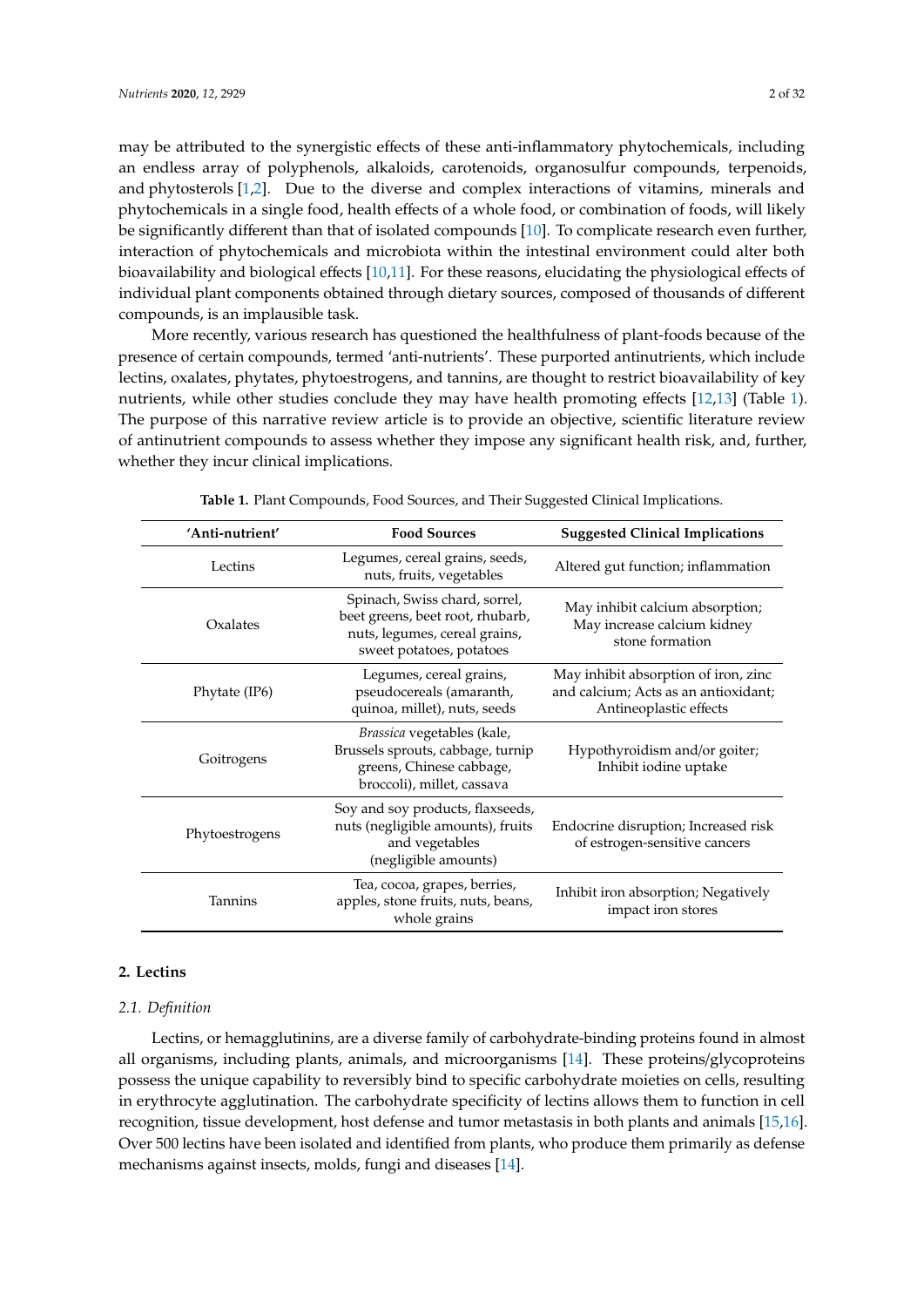# *2.2. Background*

Plant lectins are widely distributed throughout the plant kingdom, available from many dietary sources including legumes, seeds, nuts, fruits, and vegetables [\[17\]](#page-19-7). Insignificant amounts of lectins are consumed from unprocessed fruits and vegetables, while raw legumes and whole grains are far more concentrated sources of dietary lectins. Due to their high culinary use around the globe and potential for toxicity, *Phaseolus vulgaris* (common bean) lectins (PHA), and wheat germ agglutinin (WGA) derived from wheat, have arguably received the most attention by researchers [\[16,](#page-19-6)[18\]](#page-19-8). Common beans include dark and light red kidney beans, pinto beans, black beans, and white beans. An analysis of raw Canadian legumes measured hemagglutinating activity against rat erythrocytes and found that soybeans showed the highest activity (692.8 HU/mg), followed by common beans (*Phaseolus vulgaris*) (87.69–88.59 HU/mg)*,* lentils (10.91–11.07 HU/mg), peas (5.53–5.68 HU/mg), fava beans (5.52–5.55 HU/mg), and chickpeas (2.73–2.74 HU/mg), respectively [\[19\]](#page-19-9).

Lectin content may vary with regards to cultivar, cultivation area, and disease susceptibility. Spanish cultivars of chickpeas and fava beans contained greater amounts of lectins, but lesser amounts in soybeans and kidney beans as compared to Canadian pulses [\[19\]](#page-19-9). Sun et al. found significant variations in PHA levels among fresh kidney bean cultivars, ranging from less than 200 ug/g to more than 51,200 ug/g. PHA levels appeared to decrease with bean maturity, as concentrations are highest during the growth period for protection [\[20\]](#page-19-10). Disease susceptibility and genetic resistance may also play a role in lectin content [\[21,](#page-19-11)[22\]](#page-19-12).

# *2.3. E*ff*ects of Cooking*/*Processing*

Although lectins are fairly resistant to enzymatic digestion in the gastrointestinal tract, they can be removed from foods by various processes (Table [2\)](#page-2-0). For example, soaking, autoclaving, and boiling causes irreversible lectin denaturation. Boiling legumes for one hour at 95 ◦C reduced hemagglutinating activity by 93.77–99.81% [\[19\]](#page-19-9). Adeparusi et al. found that autoclaving lima beans for 20 min eliminated all anti-nutrients except tannins [\[23\]](#page-19-13). Boiling of red and white kidney beans, notoriously rich in phytohemoggluttinin (PHA), also resulted in complete elimination of lectins [\[24\]](#page-19-14). Microwave ovens on the other hand, are not an effective method for lectin deactivation. Though microwaving destroyed hemagglutinins in most legume seeds, it did not significantly affect lectins in common beans [\[25\]](#page-19-15). Additionally, fermentation over 72 h has been demonstrated to destroy almost all lectins in lentils (*Lens culinaris*) [\[26\]](#page-19-16).

<span id="page-2-0"></span>

| 'Anti-nutrient' | <b>Food Preparation that Reduces</b>                           | <b>Food Preparation that Increase</b>                         |
|-----------------|----------------------------------------------------------------|---------------------------------------------------------------|
| Lectins         | Soaking, boiling, autoclaving,<br>germination, fermentation    | Roasting, baking                                              |
| Oxalate         | Soaking, boiling, steaming, pairing<br>with high calcium foods | Roasting, grilling, baking,<br>low-calcium diet               |
| Phytates        | Soaking, boiling, germination,<br>fermentation                 | n/a                                                           |
| <b>Tannins</b>  | Cooking, peeling skins of fruits<br>and nuts                   | n/a                                                           |
| Phytoestrogens  | n/a                                                            | Boiling, steaming, fermenting<br>(increases aglycone content) |
| Goitrogens      | Steaming, boiling                                              |                                                               |

#### **Table 2.** Preparation tips for reducing 'anti-nutrients'.

# *2.4. Safety*

The safety and overall health effects of dietary lectins has long been a topic of concern among researchers, with some suggesting that they are harmful to health, hence the term 'anti-nutrients' [\[27\]](#page-19-17).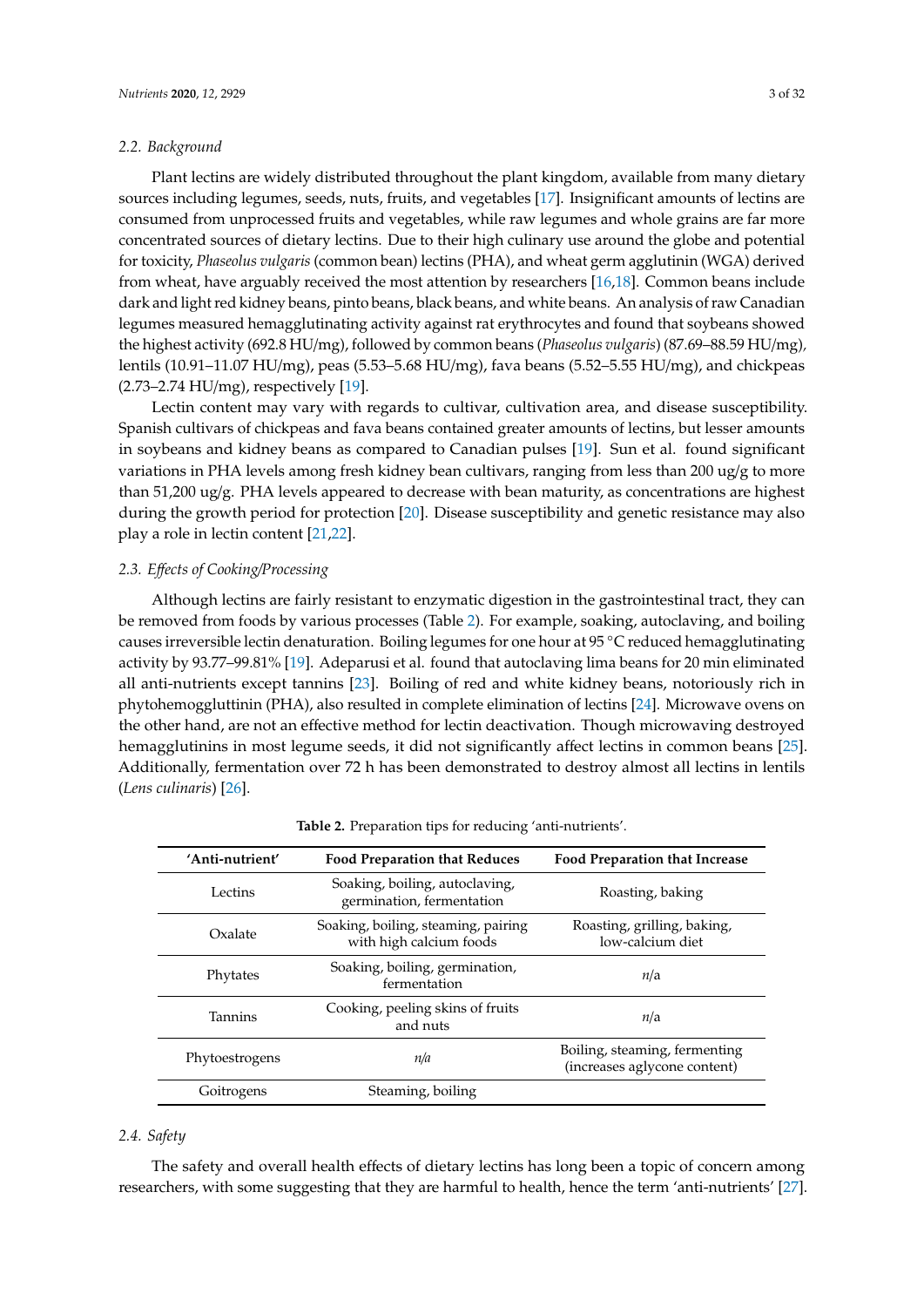Cases of food poisoning involving raw or inadequately cooked legumes are well documented [\[28\]](#page-19-18). For example, in the UK between 1976 and 1989, 50 cases of food poisoning were suspected to be caused by inadequately prepared kidney beans [\[28\]](#page-19-18). PHA toxicity, caused by consumption of fresh kidney beans, is also common in China, and affected over 7000 individuals between 2004 and 2013 [\[20\]](#page-19-10). In all cases, beans were either consumed raw, soaked, or cooked using temperatures inadequate to destroy PHA. Nonetheless, PHA toxin appears to be eliminated by 10 min of boiling [\[29\]](#page-19-19). Mechanistically, lectins and hemagglutinins are resistant to digestion by both host enzymes and bacteria, and therefore pass through the gastrointestinal tract functionally and immunologically intact. Upon arrival into the small intestine, lectins can bind to glycan receptors and glycoconjugates on the luminal surface of the enterocytes [\[30](#page-19-20)[,31\]](#page-19-21).

In animal models, high doses of isolated legume lectins and raw legume flours have been shown to impair the integrity of the intestinal mucosa by inducing intestinal hyperplasia, altering villus architecture, reducing disaccharidase activity, increasing intestinal permeability and activating the immune system (Table [1\)](#page-1-0) [\[32,](#page-20-0)[33\]](#page-20-1). This change in intestinal integrity resulted in compromised nutrient absorption (protein, lipid and vitamin B12) and reduced growth of experimental animals [\[34–](#page-20-2)[37\]](#page-20-3). Nciri and colleagues demonstrated that administration of 300 mg of a raw Beldia bean (white kidney bean) flour for 10 days caused intestinal alterations, distorted jejunum morphology of the microvilli, and reduced enzyme activity in mice [\[29,](#page-19-19)[38\]](#page-20-4). Another proposed mechanism of PHA toxicity is intestinal dysbiosis secondary to PHA-induced intestinal damage [\[37](#page-20-3)[,39\]](#page-20-5). Clinical human trials using whole (cooked) beans, on the other hand, do not exhibit the same effects as in vitro or in vivo animal models that use isolated lectins and raw bean flours [\[24\]](#page-19-14).

# *2.5. Human Studies*

Clinical human trials of lectin administration are limited. Though lectins from raw legume flours demonstrate adverse effects when administered in isolation in animal models, cooking/autoclaving beans resulted in complete amelioration of PHA and associated erythrocyte agglutination in humans [\[24\]](#page-19-14). Contradictory findings may be due to studies which employ animal models, cell cultures, and use isolated lectins. This does not simulate real world scenarios, where lectins are consumed in relatively small amounts with combinations of other foods and bioactive components [\[40\]](#page-20-6).

In contrast to the anti-nutritional characteristics of lectins initially proposed by many researchers, some evidence suggests that lectins may have therapeutic benefits and could be used as functional foods and nutraceutical agents. Because of lectins' strong affinity and specificity to glycans, interest lies in their potential as both cancer diagnostic and treatment tools [\[41\]](#page-20-7). Current approaches to cancer treatment are often accompanied by harmful side effects due to their poor target specificity, but lectins can identify cancer cells by their secretion of unusual glycan structures. Therefore, lectins are being researched as adjuvants, alongside conventional chemotherapy agents [\[42](#page-20-8)[–44\]](#page-20-9). Legume lectins isolated from lentils, chickpeas, jack beans, peas and common beans all show anti-proliferative activity against various cancer cell lines, however, human clinical trials are still needed before any conclusions can be made [\[14\]](#page-19-4).

#### *2.6. Conclusions*

Overall, research does demonstrate that lectin-rich foods, if not prepared properly, can lead to food poisoning. However, traditional processes such as soaking, sprouting, fermenting, boiling, and autoclaving are all methods that can significantly reduce lectin content. In the case of particularly high-lectin legumes, such as soybeans and kidney beans, boiling or autoclaving is required to eliminate lectins, as reduced cooking temperatures do not significantly affect lectin content. In their whole and cooked form, there is currently no strong evidence from human trials to support the claim that lectin-rich foods consistently cause inflammation, intestinal permeability, or nutrient absorption issues in the general population. Vojdani et al. tested 500 individuals for anti-lectin antibodies and found a range of immunoreactivity between 7.8% and 18% against different lectins, therefore, there may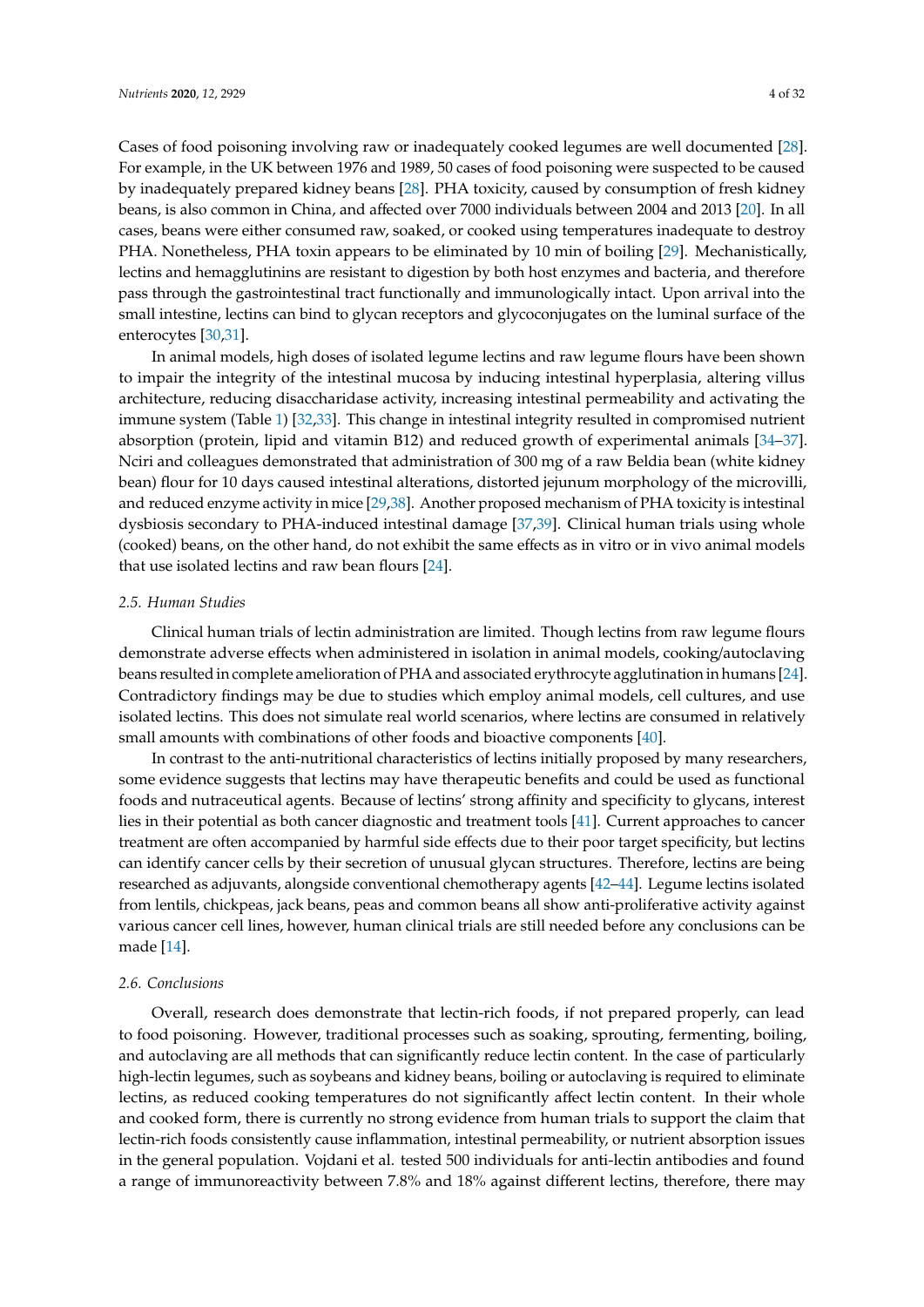be some individuals who respond to undigested lectins [\[45\]](#page-20-10). Of note, legumes and other lectin-rich plant foods are excellent sources of essential amino acids, prebiotic fibers, vitamins, minerals as well as powerful antioxidant and anti-inflammatory compounds [\[46\]](#page-20-11). Diets rich in legumes and whole grains are associated with reduced inflammatory biomarkers in both animal and human trials [\[47](#page-20-12)[–50\]](#page-20-13). Until further human clinical trials demonstrate otherwise, the health-promoting effects of lectin-containing foods would seem to far outweigh any possible negative effects of lectins.

# **3. Oxalates**

#### *3.1. Definition*

Oxalate, or oxalic acid, is a substance that can form insoluble salts with minerals, including sodium, potassium, calcium, iron, and magnesium. These compounds are produced in small amounts in both plants, and mammals. All major groups of photosynthetic organisms produce oxalate. It is suggested that plants manufacture oxalate for a variety of functions including calcium regulation, plant protection, and detoxification of heavy metals [\[51\]](#page-21-0). In mammals, endogenous oxalate is a metabolite of ascorbate, glyoxylate, hydroxyproline and glycine. Urinary oxalate mostly consists of endogenous oxalate, as opposed to exogenous dietary oxalate. Plant-derived oxalate is available in several different forms; as either water-soluble oxalate (oxalic acid, potassium, sodium and ammonium oxalates) or insoluble oxalate salts (primarily as calcium oxalate) [\[52\]](#page-21-1). Soluble (unbound) oxalates can chelate minerals, reducing absorption, or are absorbed through the intestines and colon. Absorbed dietary oxalates are believed to contribute to calcium oxalate kidney stone formation [\[53\]](#page-21-2). Insoluble oxalates, on the other hand, are excreted in the feces [\[54\]](#page-21-3). Due to their effects on nutrient absorption and possible role in kidney stone formation, oxalates are considered by some to be 'antinutrients'. Although events of toxicity have occurred in livestock chiefly grazing on oxalate-rich plants [\[51\]](#page-21-0), a balanced human diet typically contains only small amounts of oxalates [\[53\]](#page-21-2).

#### *3.2. Background*

Oxalates are present in many commonly consumed plant foods. Plant foods with the highest oxalate content include spinach, swiss chard, amaranth, taro, sweet potatoes, beets, rhubarb, and sorrel. Raw legumes, whole grains, nuts, baking cocoa and tea also contain oxalate, though in smaller amounts. Distribution of oxalate within a plant can vary. Leaves (spinach, beet greens) are reported to have far greater oxalate content than stalks (rhubarb) or roots (beets, carrots). A distinction should be made between total oxalate, soluble and insoluble oxalate, as excess soluble oxalate has more of an effect on bioavailability and kidney stone formation [\[54\]](#page-21-3). Chai and Liebman reported fresh spinach to contain an average of 1145 mg/100 g fresh weight (FW) total oxalate, 803 mg being in the soluble form, and 343 mg being insoluble oxalate [\[54\]](#page-21-3). Another group found spinach to contain 978 mg/100 g FW of total oxalate, 543 mg of that being soluble oxalate [\[55\]](#page-21-4). Nuts are also reported to be rich in oxalates, ranging from 42 mg/100 g in raw macadamia nuts, to 140, 262, and 469 mg/100 g in roasted peanuts, cashews and almonds, respectively. Soluble content in peanuts and almonds were found to be 108 mg and 153 mg/100 g [\[56\]](#page-21-5). Wheat bran contains a somewhat higher amount of soluble oxalate (113 mg/100 g dry weight (DW)), while whole grain products contain much less (13.8 mg in oats, 44 mg/100 g in whole wheat flour) [\[57\]](#page-21-6).

Raw legumes vary widely in oxalate content. Soybeans contain the greatest amount (370 mg/100 g DW), followed by lentils and peas (168–293 mg/100 g DW), chickpeas (192 mg/100 g DW), and common beans (98–117 mg/100 g DW) [\[19\]](#page-19-9). Soluble oxalate in raw chickpeas and lentils is only a fraction of total oxalate [\[58\]](#page-21-7). Beet root, another vegetable known for its oxalate content, averages 65 mg/100 g FW of oxalate, with 47 mg being soluble oxalate [\[54](#page-21-3)[,55\]](#page-21-4). Differences in total oxalate content is variable among cultivars, season, and growing conditions. For example, among 310 different cultivars of spinach, oxalate concentration ranged from 647.2 to 1286.9 mg/100 g FW, with an average of 984 mg/100 g [\[59\]](#page-21-8). Savage et al., on the other hand, found only 266.2 mg/100 g FW in New Zealand grown spinach [\[53\]](#page-21-2).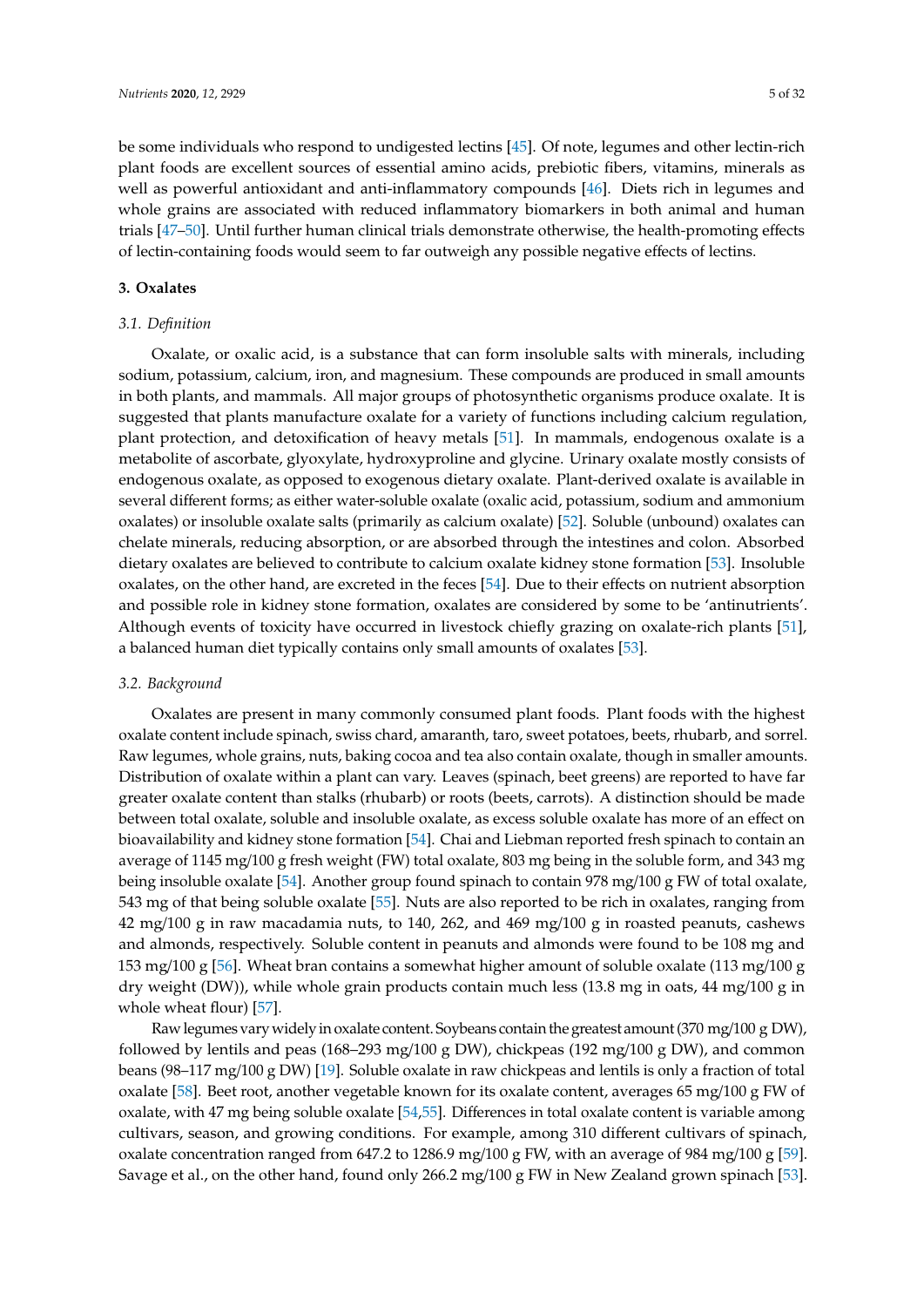Horner and colleagues found over a two-fold difference in oxalate values among 116 cultivars of soy, ranging from 82 to 285 mg/100 g dry weight [\[60\]](#page-21-9). Time of harvest can have additional impacts on oxalate concentrations [\[61\]](#page-21-10). Research has not demonstrated any differences in oxalate between organic and conventional cultivars [\[62\]](#page-21-11). Oxalate values in raw food items are not representative of actual content consumed, as items like legumes and greens are typically cooked prior to consumption. Traditional preparation methods have demonstrated efficacy in significantly reducing oxalate content.

# *3.3. E*ff*ects of Cooking*/*Processing*

Like lectins, the cooking, preparation, and processing of food can impact the oxalate content and, therefore, mineral availability of food items (Table [2\)](#page-2-0). Due to oxalate's solubility in water, wet processing methods such as boiling, and steaming seem to be the most efficient solutions to decreasing oxalate content. Chai and Liebman reported significant reductions of soluble oxalate in vegetables by boiling for 12 min, ranging from 30 to 87% [\[54\]](#page-21-3). Spinach and Swiss chard experienced the largest losses (87 and 85%, respectively). Steaming has a lesser impact, though still resulted in losses of 46% and 42% in green Swiss chard and spinach, respectively [\[54\]](#page-21-3). Vegetables with lesser exposed surface area and relatively small amounts of oxalate, such as beets, carrots and Brussels sprouts, did not experience similar reductions in soluble oxalate [\[54\]](#page-21-3). These results are in agreement with a previous analysis on New Zealand vegetables [\[53\]](#page-21-2).

Traditional and industrial cooking methods such as soaking overnight and boiling or autoclaving, significantly reduces total and soluble oxalate content in legumes. Cooking lentils on a hot plate for just fifteen minutes reduced soluble oxalate content by 42.6%, and in chickpeas (60 min) by 19.5% [\[58\]](#page-21-7). Common beans (cooked for 45 min) experienced a 59.61% loss in oxalate. Even further reductions of 85.7–92.9% were observed in canning (autoclaving) and microwaving of legumes [\[58\]](#page-21-7). It has also been found that an overnight soak, followed by a 2-h boil reduced soluble oxalate in red beans by 40.5% [\[58\]](#page-21-7). In contrast, there was a 76.9% loss of soluble oxalate in white beans [\[55\]](#page-21-4). These differences may be due to variations in genetics, growing conditions, cooking times and exact cooking temperatures. Roasting of peanuts, cashews and almonds did not have any significant impact on oxalate content [\[56\]](#page-21-5). In most cases, cooking techniques significantly reduces soluble oxalate, and should therefore enhance mineral availability. Aside from cooking, pairing high-oxalate foods with calcium-rich foods may offset soluble oxalate absorption. A normal calcium diet (800–1,000 mg/day) should be able to offset potential inhibitory effects from dietary oxalates [\[63\]](#page-21-12).

## *3.4. Safety*

Despite evidence of relatively low soluble oxalate concentration in most 'problematic foods', dietary oxalate is thought to play a role in hyperoxaluria, a risk factor in the formation of calcium oxalate kidney stones (Table [1\)](#page-1-0). Total dietary oxalate intake is only in the range of 50–200 mg, though in some individuals could be as high as 1000 mg [\[64\]](#page-21-13). It has been suggested that dietary oxalate may contribute up to 50% of total urinary oxalate excretion, and that one-third of stone formers hyper-absorb oxalate at a rate of more than 10% total oxalate consumed [\[65\]](#page-21-14).

## *3.5. Human Studies*

A study of 20 healthy men and women found that an oxalate-rich diet (600 mg/day from rhubarb juice) significantly increased urinary excretion from 0.354 to 0.542 mmol/24 h [\[64\]](#page-21-13). However, oxalate is not typically consumed every day in such a concentrated form as rhubarb juice, but is, instead, a small fragment in an intricate web of dietary factors. Observing dietary patterns, a prospective analysis from the Nurses' Health Study (NHS) found only a modest association between dietary oxalate and kidney stone formation after multivariate adjustment [\[66\]](#page-21-15). Participants in the highest quintile as compared to the lowest quintile of dietary oxalate, experienced a relative risk of 1.22 for men and 1.21 for older women. Even more significant, in men with lower calcium intake (<755 mg/day), the risk in the highest quintile of dietary oxalate jumped to 1.46. Conversely, in men with calcium intake at or above the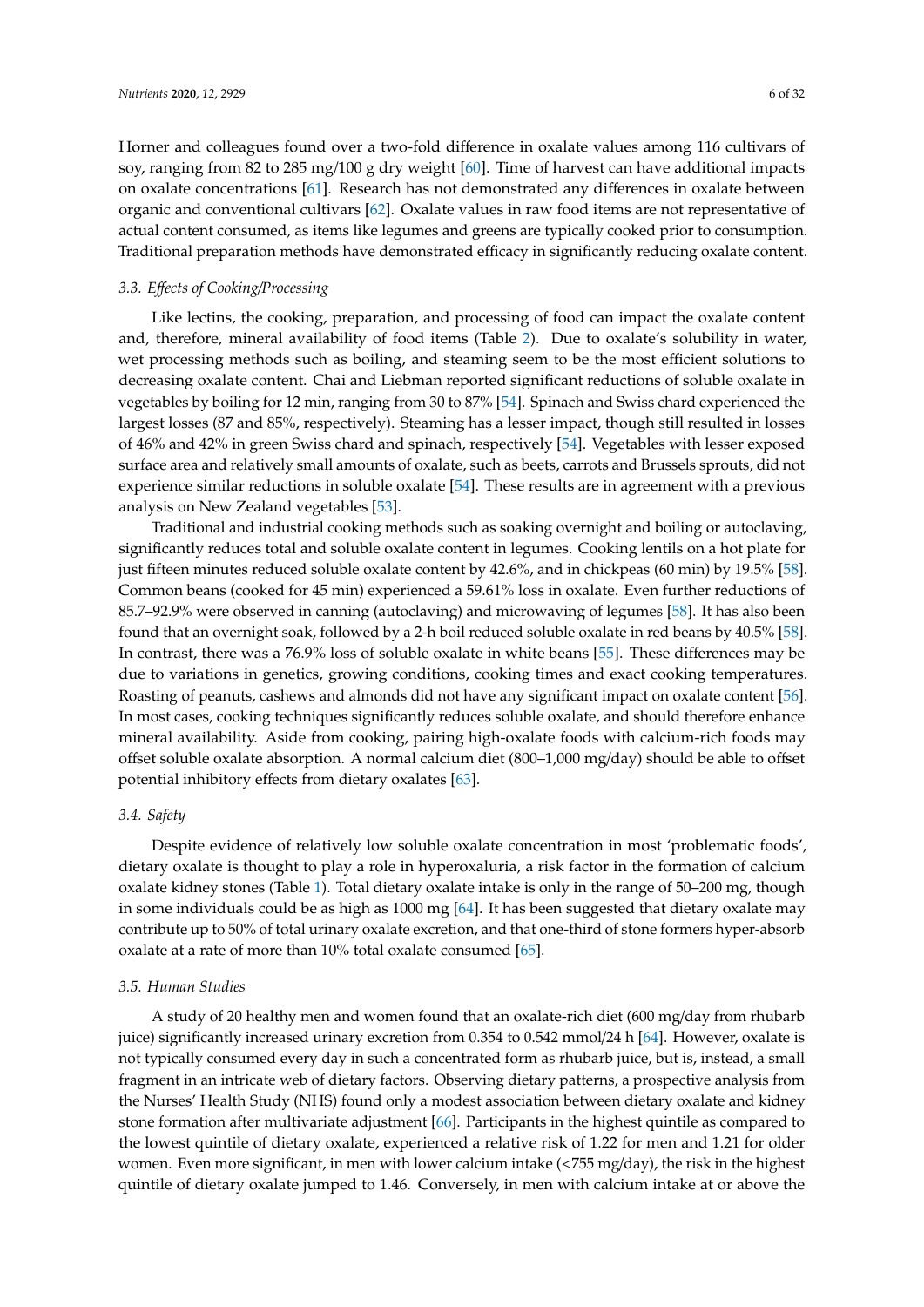median, the multivariate risk dropped to 0.83. Overall, authors concluded that dietary oxalate is not a major risk factor for stone formation [\[66\]](#page-21-15). In a more recent NHS I and NHS II analysis, authors again concluded that dietary oxalate had little impact on kidney stone formation, while dietary calcium intake was inversely associated with kidney stone formation [\[67\]](#page-21-16).

Additionally, dietary potassium, magnesium, and phytate all decrease kidney stone formation through an array of mechanisms [\[68\]](#page-21-17). Despite significantly more dietary oxalates (254 mg/day) and oxalate-containing foods such as nuts, vegetables, and whole grains, participants with higher DASH scores have a 40–50% decreased risk of kidney stones [\[68\]](#page-21-17). This is perhaps attributed to the protective and synergistic effects of phytate, potassium, calcium, and other phytochemicals all abundant in the DASH dietary pattern. Similar findings regarding the protective role of vegetables on urolithiasis risk were reported by Zhuo et al. [\[69\]](#page-21-18). While animal protein consumption was associated with higher kidney stone risk, vegetable and tea consumption were associated with a decreased risk of stone formation. Tea is a rich source of oxalate, yet it is believed that polyphenols and other antioxidant phytochemicals may contribute to the prevention of stone formation [\[69\]](#page-21-18). Although there is a connection between calcium oxalate excretion, exogenous (dietary) oxalate, and stone risk, the association may be more complex than once believed.

Gastrointestinal health may also play a role in oxalate absorption and associated health risks. Those with digestive disorders such as inflammatory bowel disease (IBD) have been shown to be at higher risk for calcium-oxalate kidney stones, assumed to be partially caused by oxalate hyperabsorption [\[70\]](#page-21-19). Patients with bowel disorders often experience deranged intestinal barrier function, characterized by increased intestinal permeability [\[70\]](#page-21-19). Fat malabsorption, secondary to epithelial damage, may also contribute to excess calcium-fatty acid salts, in turn increasing the availability of soluble oxalate [\[71\]](#page-21-20). The combination of these factors is theorized to increase oxalate absorption, however, the association between intestinal permeability and oxalate hyperabsorption has yet to be proven. Interestingly, children with autism have demonstrated increased plasma and urinary oxalate levels, but not increased risks of kidney stone formation [\[72\]](#page-21-21). This result may be partially explained by increased intestinal permeability and additional dysbiosis found in those with autism spectrum disorders, though is yet to be completely elucidated [\[73,](#page-21-22)[74\]](#page-21-23). The gut microbiome, or oxalobiome, may also play a role in reducing dietary oxalates, as bacterial species like *Oxalobacter formigenes* possess oxalate-degrading genes [\[75\]](#page-22-0). Nonetheless, human trials using oxalate-degrading probiotics have been mixed, and for the most part, unsuccessful [\[76,](#page-22-1)[77\]](#page-22-2).

#### *3.6. Conclusions*

Despite the demonization of oxalate and promotion of a low-oxalate diet in kidney stone patients, more recent observational studies of dietary patterns may prompt a reevaluation of current guidelines. Certain segments of the population do seem to be at greater risk of increased oxalate excretion, and consuming oxalate-rich foods may play a possible role in kidney stone formation, but other factors such as food preparation techniques, calcium intake, endogenous oxalate production, and intestinal health may play a larger role than once thought. Cooking oxalate-rich foods, as well as consuming adequate amounts of calcium and potassium demonstrate efficiency in significantly minimizing available soluble oxalate from dietary sources. Furthermore, oxalate containing foods possess an array of protective, beneficial compounds which may outweigh any possible negative effects of oxalate.

# **4. Goitrogens**

# *4.1. Definition*

Plant-derived goitrogens are another set of compounds which have received attention among nutrition researchers and health professionals. The term 'goitrogen' broadly refers to agents that interfere with thyroid function, thus increase the risk of goiter and other thyroid diseases [\[78\]](#page-22-3). Sources of these compounds include medications, environmental toxins, as well as certain foods [\[79](#page-22-4)[,80\]](#page-22-5). Glucosinolates,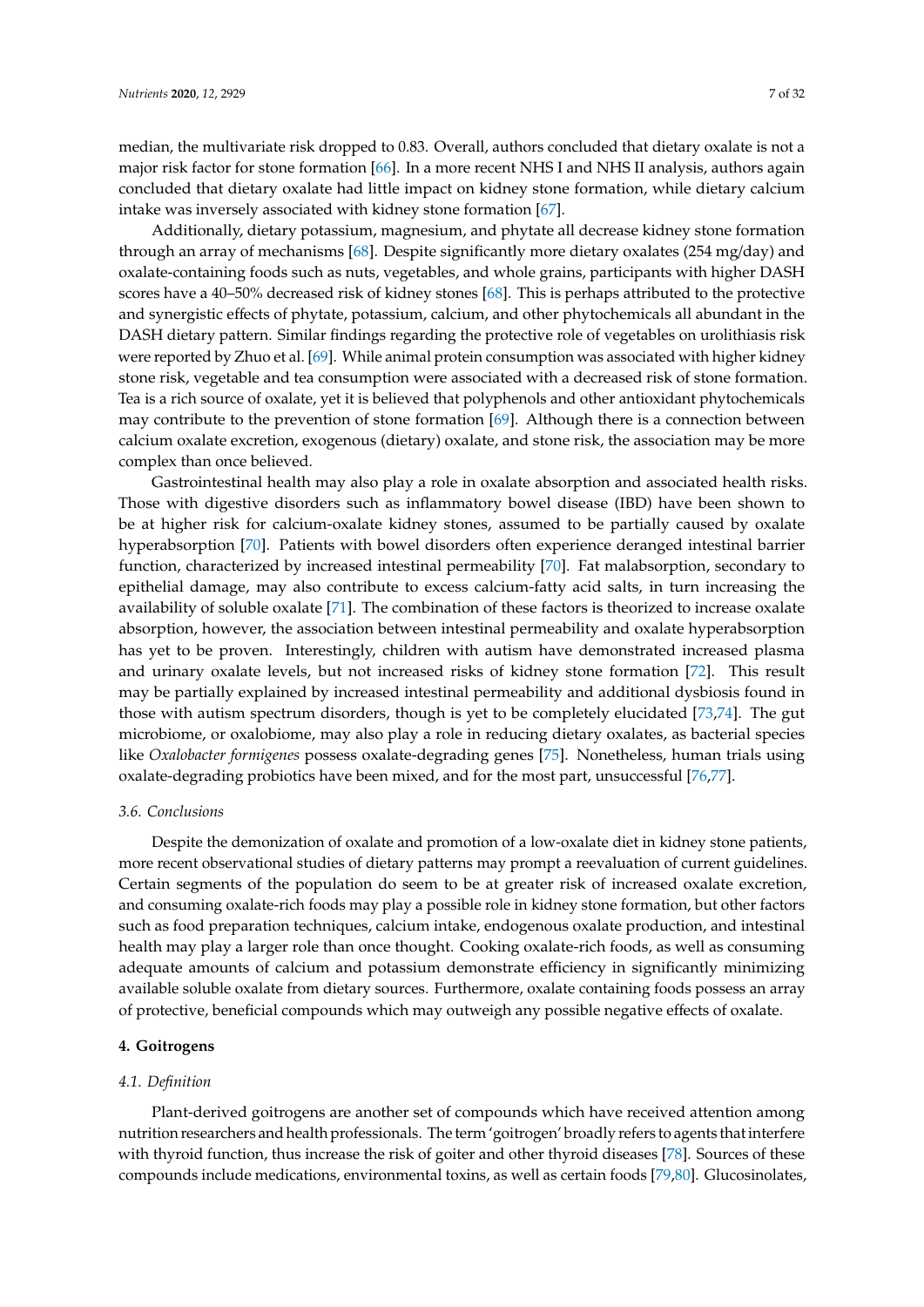a diverse class of over 120 compounds, are dietary goitrogens found primarily in the *Brassica* family, as well as other plant foods [\[81\]](#page-22-6). Upon mastication and ingestion, the enzyme myrosinase (activated in damaged plant tissue and produced by human microflora) converts glucosinolates to a variety of other compounds, including thiocyanates, nitriles, isothiocyanates and sulforaphane [\[80](#page-22-5)[,81\]](#page-22-6). Much research surrounding glucosinolates and associated analogues have focused on their potential to prevent cancer, induce phase II detoxification enzymes, induce apoptosis, regulate redox reactions, and inhibit Phase I detoxification enzymes [\[81](#page-22-6)[–87\]](#page-22-7). Despite the potential beneficial effects of glucosinolates, some evidence suggests that goitrin, produced from the glucosinolate precursor, progoitrin, as well as thiocyanate (an indole glucosinolate degradation product), may have adverse effects on the thyroid (Table [1\)](#page-1-0). Early animal and cell models demonstrated goitrin and thiocyanate ions to inhibit the thyroid's utilization and uptake of iodine [\[80,](#page-22-5)[88,](#page-22-8)[89\]](#page-22-9).

# *4.2. Background*

Vegetables in the *Brassica* genus are the most well-known goitrogen containing foods, although there is an enormous variation of these compounds between species, and even varietals [\[80\]](#page-22-5). Kale (*Brassica oleracea acephala* and *B. napus*) and Brussels sprout (B. *oleracea gemmifera*) varietals have been shown to contain the largest amounts of indole glucosinolates and progoitrin, 840 µmol/100 g FW total, and 400.33 µmol/100 g FW total, respectively [\[80\]](#page-22-5). However, other studies have found kale to contain very little concentrations of indole glucosinolates and progoitrin [\[80\]](#page-22-5). Red Russian kale (*B. napus*) and Siberian kale (*B. napus* ssp *pabularia)* were reported to contain 365.9 µmol/100 g, and 148.1 µmol/100 g FW of progoitrin, respectively. Kale (*B. oleracea acephala*) also contained higher concentrations of glucoraphanin (sulforaphane precursor) than Russian or Siberian species (*B. napus ssp*) [\[80\]](#page-22-5).

Glucoraphanin is metabolized to sulforaphane and is found to be a potent inducer of Phase II enzymes [\[82–](#page-22-10)[86](#page-22-11)[,90\]](#page-22-12). Broccoli, often accused of being high in goitrogens, was actually reported to contain low levels of progoitrin and indole glucosinolates, while being rich in beneficial glucoraphanin [\[80\]](#page-22-5). Broccoli sprouts may be an even richer source of glucoraphanin than mature plants, while still containing only negligible amounts of progoitrin [\[91\]](#page-22-13). In addition to glucosinolates, resveratrol, isoflavones, and flavonoids may also have goitrogenic effects, though much of the research is based on in vitro or in vivo animal models [\[92](#page-22-14)[–94\]](#page-22-15). Isoflavones (genistein and daidzein) are found almost exclusively in soy, while resveratrol and other flavonoids are widespread throughout the plant kingdom [\[95,](#page-22-16)[96\]](#page-22-17). Millet also contains goitrogenic compounds called C-glycosylflavones, which have been shown in in-vitro models to inhibit thyroid peroxidase (TPO) [\[97,](#page-22-18)[98\]](#page-23-0).

# *4.3. E*ff*ects of Cooking*/*Processing*

Factors such as soil conditions, weather, growing location, use of plant growth regulators or pesticides, pathogen challenges, plant stressors, as well as date of harvest and storage time all can impact glucosinolate content [\[81](#page-22-6)[,99\]](#page-23-1). The processing of foods, such as cooking, and fermenting, may lower total glucosinolate concentration (Table [2\)](#page-2-0). However, cooking will also remove beneficial glucosinolates. One study found that steaming broccoli for just 5 min reduced glucoraphanin and total glucosinolate content by 57%, and 51%, respectively [\[100\]](#page-23-2). Therefore, it is important to evaluate the current evidence of dietary goitrogens on thyroid and human health, before eliminating or modifying phytonutrient rich plant foods from the diet.

#### *4.4. Safety*

The evidence published thus far investigating the impacts of dietary goitrogens is mixed and may be more complex than initially thought. "Cabbage goiter" was first observed in rabbits fed a diet consisting almost entirely of cabbage [\[101\]](#page-23-3). Later, researchers also observed 'antinutritional' effects in rats that were fed high-glucosinolate rapeseed meal and purified rapeseed progoitrin for 30 days [\[102\]](#page-23-4). An early human study assessed radioactive iodine uptake following goitrin administration and found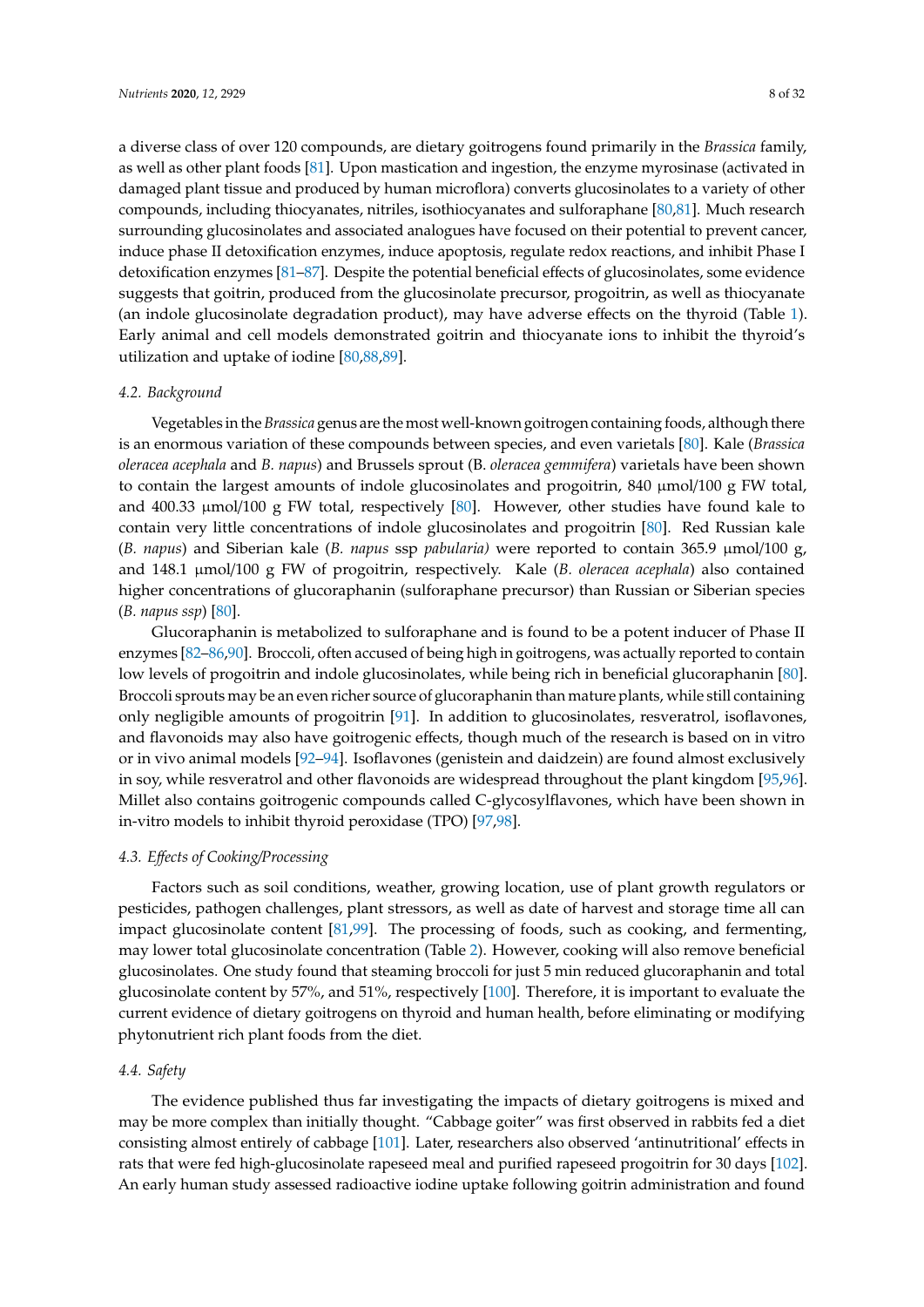that 25 mg (194 µmol) of recrystallized goitrin decreased iodine uptake, though 10 mg (70 µmol) resulted in no inhibition [\[80\]](#page-22-5). These results, however, cannot be extrapolated for human health, as they are not representative of a balanced human diet.

Due to the potential inhibitory effects of goitrogens on iodine uptake, populations with underlying iodine deficiency that consume large amounts of goitrogenic foods, may be more at risk than healthy individuals. In rats consuming an iodine-deficient diet containing pure thiocyanate, they experienced significant reductions in thyroxine (T4) levels, as well as reductions in certain proteins and nucleic acids. Adding iodine back to their diet restored levels of thyroxine, reversing the effects of thiocyanate [\[103\]](#page-23-5). In contrast, progoitrin-rich rutabaga sprouts had no impact on thyroid function in healthy rats. Adverse effects of iodine deficiency were only pronounced in rats with preexisting hypothyroidism [\[104\]](#page-23-6).

#### *4.5. Human Studies*

Human studies investigating the effects of dietary goitrogens in healthy individuals are relatively sparse. Some epidemiological evidence supports an association between goitrogen-containing foods and thyroid dysfunction, though mostly only in the presence of low iodine intake. A study on children found only modest associations between genistein levels and increased thyroglobulin autoantibodies and decreased thyroid volume [\[105\]](#page-23-7). In Ethiopian children with iodine deficiency, there was a positive association with consumption of goitrogenic foods (such as taro root, cabbage, Abyssinian cabbage and banana), low levels of iodine in the diet, and lower urinary iodine levels [\[106\]](#page-23-8). In a study on pregnant Thai women, higher levels of thyroid stimulating hormone (TSH) were associated with thiocyanate exposure, but only in those with low urinary iodine levels [\[107\]](#page-23-9). No associations were found between thiocyanate exposure and thyroid function in mildly iodine-deficient pregnant women [\[108\]](#page-23-10). Moreover, consumption of cruciferous vegetables, in combination with low iodine intake, was associated with increased risk of thyroid cancer in women from New Caledonia [\[109\]](#page-23-11). A 1.5-fold higher risk of thyroid cancer was observed in a Polish sample who frequently consumed cruciferous vegetables [\[110\]](#page-23-12). Other epidemiological studies in the United States have demonstrated an inverse relationship between cruciferous vegetable intake and risk of thyroid cancer [\[110\]](#page-23-12).

While a small handful of epidemiological studies demonstrate potential concern regarding dietary goitrogens in combination with low iodine, other human studies show no correlations. In a three-year trial of genistein, considered an isoflavone goitrogen, no impacts on thyroid function or health were observed [\[111\]](#page-23-13). A review on soy isoflavones arrived at similar conclusions, but still advised soy-consuming individuals taking thyroid medication to increase their dosage of thyroid medication, due to the possibility of decreased drug absorption [\[94\]](#page-22-15). Vegans are found to contain slightly higher levels of urinary thiocyanates and lower iodine levels than vegetarians, however no association could be made with thyroid function, based on TSH and T4 levels [\[112\]](#page-23-14).

Foods exist as complex matrix of compounds, which often have synergistic effects, that have yet to be discovered. In this regard, foods considered to be 'goitrogenic' also contain thousands of other bioactive compounds that may be protective against thyroid cancer. According to a case-control study in French Polynesia, a traditional Polynesian diet, rich in cassava and cabbage, was significantly associated with a decreased risk of thyroid cancer when compared to a Western style diet [\[113\]](#page-23-15). Zhang et al. found similar negative associations between urinary thiocyanate and thyroid cancer [\[114\]](#page-23-16). At the same time, several case-control studies and meta-analysis found no relationship between cruciferous vegetable consumption and thyroid cancer risk [\[115](#page-23-17)[–117\]](#page-23-18).

#### *4.6. Conclusions*

Overall, most human studies investigating the effects of goitrogenic foods on thyroid health display neutral effects, although some conflicting results are still present. Evidence seems to suggest that suboptimal iodine status may potentiate any negative impacts of dietary goitrogens on thyroid health. Furthermore, progoitrin content amongst the *Brassica* genus varies significantly. Items such as broccoli, Chinese cabbages, bok choi, broccoli sprouts, and some kale varietals generally contain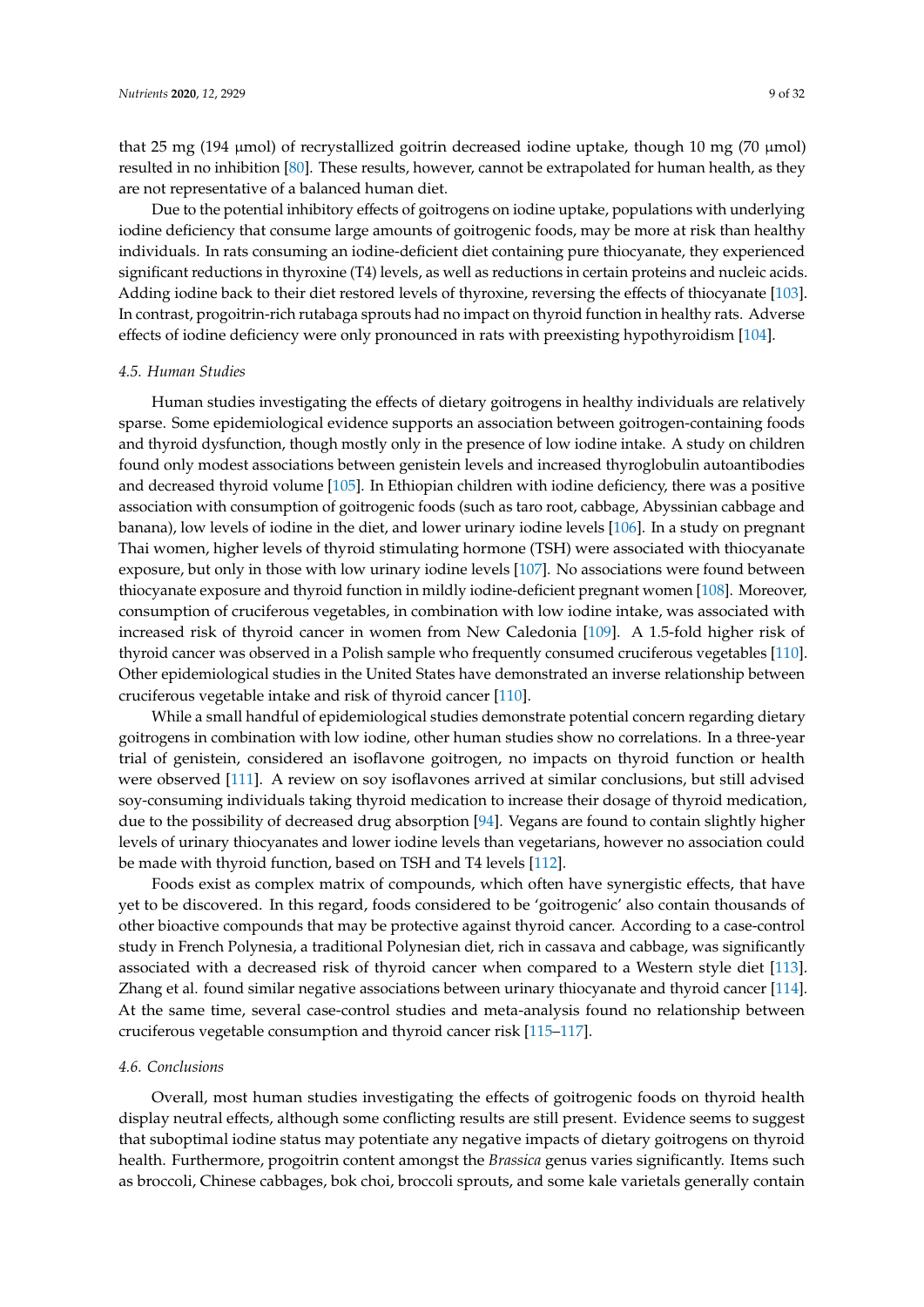progoitrin and thiocyanate-generating glucosinolates at concentrations far below those likely to cause a physiological effect. In fact, consuming these foods as part of a varied, colorful, plant-based diet should not pose significant risks in healthy individuals, and, conversely, may be of great benefit. In addition to beneficial glucosinolates, cruciferous vegetables provide a plethora of other health-promoting phytochemicals, fiber, and essential vitamins and minerals. For those with thyroid disease, or at higher risk of thyroid disease, long-term daily intake of progoitrin-rich items, like Russian kale, broccoli rabe or collard greens may decrease iodine uptake, and should be cooked with iodized salt to avoid reduced iodine uptake.

# **5. Phytoestrogens**

#### *5.1. Definition*

Phytoestrogens are plant-derived polyphenolic dietary compounds with structural similarities to 17-β-estradiol (E2), the primary sex hormone in females [\[118\]](#page-24-0). Due to their similarity to 17-β-estradiol, these bioactive compounds can bind to estrogen receptors (ER), in turn, modulating estrogenic activity. Many tend to have higher affinities for ER-beta than ER-alpha and have a weaker bond than E2 [\[119\]](#page-24-1). Phytoestrogens are classified into four phenolic compounds: isoflavones, lignans, stilbenes, and coumestrol [\[120\]](#page-24-2). Isoflavones and lignans have received much of the attention, as they are the most relevant with respect to the human diet. Isoflavones are flavonoids found primarily in soybeans, and consist of genistein, daidzein, glycitein, and biochanin A. Lignan phytoestrogens, mostly associated with flaxseeds and other cereals, exist as the glycosides secoisolariciresinol and matairesinol but also include pinoresinol, lariciresinol and syringaresinol [\[118\]](#page-24-0). Intestinal microflora are responsible for the conversion to the "mammalian lignans," enterodiol and enterolactone [\[121\]](#page-24-3). Similarly, the microbiome hydrolyzes isoflavone glycosides to their physiologically active aglycone metabolites.

## *5.2. Background*

More than 20 isoflavone metabolites have been identified, the most well-studied of which is equol [\[122\]](#page-24-4). Equol production varies between populations. It has been found that of Western populations, only about 25–30% are able to convert isoflavones to equol, compared to 50–60% of Asian populations and vegetarians [\[123\]](#page-24-5). It is hypothesized that regular consumption of isoflavone-rich foods provides substrates for equol producing bacteria to thrive, if present [\[123\]](#page-24-5). There are many suggested health benefits of phytoestrogens, including reduced menopausal symptoms, reduced risk of cardiovascular disease, obesity, metabolic syndrome, type 2 diabetes, cognitive disorders, and various forms of cancer [\[124](#page-24-6)[–128\]](#page-24-7). Nonetheless, concerns are frequently raised that soy isoflavones and other phytoestrogens may act as endocrine disruptors and stimulate the growth of estrogen-sensitive cancers [\[129–](#page-24-8)[132\]](#page-24-9). Thus, much debate exists among consumers and clinicians alike, on whether phytoestrogen-rich foods should be included in those with a history or family history of breast cancer.

Phytoestrogens are widespread throughout the plant kingdom, and consumption can vary greatly depending on cultural food preferences. Traditional Asian diets, for example, are estimated to contain 15–50 mg/day of isoflavones, whereas consumption in Western countries is estimated to be only around 2.5 mg/day [\[133\]](#page-24-10). This difference can be attributed to the long history of soy products in Asian cuisine. Soy products are one of the richest sources of dietary isoflavones. Whole soybeans contain 103.6 mg/100 g of isoflavones, followed by soy nuts (68.6 mg/100 g), tofu (27.2 mg/100 g), tempeh  $(18.3 \text{ mg}/100 \text{ g})$ , soymilk  $(2.9 \text{ mg}/100 \text{ g})$  and miso soup  $(1.5 \text{ mg}/100 \text{ g})$  [\[134\]](#page-24-11). Fruits, vegetables, nuts, and other legumes also contain isoflavones, though in significantly lesser amounts [\[135](#page-24-12)[,136\]](#page-24-13). Lignans are the second leading source of dietary phytoestrogens, and are ubiquitous throughout plants, though in generally small amounts. Flaxseeds and sesame seeds are reported to contain the greatest amount of lignans, with 379.4 mg and 8.00 mg/100 g respectively [\[134\]](#page-24-11). Nuts were found to contain between 0.025 mg and 0.198 mg/100 g [\[137\]](#page-24-14). Lignans, in general, were found to be negligible in legumes, fruits,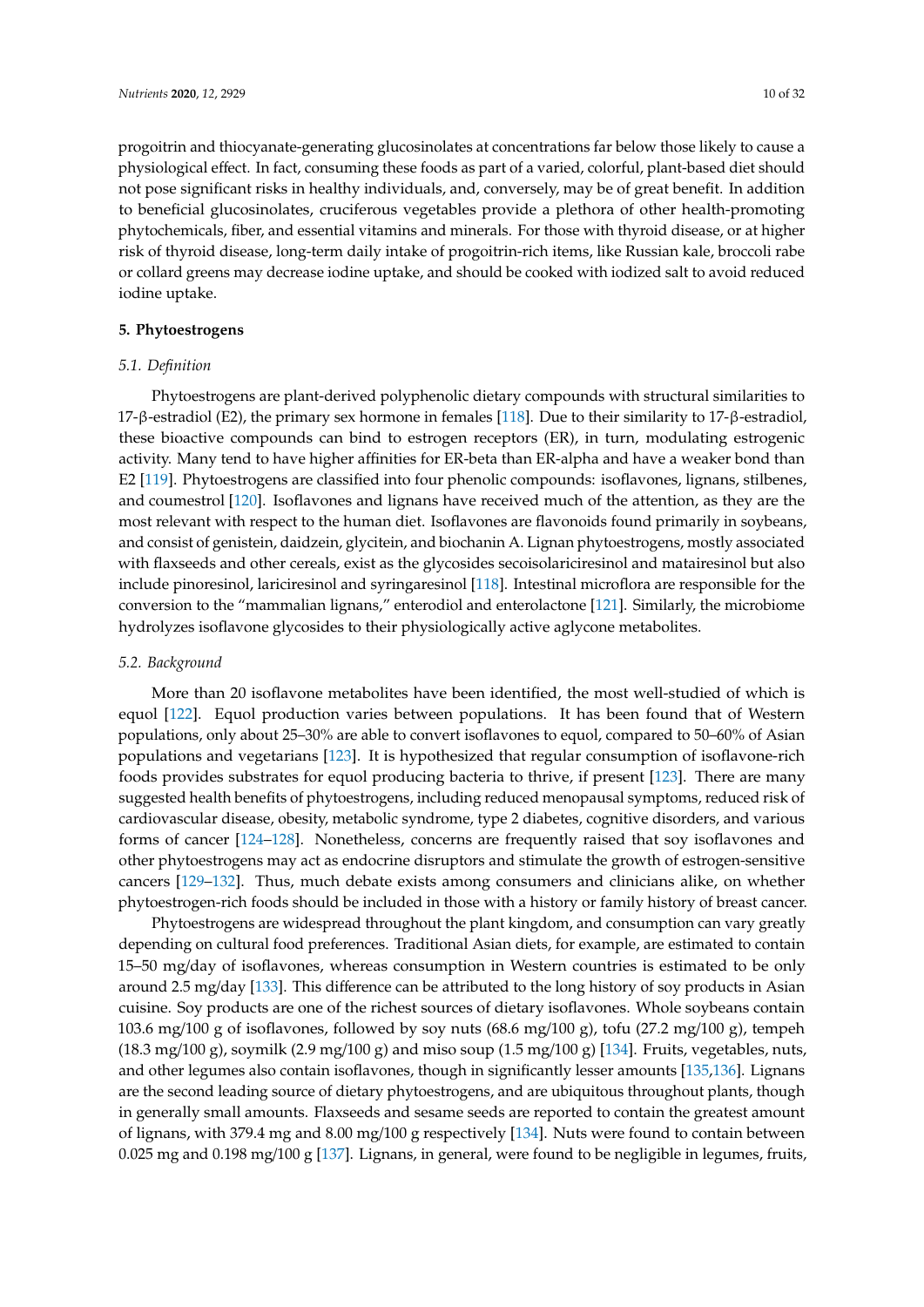vegetables and cereals (< 0.01 mg/100 g). Exceptions were noted for garlic, olive oil, winter squash, dried apricots, dried dates, dried prunes and multigrain bread [\[134\]](#page-24-11).

## *5.3. E*ff*ects of Cooking*/*Processing*

As previously stated, dietary phytoestrogen glycosides must first be transformed to aglycones by glucosidases before they can be utilized by humans [\[122](#page-24-4)[,123](#page-24-5)[,138\]](#page-24-15). Glycosides can be hydrolyzed via intestinal glucosides, intestinal bacterial glucosides, as well as through various processing methods [\[123,](#page-24-5)[139](#page-24-16)[–141\]](#page-25-0). Boiling and steaming led to significant increases in beta-glucosides and aglycones, though pressure steaming resulted in the greatest amounts (Table [1\)](#page-1-0) [\[139\]](#page-24-16). Fermentation by *Lactobacillus* and *Bifidobacteria* also results in increased aglycone content [\[141\]](#page-25-0). Bau et al. found that by fermenting soymilk for 30 h with kefir culture, glycitin and daidzin were completely hydrolyzed into aglycones, while 89% of genistin was bioconverted [\[140\]](#page-24-17). Consuming traditionally fermented soy products, such as Korean cheonggukjang, Japanese natto, and Thai Thua, may further enhance isoflavone bioavailability, though more human trials are necessary [\[122\]](#page-24-4).

#### *5.4. Safety*

Phytoestrogens have received a large amount of attention over the past few decades, particularly because of their potential estrogenic effects (Table [1\)](#page-1-0). For this reason, much research has examined possible benefits of phytoestrogens on menopause symptoms, although results have been mixed [\[137\]](#page-24-14). A recent systematic review and meta-analysis concluded that phytoestrogen supplementation resulted in significantly greater reductions in hot flashes as compared to placebo, but did not significantly impact the Kupperman Index, an index which included 11 symptoms of menopause [\[142\]](#page-25-1). Another meta-analysis found similar benefits in the ability of soy isoflavones to improve hot flashes, as well as vaginal dryness score [\[143\]](#page-25-2). Chen and colleagues concluded in a recent literature review that isoflavones reduced hot flashes, attenuated bone mineral density (BMD) loss in the lumbar spine and may have potential benefits on blood pressure and glycemic control [\[144\]](#page-25-3).

Nonetheless, a recent Cochrane review was unable to conclusively state that phytoestrogens are effective for reducing menopausal symptoms due to the heterogeneity of studies, and individual variability in metabolism and absorption of isoflavones [\[145\]](#page-25-4). An exception was noted for genistein supplementation of 30–60 mg/day, which reliably demonstrated a benefit for hot flash frequency [\[145\]](#page-25-4). The heterogeneity in results may be partially explained by equol. An observational study of 365 peri- and post-menopausal women, found that equol producers in the highest quartile of daidzein intake were 76% less likely to report vasomotor symptoms than those in the lowest intake quartile. No associations were found between daidzein intake and vasomotor symptoms in equol nonproducers [\[146\]](#page-25-5). Equol supplementation may also be of benefit to non-producers. A 12-week double-blind RCT found that equol supplementation (10 mg/day) improved mood-related symptoms, even in non-producers. Those that received 10 mg three times daily demonstrated significantly better outcomes in all measures [\[147\]](#page-25-6). A meta-analysis of equol supplementation also revealed significant improvement in hot flash severity, both in equol producers and non-producers [\[148\]](#page-25-7).

Another primary concern regarding phytoestrogens is due to their possible endocrine-disrupting effects [\[129\]](#page-24-8). Due to the rising rates of soy-based infant formulas, developing babies and infants may be most at risk. Serum genistein concentrations are 10–50-fold higher in soy-formula fed infants than in Asian adults, and 100–700-fold higher than US adults [\[149\]](#page-25-8). Nonetheless, the biological significance of increased phytoestrogen exposure in infants is yet to be determined [\[150](#page-25-9)[,151\]](#page-25-10). Collective findings in adults have not identified conclusive evidence that soy food or isoflavones adversely affect thyroid function in euthyroid or iodine-replete individuals [\[94\]](#page-22-15).

The other common concern surrounding soy and phytoestrogen intake is increased risk of estrogen-sensitive breast and uterine cancer [\[132\]](#page-24-9). Thus far, no evidence has demonstrated a link between phytoestrogen-rich diets and estrogen-sensitive malignant growths. In contrast, soy consumption may actually be associated with reduced risk of breast cancer incidence, recurrence and mortality [\[132](#page-24-9)[,152\]](#page-25-11).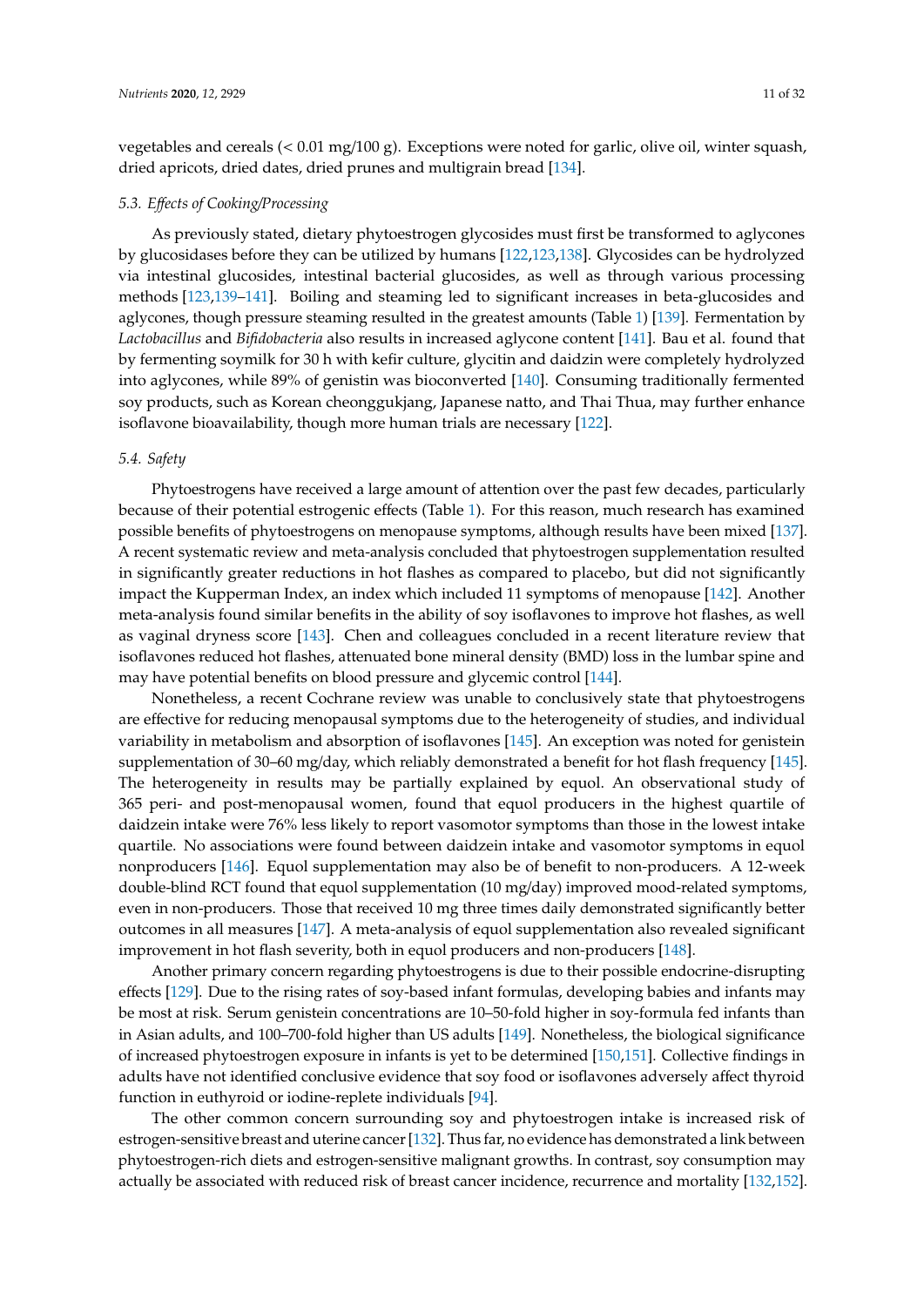#### *5.5. Human Studies*

Studies investigating the specific potential impact on female reproductive health are mixed. A systematic review and meta-analysis concluded that isoflavones have no effect on endometrial thickness or breast density [\[153\]](#page-25-12). Another meta-analysis of pre- and postmenopausal women found isoflavones to have only a weak effect on the hypothalamic-pituitary-gonadal axis [\[154\]](#page-25-13). In premenopausal women, soy isoflavone consumption had no effect on circulating estradiol, estrone or sex hormone binding globulin (SHBG). Follicle stimulating hormone (FSH) and luteinizing hormone (LH) concentrations were significantly reduced, and menstrual length increased by 1.05 days. However, once bias was accounted for, changes were no longer significant [\[154\]](#page-25-13). In postmenopausal women, no statistically significant effects were noted for circulating total estradiol, estrone, SHBG, FSH, LH or TSH, though soy increased total circulating estradiol non-significantly [\[154\]](#page-25-13). Women that were fed soy-formula as an infant reported slightly longer menstrual bleeding times (0.37 days), and greater discomfort during menstruation than cow milk fed infants [\[155\]](#page-25-14). Another study conducted on Korean girls with central precocious puberty (CPP) found a positive association between elevated serum isoflavones and risk of CPP [\[156\]](#page-25-15). As soy-based formulas are also known to contain pesticide and glyphosate residues, effects of soy cannot be attributed to phytoestrogens alone [\[157\]](#page-25-16).

Despite concerns over estrogen's endocrine disrupting effects, estrogen is (E2) is proposed to play a role in protection against cardiovascular disease (CVD), and the ensuing increased risk of CVD post-menopause once E2 levels decline [\[158,](#page-25-17)[159\]](#page-25-18). Due to the structural similarities to E2, phytoestrogens have also been investigated for possible cardiovascular benefits. Epidemiological evidence suggests potential protective effects of phytoestrogens, particularly in Asian populations with high isoflavone intake from soy products [\[160\]](#page-25-19). A positive relationship has been found between isoflavone intake, endothelial function and reduced lower carotid atherosclerotic burden [\[161\]](#page-25-20). Ferreira and colleagues also found that higher isoflavone intake was independently associated with lower risk for subclinical CVD in menopausal women [\[162\]](#page-26-0). Results from experimental studies using phytoestrogens for CVD prevention and treatment have been mixed, but generally positive. In one study, soy isoflavones in combination with probiotic resistant starch or probiotics (*L. acidophilus, B. bifidus and LGG),* was shown to significantly decrease total and LDL cholesterol, independent of isoflavone bioavailability [\[163\]](#page-26-1). Another study using 15 g of soy protein with 66 mg isoflavone daily for 6 months resulted in significant reductions in systolic blood pressure (SBP). The reductions in SBP led to a 27% reduction in 10-year coronary heart disease risk, a 37% reduction in myocardial infarction risk, a 24% reduction in cardiovascular disease and 42% reduction in CVD death risk [\[164\]](#page-26-2). A meta-analysis of 17 RCTs suggested that isoflavone-containing soy products can modestly, but significantly improve endothelial function, as measured by flow mediated dilation (FMD) [\[165\]](#page-26-3). Finally, several studies have suggested that genistein significantly improves FMD, reduces endothelin-1 levels, and induces nitric oxide-dependent vasodilation to a similar extent of estrogen [\[166–](#page-26-4)[168\]](#page-26-5).

Soy-based and phytoestrogen-rich products have also been proposed for the prevention of certain cancers, including breast, prostate, endometrial, and colorectal cancer [\[119](#page-24-1)[,169–](#page-26-6)[172\]](#page-26-7). Some studies, however, have suggested that soy isoflavone intake is associated with significantly reduced breast cancer risk only in Asian populations, but not in Western populations [\[173–](#page-26-8)[175\]](#page-26-9). Ingestion of phytoestrogens and soy may also offer significant protection against prostate cancer. A recent meta-analysis from the University of Illinois found that total soy food, genistein, daidzein, and unfermented soy food to be significantly associated with reduced advanced prostate cancer risk [\[176\]](#page-26-10). In another meta-analysis, soy isoflavone supplementation led to a significant reduction in prostate cancer diagnosis in those with an identified risk [\[177\]](#page-26-11). No reductions in PSA levels or steroid endpoints were observed.

The benefits of phytoestrogens may be due to their anti-inflammatory and antioxidant properties [\[178\]](#page-26-12). Data from the 1999–2010 NHANES revealed an inverse associated with urinary phytoestrogens and serum C-reactive protein (CRP), a marker of inflammation [\[176\]](#page-26-10). These results should be interpreted with caution however, as an increased intake of phytoestrogens in Western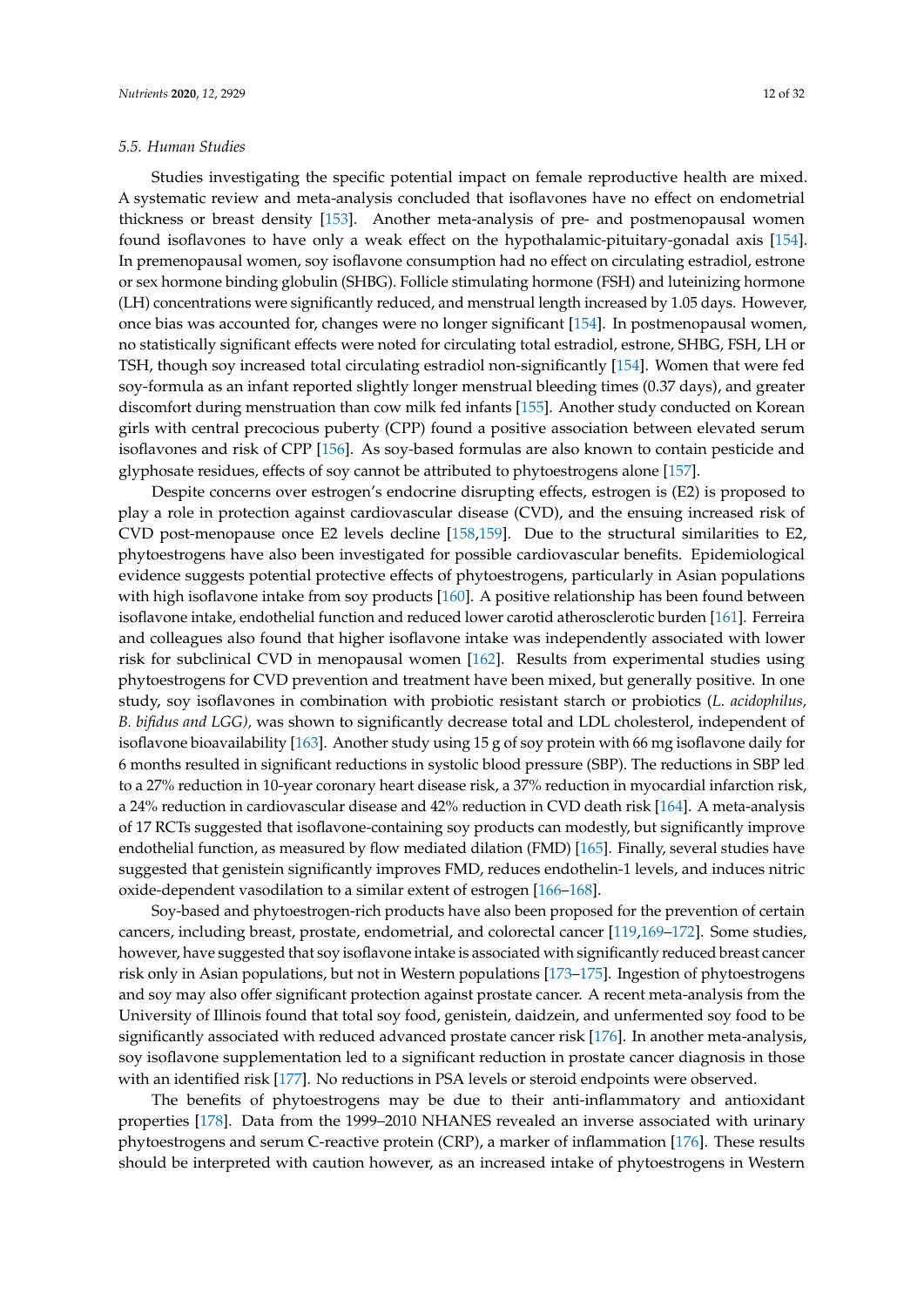cultures may be evidence of an overall healthy diet, rich in a variety of other nutrients and bioactive compounds that reduce CRP levels [\[179\]](#page-26-13).

## *5.6. Conclusions*

Overall, the evidence surrounding phytoestrogens within the currently published literature is still mixed, with a large amount of heterogeneity between studies. The microbial makeup of the gut, bio-individuality, and the phytoestrogen source all play a significant role in the decision to include phytoestrogen-rich foods in one's diet. Supplementation using isolated isoflavones may be beneficial for some populations but may pose increased risk for others. Babies and infants are at higher risk of the endocrine-disrupting potential because of their small size and underdeveloped digestive tract. With that said, epidemiological and observational data suggests that including phytoestrogen-rich foods as part of a varied, plant-based diet should not be of concern, but may be beneficial. Additionally, phytoestrogen-containing foods such as legumes, grains, seeds, nuts, fruits, and vegetables, are rich sources of essential vitamins, minerals, fiber and other health-promoting phytochemicals.

#### **6. Phytates**

#### *6.1. Definition*

Phytate, also known as phytic acid or *myo*-inositol hexaphosphate (IP6), is another commonly considered "anti-nutrient" widely distributed in amongst the plant kingdom. It primarily serves as storage for plant phosphate, as an energy source, and antioxidant for germinating seeds [\[180\]](#page-26-14). Phytate is produced during seed development and can account for 60–90% of total phosphorus content in cereal grains, nuts, seeds, and legumes [\[181\]](#page-26-15). Structurally, phytate (IP6) is made up of six phosphate groups, attached to an inositol ring, with the ability to bind up to 12 protons total. These phosphate groups act as strong chelators, readily binding to mineral cations, particularly Cu2+, Ca2+, Zn2+, and Fe3+ [\[182\]](#page-27-0). These complexes are insoluble at neutral pH values (6–7), and cannot be digested by human enzymes, thus could decrease mineral bioavailability in high-phytate, homogenous diets [\[12\]](#page-19-2). Low-income, developing countries that rely predominantly on grains and legumes as dietary staples are of special concern for zinc deficiency and/or insufficiency [\[183\]](#page-27-1). The chelating properties of phytate also allow it to act as an antioxidant, lending possible protective traits [\[180\]](#page-26-14). Ensuring an appropriate phytate to mineral ratio minimizes the negative effects of phytate on mineral absorption in vulnerable populations.

# *6.2. Background*

Phytate is found in a wide array of plant foods, with the highest concentrations occurring in cereals, legumes, nuts, seeds and pseudocereals [\[182\]](#page-27-0). In cereals, phytate is mainly found in the outermost layer, and in legumes is found within the endosperm and cotyledons [\[180\]](#page-26-14). Reported daily intake of phytate for vegetarians and other rural inhabitants in developing countries is estimated to be 2000–2600 mg, while mixed diets may contain as low as 650 mg of phytate [\[184\]](#page-27-2). Growing methods, seasons, and cultivars can have a significant impact on phytate content [\[185](#page-27-3)[–187\]](#page-27-4). Shi et al. reported phytate content in Canadian grown peas, lentils, fava beans, chickpeas, and common beans to be 9.93–12.40 mg/g, 8.56–17.1 mg/g, 19.65–22.85 mg/g, 11.33–14 mg/g and 15.64–18.82 mg/g, respectively. Soybeans contained the highest amount, at 22.91 mg/g [\[19\]](#page-19-9). However, Wang and colleagues reported Canadian lentil, chickpea and bean cultivar values to be much less, containing 7.2–11 mg/g, 9.6–10.6 mg/g and 9.9–13.8 mg/g, respectively [\[188,](#page-27-5)[189\]](#page-27-6). Split varieties of lentils and peas contain more phytate, since much of the hull is lost during processing [\[19\]](#page-19-9). Unprocessed cereals generally have similar phytate value to that of legumes, though processed cereals contain significantly less. For instance, wild rice contains between 12.7 and 21.6 mg/g, but polished rice, only 1.2–3.7 mg/g [\[184\]](#page-27-2). Upon processing, phytate content can be significantly reduced in many grains, seeds, and legumes.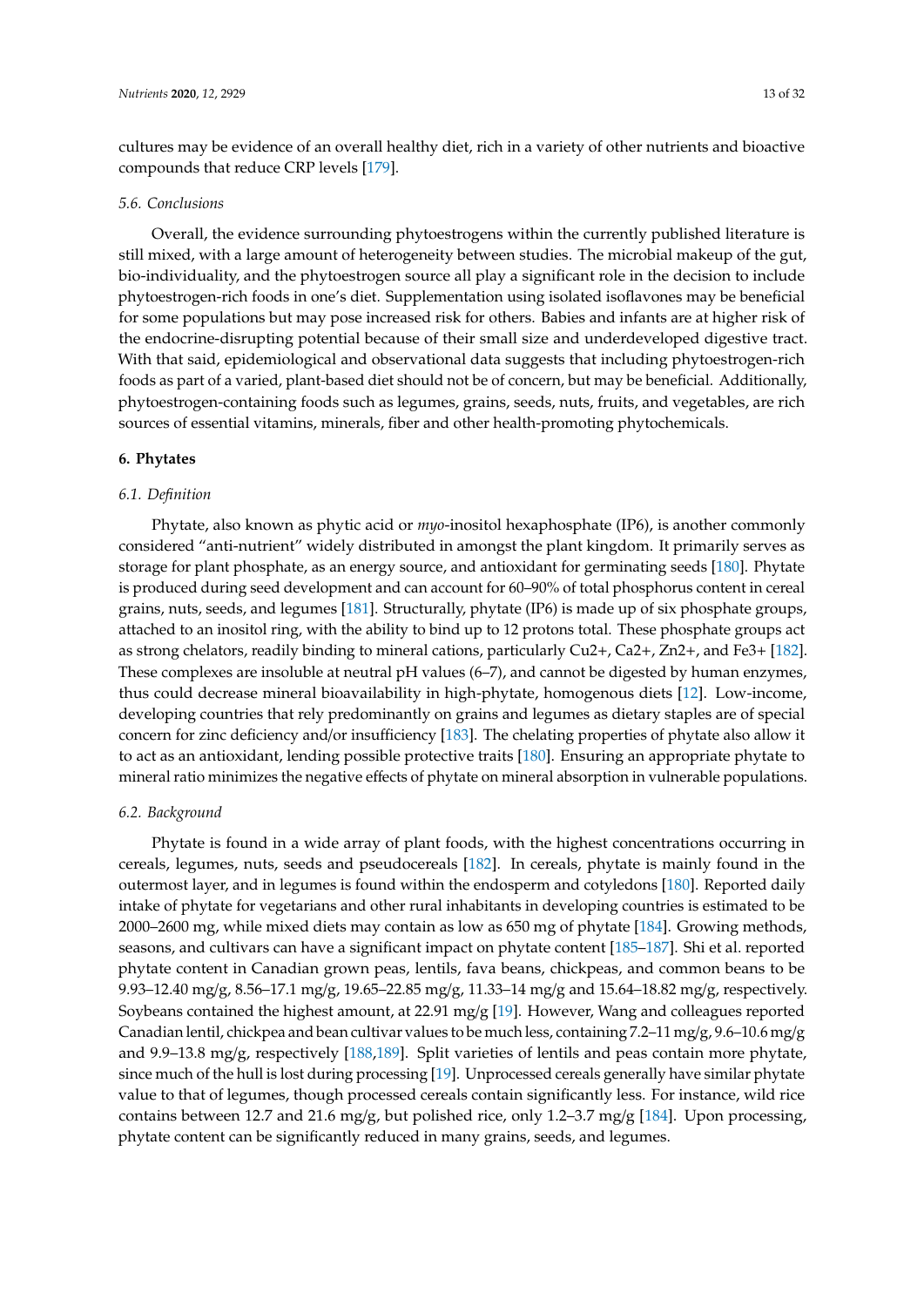# *6.3. E*ff*ects of Cooking*/*Processing*

Processing techniques such as soaking, fermentation, sprouting, germinating, and cooking can significantly alter phytate content in grains and legumes, allowing for increased mineral availability (Table [2\)](#page-2-0). Cooking of legumes for 1 h at 95 ◦C resulted in up to a 23% loss in yellow split peas, 20–80% loss in lentils, and 11% loss in chickpeas. Only a marginal reduction of 0.29% was noted in black beans [\[19\]](#page-19-9). Utilizing the natural phytases present in cereals and legumes has proven to be a valuable tool in reducing phytate. Phytases are enzymes capable of hydrolyzing phytate. Soaking seeds in fresh water, a traditional preparation method, reduced phytate values in millet, maize, rice, and soybean by 28, 21, 17, and 23%, respectively [\[190\]](#page-27-7). No IP6 was found in the soaking water, implying that the phytate was hydrolyzed by endogenous cereal phytases. Although soaking reduced phytate, it also resulted in significant losses of iron and zinc in the soaking water. For this reason, soaking did not lower the phytate/iron ratio, and only had minor impacts on the phytate/zinc ratio [\[190\]](#page-27-7). Mineral loss could be partially mitigated by cooking rice in the soaking water, as the seeds will 'recover' the leached minerals. Germination of foods can further reduce phytate, as endogenous phytases are activated to free the phosphate from phytate to be used for energy. Germinating chickpeas and pigeon peas reduced phytate concentrations by over 60%, while still preserving mineral content [\[191,](#page-27-8)[192\]](#page-27-9).

Fermentation, such as the natural leavening of bread, has also been found to significantly reduce phytate. It is elucidated that along with activity of bacterial phytases, lactic acid bacteria activate endogenous cereal phytates by lowering the pH of the dough to ~4–5. Slight acidification with lactic acid produces similar results [\[193\]](#page-27-10). Additional research by Castro-Alba et al. demonstrated that inoculation of quinoa, amaranth, and canihua with *L. plantarum* 299v reduced phytate concentrations by 47–51%, 12–14%, and 25–27%, respectively. Accessibility of iron, zinc and calcium was also increased in the fermented flours [\[194\]](#page-27-11). Furthermore, *L. plantarum* species from supplements (*L. plantarum* 299v), or from fermented vegetables (*L. plantarum* spp.), have been found to improve iron bioavailability from high phytate meals [\[195](#page-27-12)[,196\]](#page-27-13). In a study performed by Scheers et al., iron absorption increased from 13.6 to 23.6% in the low phytate meal, and 5.2 to 10.4% in the high phytate meal, when eaten alongside fermented vegetables. Zinc absorption changed minimally [\[195\]](#page-27-12). The exact mechanism is unknown but may be due to an increase in ferric iron [\[195](#page-27-12)[,197\]](#page-27-14). Supporting microbiome health through the consumption of fermentable fibers and other prebiotics also lowers cecal pH values, allowing for an increased solubility of zinc and iron [\[198](#page-27-15)[–200\]](#page-27-16). High-phytate foods such as beans are rich in fermentable fibers, which have a beneficial effect on cecal pH by increasing SCFA production [\[201,](#page-27-17)[202\]](#page-28-0). This effect may lend insight into the phenomenon of phytate adaption, in which non-heme iron absorption can be partially negated by the consumption of a high-phytate diet [\[203\]](#page-28-1).

# *6.4. Safety*

As discussed, phytate is viewed as an 'anti-nutrient' because it can chelate iron, calcium, and zinc, limiting absorption of these minerals (Table [1\)](#page-1-0). Chelation, however, is dependent on the proportion of phytate to metal ions, as well as pH  $[204]$ . The ideal molar ratio of phytate to iron is ~0.4, with an inhibitory effect in ratios above 1. For zinc, ratios higher than 15 may inhibit absorption rates, with optimal ratio of below 5. Calcium absorption has been shown to be impeded by molar ratios above 0.17 [\[182\]](#page-27-0).

# *6.5. Human Studies*

Many studies support the hypothesis that phytate negatively impacts zinc bioavailability [\[205](#page-28-3)[,206\]](#page-28-4), however a study on young children, aged 8–50 months, found phytates to not have a discernable effect on zinc absorption [\[207\]](#page-28-5). An increase of 500 mg/day of dietary phytate led to less than a 0.04 mg/day reduction in zinc absorption. The largest variance in absorption rates occurred based on age, height and weight [\[207\]](#page-28-5). The relationship between dietary phytate and iron bioavailability may be more complex than that of zinc. Even after removal of 90% of IP6 in sorghum flour through phytase treatment,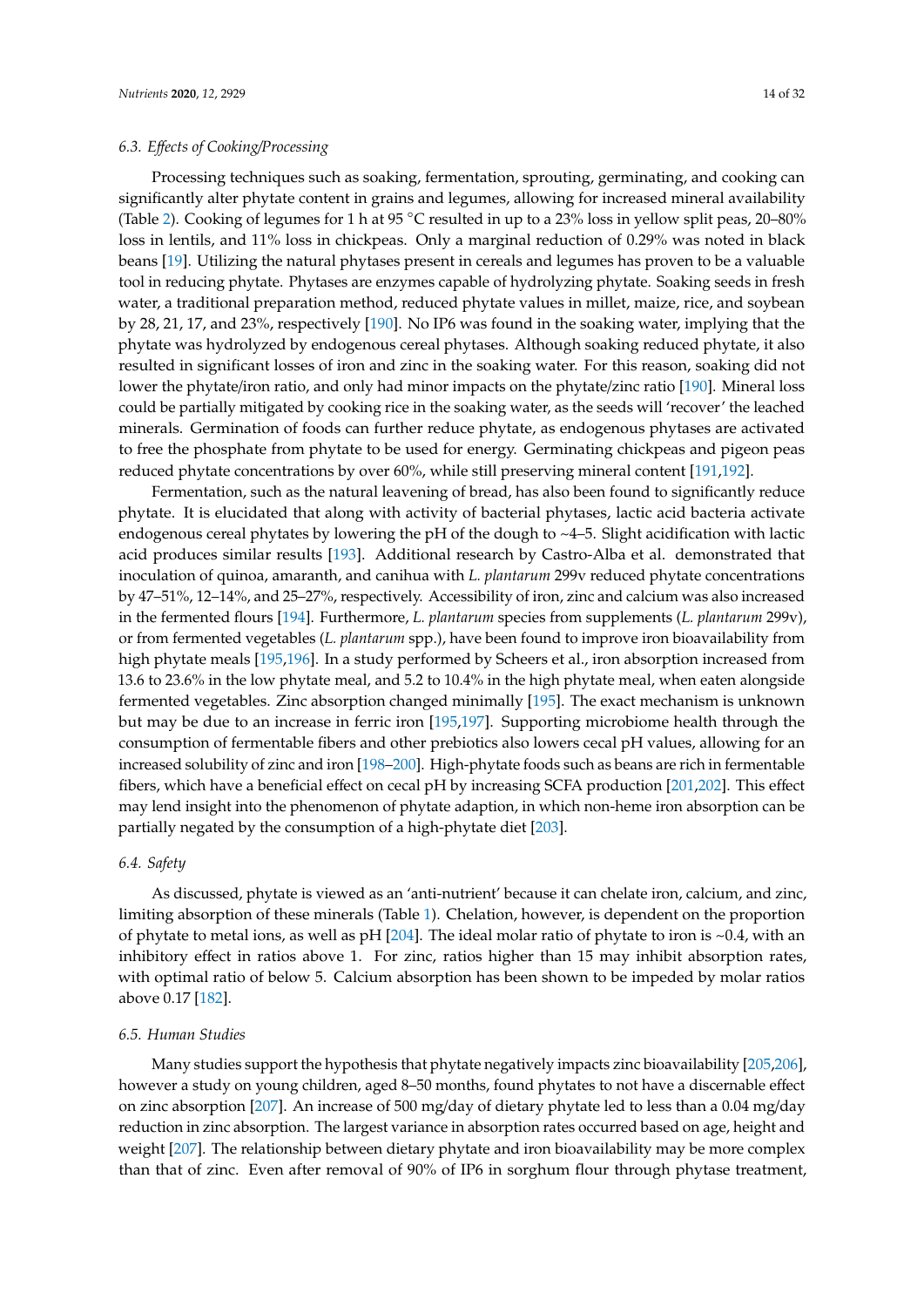no improvement in iron bioavailability was observed [\[208\]](#page-28-6). Removing fiber was found to have a more significant impact on iron absorption, demonstrating an independent effect of fiber in phytate-rich foods. Also, despite higher phytate concentration, animal models have found whole-wheat flour to result in greater iron absorption than refined white flour [\[209\]](#page-28-7). Nonetheless, due to phytate's overall impact on zinc and iron absorption, it is recommended that DRIs be increased for these minerals to account for bioavailability values [\[210,](#page-28-8)[211\]](#page-28-9). The addition of complementary foods high in ascorbic acid (vitamin C) may allow consumers enjoy the benefits of phytate-rich foods, while offsetting phytate's inhibitory effect on mineral absorption [\[212\]](#page-28-10).

Although phytates are viewed by many in a negative light, they may actually act as beneficial antioxidants by their ability to chelate excess iron, thereby preventing damaging Fenton reactions from taking place [\[204\]](#page-28-2). Fenton reactions are oxidative reactions involving iron and hydrogen peroxide, producing hydroxyl radicals and other reactive oxygen species (ROS) [\[213\]](#page-28-11). Not only can excess iron contribute to ROS through the Fenton reaction, but research has linked heme-iron to microbial dysbiosis, hyperproliferation of colon cells and altered intestinal barrier function [\[214\]](#page-28-12). Since only a small amount of heme is absorbed in the small intestine, up to 90% may reach the colon [\[214\]](#page-28-12). When eaten alongside heme-rich foods, phytate acts as 'nature's iron regulator', attenuating possible heme-induced damage. Animal studies have demonstrated a protective role of IP6 against iron-induced lipid peroxidation in the colon [\[215\]](#page-28-13). However, human trials validating phytate's elucidated antioxidant effects are limited. In one randomized cross over trial, Sanchis et al. reported significant reductions (~25%) of advanced glycation end-products (AGEs) in patients with type 2 diabetes mellitus supplemented with 1 g of IP6 [\[216\]](#page-28-14). Considering the deleterious effects AGEs have on microvascular and macrovascular function in type 2 diabetes (T2DM), dietary phytates could be promising tools in the treatment of T2DM.

Phytate may also possess other beneficial effects, yet much of this research is still in its infancy. The mechanisms of action of IP6 include enhanced immunity, inhibition of inflammatory, cytokines, caspase modification, regulation of phase I and II enzymes, and decreased cell proliferation [\[180](#page-26-14)[,215\]](#page-28-13). IP6 has also been shown to decrease kidney stone risk [\[217\]](#page-28-15), dental calculi [\[218\]](#page-28-16), osteoporosis risk [\[219\]](#page-28-17), and help prevent age-related cardiovascular calcification [\[220](#page-28-18)[,221\]](#page-28-19). Furthermore, adequate consumption of phytate-rich foods was found to prevent abdominal aortic calcification in patients with chronic kidney disease [\[180](#page-26-14)[,222\]](#page-29-0). Future research is needed to identify the exact physiological mechanisms behind phytate, but research thus far supports the inclusion of phytate-rich foods into a balanced diet.

#### *6.6. Conclusions*

Since its discovery, the role of phytate in human nutrition has been a controversial topic. On one hand, phytate may decrease the bioavailability of essential minerals, while on the other hand, acts as a potent antioxidant. Phytates should not significantly impair mineral status when included as part of a diverse and balanced diet, especially if using traditional processing methods such as soaking, germinating, fermenting, and cooking. Consuming complementary foods rich in ascorbic acid and certain probiotic bacteria could also have beneficial impacts on mineral absorption from high-phytate meals. Overall, by consuming a colorful, plant-based diet, the benefits of phytate containing foods to human health exceed the impacts on mineral absorption.

# **7. Tannins**

# *7.1. Definition*

Tannins are a broad class of polyphenol compounds of high molecular weight (500–3000 Daltons) ubiquitously present in commonly consumed plant foods and are responsible for the astringent taste of many fruits and beverages [\[223\]](#page-29-1). They can be chemically classified into two groups: hydrolysable tannins and condensed tannins (also known as catechin tannins, flavanols, or proanthocyanidins). Hydrolysable tannins, including gallotannins and ellagitannins, are selectively found in the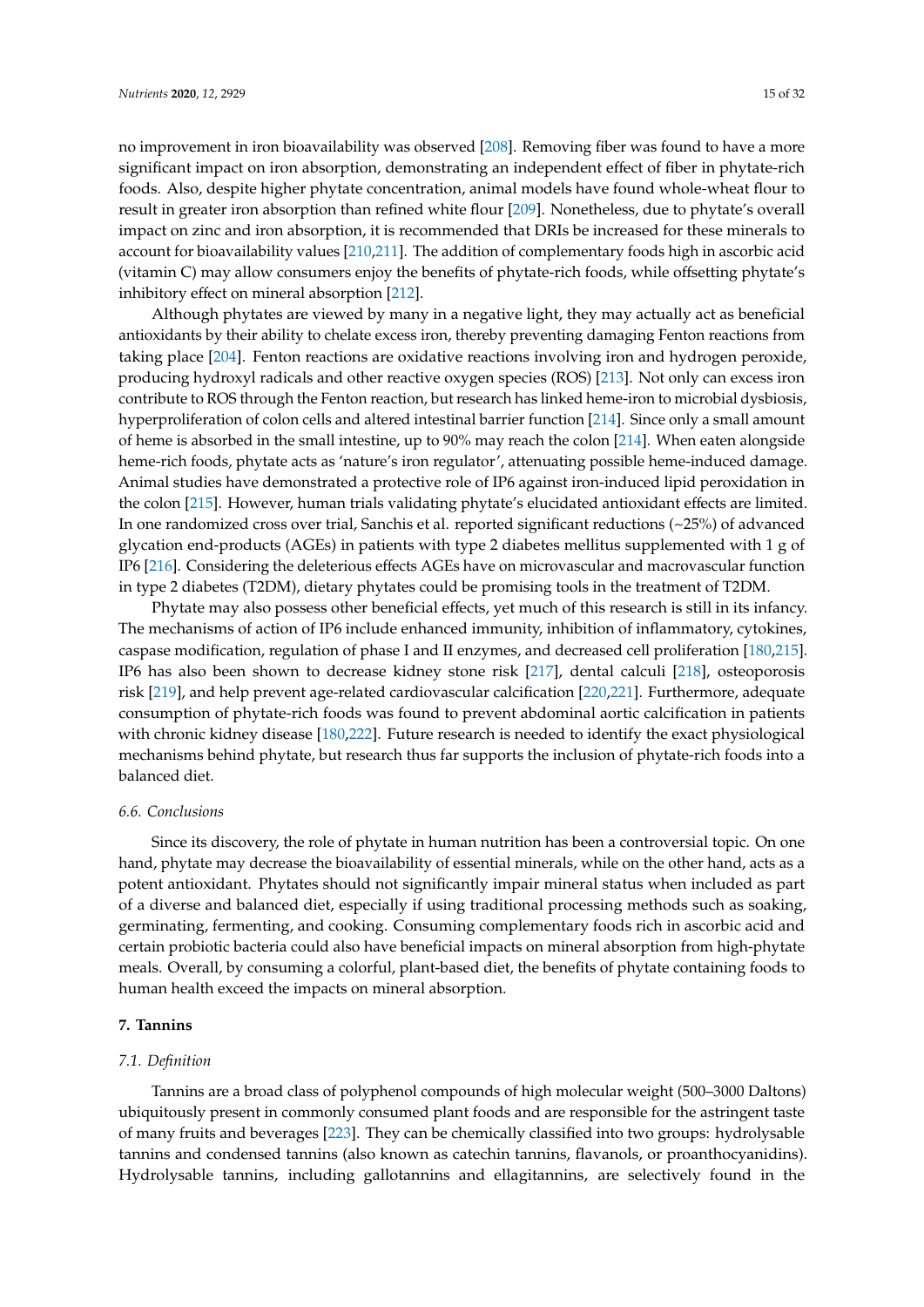diet. Condensed tannins, or proanthocyanidins, on the other hand, are the most abundant plant-derived polyphenols in the diet and include catechin, epicatechin (EC), epigallocatechin (EGC), epicatechin-3-gallate, and (-)-epigallocatechin-3-gallate (EGCG) [\[224\]](#page-29-2).

Due to their phenolic nature, tannins are chemically reactive, forming intra- and inter-molecular hydrogen bonds with macromolecules like proteins and carbohydrates. This lends to their role in plant defense, as well as to their antioxidant, anticarcinogenic, immunomodulatory, detoxifying, and cardioprotective activities [\[225–](#page-29-3)[229\]](#page-29-4). Tannins may act as antioxidants by scavenging free radicals, although their ability to act as chelators have also been reported to inhibit the absorption of dietary minerals such as iron, copper, and zinc [\[230\]](#page-29-5). The elucidated 'anti-nutritional' effects of dietary tannins have been suggested as a contributor to iron-deficiency anemia, particularly in developing and low-income countries who rely on tannin-rich foods [\[231\]](#page-29-6). Other studies suggest that iron status and absorption is not significantly affected by dietary tannin intake and is found to be highly variable between individuals [\[227](#page-29-7)[,232\]](#page-29-8).

# *7.2. Background*

Tannins, specifically proanthocyanidins or catechins, are one of the most abundant secondary plant metabolites, found in cocoa beans, tea, wines, fruits, juices, nuts, seeds, legumes and cereal grains [\[225\]](#page-29-3). Dark and baking chocolate contains the highest amounts of proanthocyanidins (828–1332 mg/100 g) [\[225\]](#page-29-3). A Danish study found fruits with the richest concentrations of catechins included black grapes (203.9 mg/kg FW), apples (71.1–115.4 mg/kg FW), apricots (110 mg/kg), plums (61.9 mg/kg), cherries  $(117.1 \text{ mg/kg})$ , all edible berries  $(11.1-187.4 \text{ mg/kg})$ , pears  $(30.6-85 \text{ mg/kg})$ , cranberries  $(42 \text{ mg/kg})$ , and peaches (23.3 mg/kg) [\[233\]](#page-29-9). Nuts (almonds, walnuts, pecans, and pistachios), common beans and some cereals, such as sorghum, also contain notable amounts of catechins [\[233\]](#page-29-9). Darker beans, such as dark red kidney beans, have been shown to contain more catechins than lighter beans [\[233\]](#page-29-9).

Tea and wine are rich sources of catechins. Arts et al. found that of the red wines tested, catechin values were between 27.3 and 95.5 mg/L [\[234\]](#page-29-10), though others have cited values as high as 300 mg/L [\[225\]](#page-29-3). Content in tea has been found to be between 100 and 800 mg/L in green tea, and 60–500 mg/L in black tea [\[225\]](#page-29-3). Tea is the predominant source of epigallocatechin gallate (EGCG), a powerful and well-studied antioxidant [\[235](#page-29-11)[,236\]](#page-29-12). Ceylon has been reported to contain the most EGCG (128–229 mg/L) [\[234\]](#page-29-10). Ellagitannins, a class of hydrolysable tannins, are found in a limited number of fruits and nuts, including walnuts, pecans, berries and pomegranates [\[225\]](#page-29-3).

# *7.3. E*ff*ects of Cooking*/*Processing*

Cooking and processing may decrease total catechin content in some foods (Table [2\)](#page-2-0). Arts et al. reported reductions in rhubarb, broad beans and pears by 28, 58 and 26%, respectively [\[233\]](#page-29-9), although a majority of catechin-rich foods, like fruits, are consumed raw. Removing the skins from nuts may reduce phenolic content by up to 90% [\[230](#page-29-5)[,233\]](#page-29-9). Catechin content in tea increases with the amount of tea used and with increased infusion time, however catechin concentrations and antiradical activity seem to peak at 4–5 min of brew time [\[234](#page-29-10)[,237\]](#page-29-13). Tannin content in foods and tea can be influenced by region, variety, processing methods, and storage time [\[233,](#page-29-9)[234,](#page-29-10)[238\]](#page-29-14). Polyphenols were found to vary significantly between agricultural methods, though not as much as between cultivars [\[239](#page-29-15)[–241\]](#page-29-16).

#### *7.4. Safety*

Despite their ubiquitous nature in many nutritionally dense plant foods, some researchers and clinicians have deemed tannins as antinutritional factors due to their potential to reduce iron absorption (Table [1\)](#page-1-0) [\[230](#page-29-5)[,231,](#page-29-6)[242\]](#page-29-17). Early animal studies reported tannins to cause depressed growth and egg production in poultry, when fed at levels of 0.5–2% of feed [\[242\]](#page-29-17). In weaning pigs, consumption of 125, 250, 500, or 1000 mg tannic acid/kg in feed resulted in a significant drop in hemoglobin, and depletion of serum iron concentrations. However, erythrocyte counts, hemoglobin and hematocrit decreased similarly in the control group to that of the 125, 250, and 500 mg/kg diet groups [\[243\]](#page-30-0). Other animal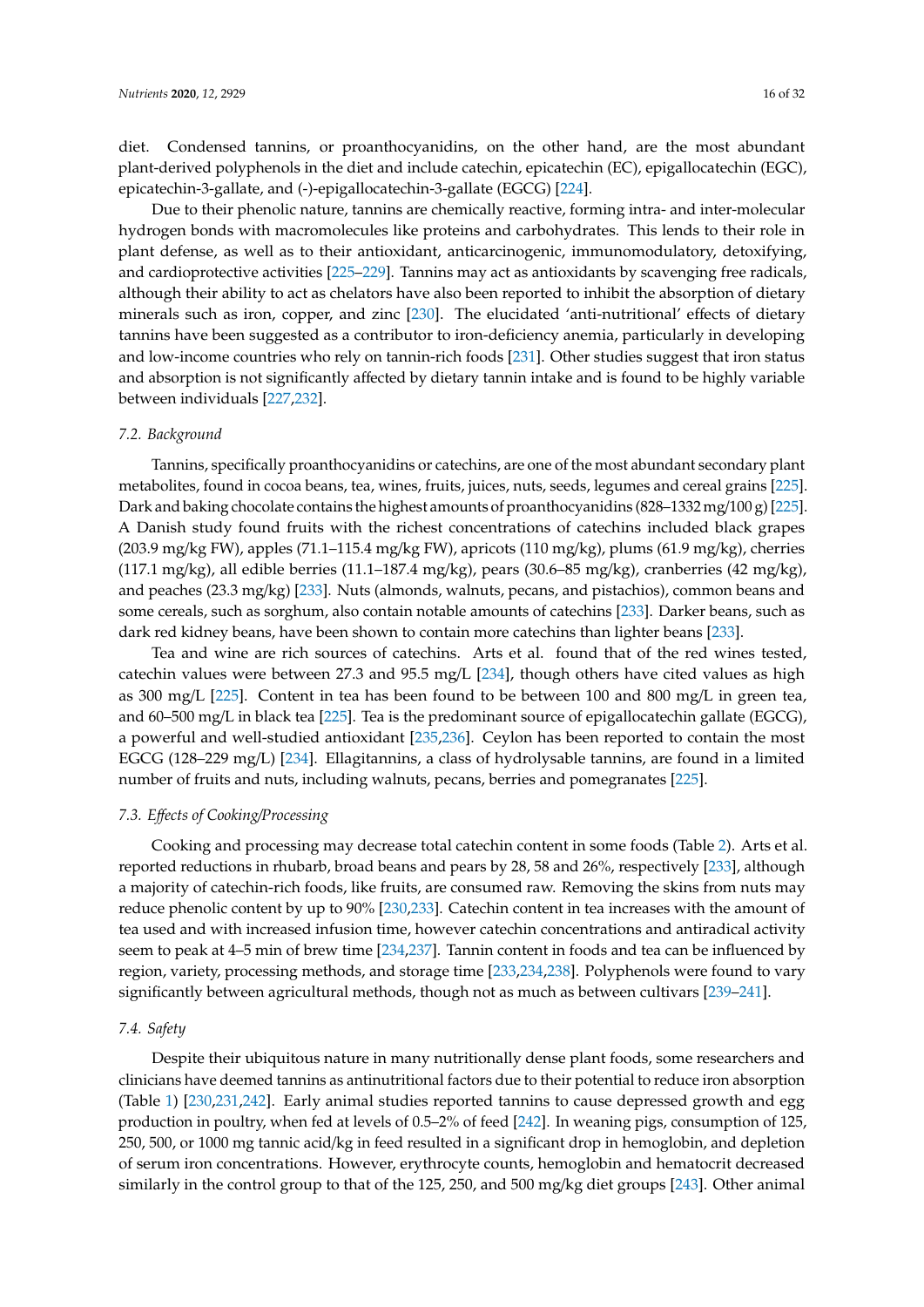studies using condensed tannins (more commonly found in the human diet) have not found any significant impacts on iron status [\[244\]](#page-30-1).

## *7.5. Human Studies*

The aforementioned concentrations are far greater than regularly consumed through a diverse diet. Delimont and colleagues found that 4-weeks of condensed tannin supplementation (1.5, 0.35 and 0.03 g 3 times/day) had no impact on iron bioavailability or status in premenopausal women [\[245\]](#page-30-2). Tea, one of the richest sources of dietary tannins, may inhibit iron absorption when consumed directly with a nonheme iron-rich meal. In a study of healthy adults, iron absorption was decreased by 37% when tea was consumed with an iron-fortified porridge, however, was not affected when tea was consumed an hour after the meal [\[246\]](#page-30-3). Other factors, such as gender and baseline iron status, may also influence the impact of tannins on iron parameters. In a study investigating the effects of green and black tea on iron status of omnivores and vegetarians, 1 L of black tea/day for four-weeks (with meals) resulted in significantly lower ferritin levels only in omnivorous females, but no effects were observed in omnivorous males [\[247\]](#page-30-4). Green tea had no influence on ferritin levels in omnivorous and vegetarian females. In females with low baseline ferritin (<25 µg/L), both green and black tea significantly reduced ferritin levels [\[247\]](#page-30-4).

Tannins are not consumed alone, but in combination with thousands of other bioactives, including ascorbic acid. Potential inhibitory effects of tannins may be offset by the inclusion of 30 mg of ascorbic acid [\[248](#page-30-5)[–250\]](#page-30-6). This may explain why human epidemiological studies investigating iron deficiency anemia are unable to demonstrate any correlations between dietary tannin intake and iron-deficiency anemia. Of 2593 French subjects, serum-ferritin concentrations were not related to tea consumption, independent of strength, infusion time or time of tea drinking [\[251\]](#page-30-7). A cross-sectional analysis of 1605 healthy adults also found that tea consumption did not significantly increase risk for iron deficiency or iron-deficiency anemia [\[252\]](#page-30-8). Similar findings were also shown by Root et al. in adults from rural China [\[232\]](#page-29-8). A systematic review by Speer et al. concluded that total polyphenol intake did not interfere with iron status but did improve inflammatory biomarkers in participants [\[253\]](#page-30-9). The review included a limited number of studies, but it speaks to the numerous demonstrated health benefits of tannins and tannin-rich plant foods.

Although the 'anti-nutritional' effects of tannins are debatable and highly variable, evidence supporting the many health benefits of tannins are widespread [\[225,](#page-29-3)[228,](#page-29-18)[254\]](#page-30-10). Dietary intake of polyphenols is associated with a decreased risk of T2DM, metabolic syndrome, risk of ischemic stroke, non-fatal cardiovascular events risk, and risk of atherosclerotic vascular disease [\[254\]](#page-30-10). The Takayama study, consisting of over 29,000 Japanese individuals, found significantly lower CVD mortality in subjects with the highest polyphenol intake, as compared to those in the lowest quartile [\[255\]](#page-30-11). Inverse associations also existed for mortality from digestive diseases. Polyphenols in this population were mainly derived from beverages such as green tea and coffee [\[255](#page-30-11)[,256\]](#page-30-12). Consumption of proanthocyanidin-rich foods has been shown to reduce the risk of chronic kidney insufficiency and renal disease [\[257\]](#page-30-13). Proanthocyanidins are believed to exert their renal and cardioprotective effects by reducing oxidative stress and improving endothelial function [\[258](#page-30-14)[–260\]](#page-30-15). A randomized crossover study found that drinking 3 cups black tea resulted in immediate improvement in brachial artery FMD in healthy subjects [\[261\]](#page-30-16).

Tea catechins and ellagitannins may lower CVD risk by upregulating Nrf2 [nuclear factor erythroid 2 (NF-E2) p45-related factor 2] [\[262,](#page-31-0)[263\]](#page-31-1). Nrf2 is a key transcription factor responsible for the body's detoxification and antioxidant defense systems [\[229\]](#page-29-4). Ellagic acids, present in raspberries, strawberries, pomegranates, and nuts have demonstrated anticarcinogenic effects in vivo. Animal models suggest that ellagic acid may modulate phase I and phase II enzymes by lowering or inhibiting cytochrome P450 enzymes, and inducing glutathione-s-transferase, UDP and NAD(P)H-quinone reductase activity [\[264–](#page-31-2)[266\]](#page-31-3); however, human clinical data indicating similar effects has not been demonstrated.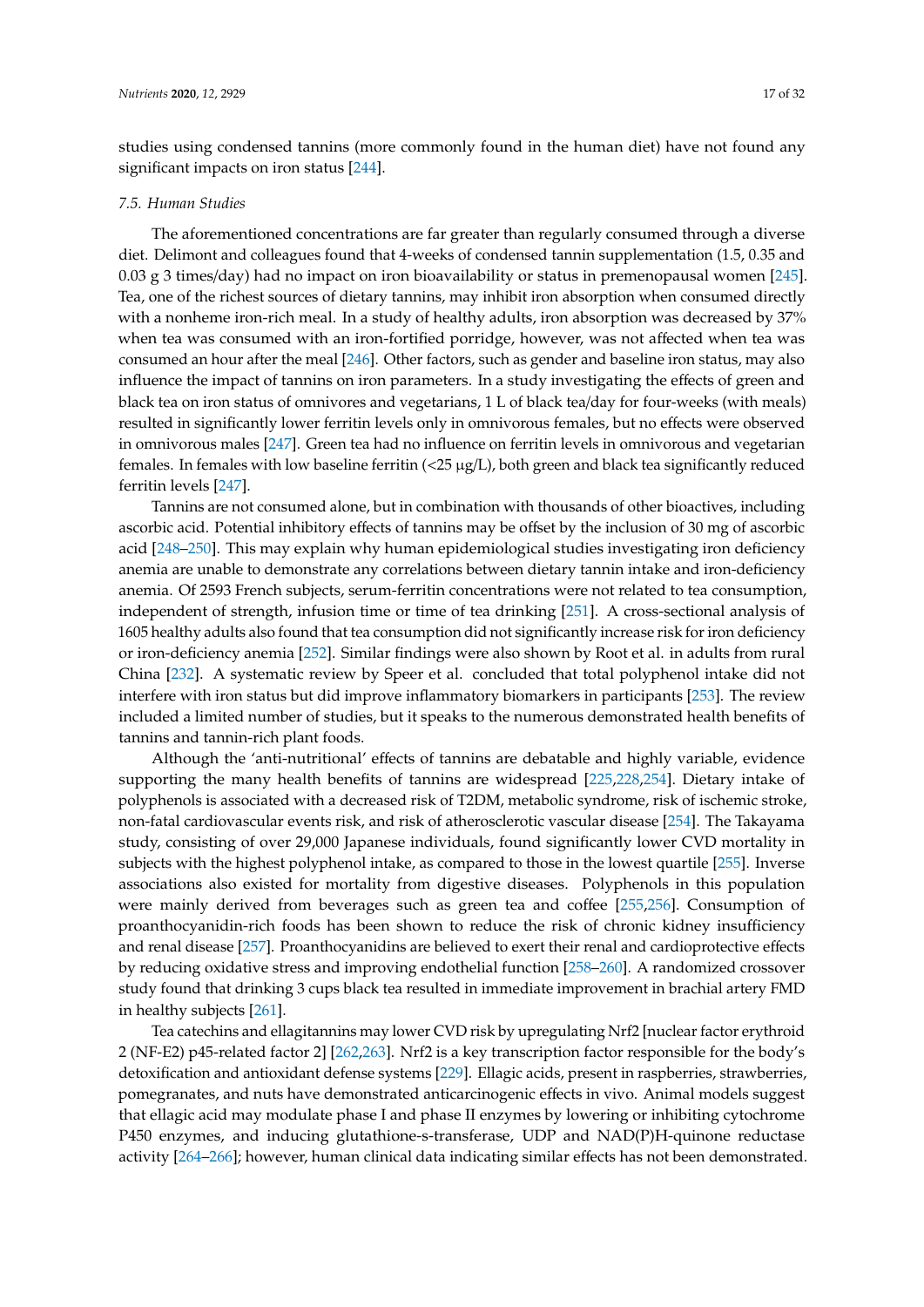Furthermore, flavanol-rich foods, such as fruits, vegetables, and cocoa demonstrate positive effects on cognition, executive function, and even mood, although exact mechanisms are yet to be elucidated [\[267–](#page-31-4)[270\]](#page-31-5). Neshatdoust et al. observed significant improvements in cognitive performance and increases in brain-derived neurotropic factor (BDNF) levels after an 18-week intervention of high-flavonoid fruits and vegetables (>15 mg/100g) [\[267\]](#page-31-4). Another intervention utilizing a high-flavanol cocoa beverage (494 mg total flavanols) resulted in significantly higher brain-derived neurotropic factor (BDNF) levels in older individuals, when compared to the low-flavanol cocoa drink (23 mg total flavanols) group [\[267\]](#page-31-4). The CoCoA study, an 8-week supplementation with a high-flavanol cocoa drink (993 mg flavanol), reduced measures of age-related cognitive dysfunction. Significant improvements in insulin resistance, blood pressure and lipid peroxidation were also observed in the high flavanol (993 mg) and intermediate flavanol group (520 mg), suggesting insulin modulation as a possible mechanism [\[268\]](#page-31-6). Grassi et al. found that consumption of high-flavanol dark chocolate ameliorated vascular impairment after sleep deprivation and improved working memory performance [\[271\]](#page-31-7), indicating that cognitive improvements may be due to effects of flavanols on blood pressure and peripheral and central blood flow.

Flavanols may additionally act as prebiotics, positively influencing the gut microbiota, in turn alleviating neuroinflammation and balancing serotonin metabolism [\[256\]](#page-30-12). Ingestion of a high-cocoa flavanol drink (494 mg cocoa flavanols) significantly increased *Bifidobacteria* and *Lactobacilli* populations, while at the same time significantly decreasing *Clostridia* counts, when compared to the low-cocoa flavanol (23 mg) drink [\[272\]](#page-31-8). Significant reductions in plasma triacylglycerol and C-reactive protein concentrations were also linked to the changes in microbial counts [\[272\]](#page-31-8). Being that many polyphenols are metabolized by gut microbiota [\[256\]](#page-30-12), individual microbial composition and dietary habits may influence both the bioavailability and physiological effects of flavanol-containing foods.

## *7.6. Conclusions*

Tannins are highly bioactive compounds which are widely found in plant foods and beverages, including berries, apples, stone fruit, cocoa, legumes, whole grains, tea as well as many others. Although some studies have found that tannins may interfere with iron absorption when consumed in isolation, other studies investigating whole diets demonstrate otherwise. Harmful (and even beneficial) effects of an individual, isolated compound or phytochemical are often quite different than when the same compound is within the complex food matrix. For this reason, epidemiological evidence has not demonstrated any correlation between iron status and flavanol intake. Ascorbic acid, present in many tannin-rich foods, may further enhance the absorption of non-heme iron. Nonetheless, some studies still advise that those with low iron stores, especially females, consume tannin-rich beverages, such as tea, after or in-between meals to avoid potential effects on iron absorption. Overall, evidence suggests that the many health benefits of consuming a diverse, plant-based diet, rich in polyphenol and bioactive containing foods and beverages, far outweighs the potential impact of tannins on iron status.

## **8. Limitations**

There are limitations to this narrative review that should be noted. First, human clinical trial research investigating the effects of antinutritional compounds in whole food form are limited, and in some cases do not always arrive at clear-cut conclusions. In place of clinical trials, epidemiological and observational studies must be used, though are typically limited in their applicability due to uncontrolled variables. Second, much of the research on antinutritional components are performed using isolated compounds in animal models, which are not representative of a balanced diet. Research limitations are further compounded by the often synergistic nature of food, effects of cooking and processing, as well as the bio-individuality of study participants. More research which takes these variables into consideration are needed before definitive conclusions can be made regarding the ill-effects of these compounds in their whole food form.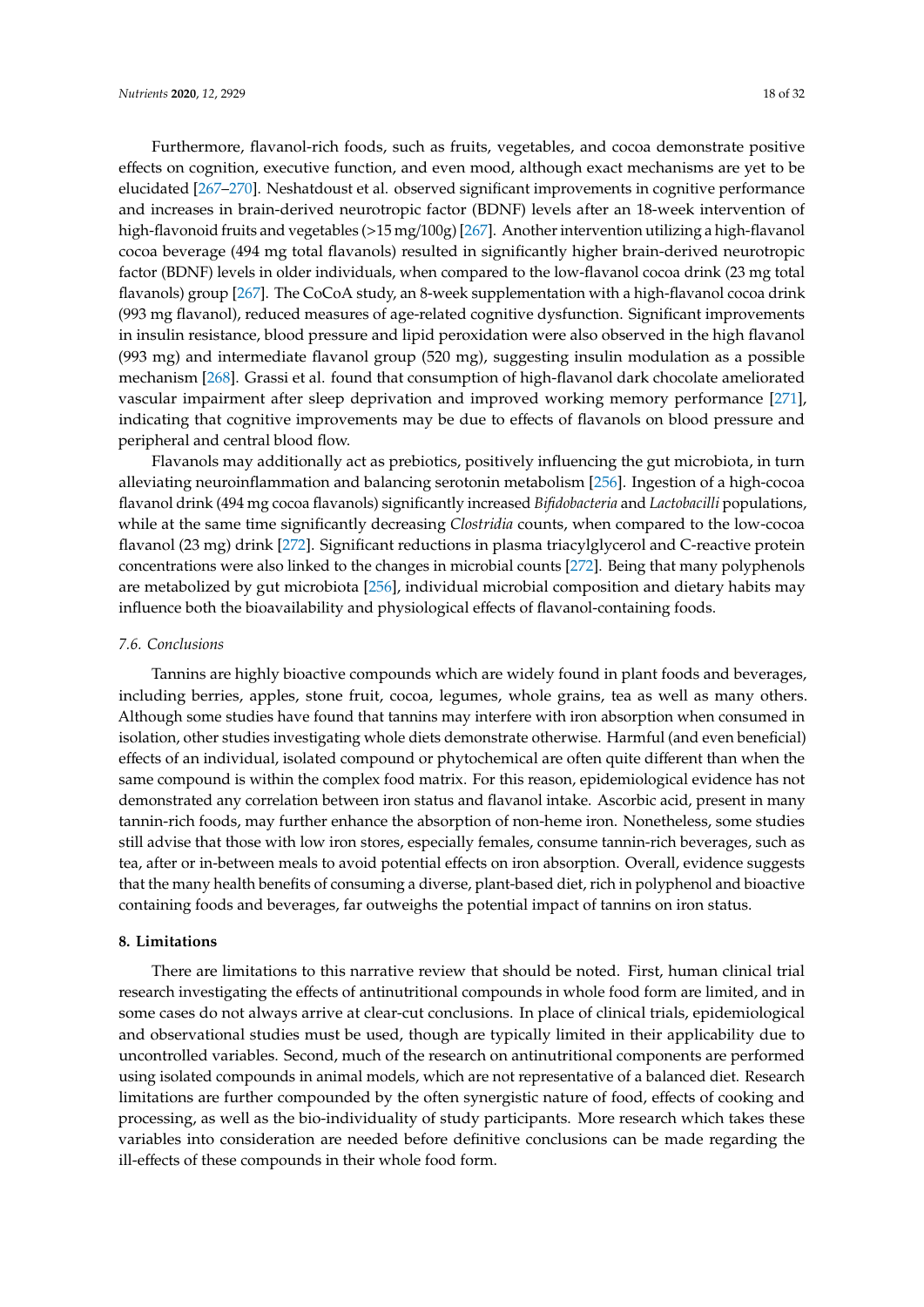# **9. Overall Conclusions**

The purpose of this review was to assess whether there is considerable clinical data to warrant certain compounds in plants to be positioned as 'anti-nutrients' in the sense that they block the absorption or assimilation of essential nutrients or, in some way, interfere with physiological function of an organ. The summary of our findings would suggest the following:

- (1) Of the compounds reviewed, there are indications that when given in the diet in what would be considered moderate to high quantities, or when administered in isolation, they may exert effects that would be detrimental or impair the body's reserves or function in some way. There may be some individuals who are more susceptible to these effects for various reasons.
- (2) These compounds are rarely ingested in their isolated format as we know from how these foods are traditionally consumed. Plant-based diets which contain these compounds also contain thousands of other compounds in the food matrix, many of which counteract the potential effects of the 'anti-nutrients'. Therefore, it remains questionable as to whether these compounds are as potentially harmful as they might seem to be in isolation, as they may act differently when taken in within whole foods that are properly prepared. Cooking and application of heat seems to be essential for the activation of some of these compounds.
- (3) In some cases, what has been referred to as 'anti-nutrients,' may, in fact, be therapeutic agents for various conditions. More exploration and research are required to know for certain.

**Author Contributions:** Conceptualization, D.M.M.; writing–original draft preparation, W.P.; writing–review and editing, D.M.M.; supervision, D.M.M., funding acquisition, D.M.M. All authors have read and agreed to the published version of the manuscript.

**Funding:** This research received no external funding.

**Conflicts of Interest:** Deanna Minich is a health educator, consultant, and author in the wellness area. Weston Petroski is a community health educator in the field of nutrition.

# **References**

- <span id="page-18-0"></span>1. Liu, R.H. Health-Promoting Components of Fruits and Vegetables in the Diet12. *Adv. Nutr.* **2013**, *4*, 384S–392S. [\[CrossRef\]](http://dx.doi.org/10.3945/an.112.003517) [\[PubMed\]](http://www.ncbi.nlm.nih.gov/pubmed/23674808)
- <span id="page-18-1"></span>2. Liu, R.H. Potential synergy of phytochemicals in cancer prevention: Mechanism of action. *J. Nutr.* **2004**, *134*, 3479S–3485S. [\[CrossRef\]](http://dx.doi.org/10.1093/jn/134.12.3479S) [\[PubMed\]](http://www.ncbi.nlm.nih.gov/pubmed/15570057)
- <span id="page-18-2"></span>3. Schulze, M.B.; A Martinez-Gonzalez, M.; Fung, T.T.; Lichtenstein, A.H.; Forouhi, N.G. Food based dietary patterns and chronic disease prevention. *BMJ* **2018**, *361*, k2396. [\[CrossRef\]](http://dx.doi.org/10.1136/bmj.k2396) [\[PubMed\]](http://www.ncbi.nlm.nih.gov/pubmed/29898951)
- 4. Trichopoulou, A.; Kyrozis, A.; Rossi, M.; Katsoulis, M.; Trichopoulos, D.; La Vecchia, C.; Lagiou, P. Mediterranean diet and cognitive decline over time in an elderly Mediterranean population. *Eur. J. Nutr.* **2014**, *54*, 1311–1321. [\[CrossRef\]](http://dx.doi.org/10.1007/s00394-014-0811-z) [\[PubMed\]](http://www.ncbi.nlm.nih.gov/pubmed/25482573)
- 5. Bechthold, A.; Boeing, H.; Schwedhelm, C.; Hoffmann, G.; Knüppel, S.; Iqbal, K.; De Henauw, S.; Michels, N.; Devleesschauwer, B.; Schlesinger, S.; et al. Food groups and risk of coronary heart disease, stroke and heart failure: A systematic review and dose-response meta-analysis of prospective studies. *Crit. Rev. Food Sci. Nutr.* **2017**, *59*, 1071–1090. [\[CrossRef\]](http://dx.doi.org/10.1080/10408398.2017.1392288) [\[PubMed\]](http://www.ncbi.nlm.nih.gov/pubmed/29039970)
- 6. Dinu, M.; Abbate, R.; Gensini, G.F.; Casini, A.; Sofi, F. Vegetarian, vegan diets and multiple health outcomes: A systematic review with meta-analysis of observational studies. *Crit. Rev. Food Sci. Nutr.* **2016**, *57*, 3640–3649. [\[CrossRef\]](http://dx.doi.org/10.1080/10408398.2016.1138447)
- <span id="page-18-3"></span>7. Whalen, K.A.; Judd, S.; McCullough, M.L.; Flanders, W.D.; Hartman, T.J.; Bostick, R.M. Paleolithic and Mediterranean Diet Pattern Scores Are Inversely Associated with All-Cause and Cause-Specific Mortality in Adults. *J. Nutr.* **2017**, *147*, 612–620. [\[CrossRef\]](http://dx.doi.org/10.3945/jn.116.241919)
- <span id="page-18-4"></span>8. U.S. Department of Health and Human Services and U.S. Department of Agriculture. *2015–2020 Dietary Guidelines for Americans, (8)*; USDA: Washington, DC, USA, 2015.
- <span id="page-18-5"></span>9. Rehm, C.D.; Peñalvo, J.L.; Afshin, A.; Mozaffarian, D. Dietary Intake among US Adults, 1999-2012. *JAMA* **2016**, *315*, 2542–2553. [\[CrossRef\]](http://dx.doi.org/10.1001/jama.2016.7491)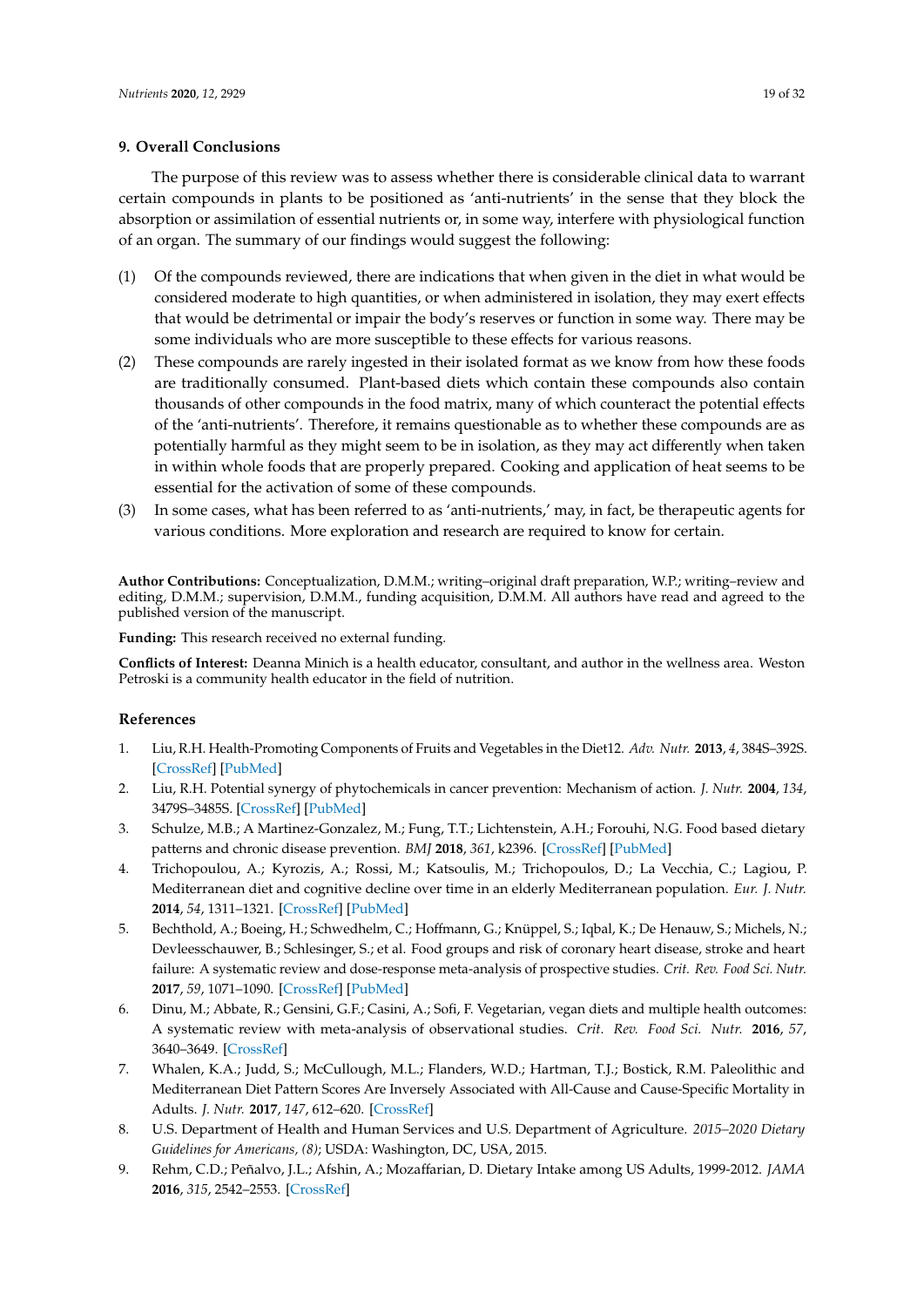- <span id="page-19-0"></span>10. Phan, M.A.T.; Paterson, J.; Bucknall, M.P.; Arcot, J. Interactions between phytochemicals from fruits and vegetables: Effects on bioactivities and bioavailability. *Crit. Rev. Food Sci. Nutr.* **2017**, *58*, 1310–1329. [\[CrossRef\]](http://dx.doi.org/10.1080/10408398.2016.1254595)
- <span id="page-19-1"></span>11. Crispi, S.; Filosa, S.; Di Meo, F. Polyphenols-gut microbiota interplay and brain neuromodulation. *Neural Regen. Res.* **2018**, *13*, 2055–2059. [\[CrossRef\]](http://dx.doi.org/10.4103/1673-5374.241429)
- <span id="page-19-2"></span>12. Gibson, R.S.; Raboy, V.; King, J.C. Implications of phytate in plant-based foods for iron and zinc bioavailability, setting dietary requirements, and formulating programs and policies. *Nutr. Rev.* **2018**, *76*, 793–804. [\[CrossRef\]](http://dx.doi.org/10.1093/nutrit/nuy028) [\[PubMed\]](http://www.ncbi.nlm.nih.gov/pubmed/30010865)
- <span id="page-19-3"></span>13. Gautam, A.K.; Sharma, D.; Sharma, J.; Saini, K.C. Legume lectins: Potential use as a diagnostics and therapeutics against the cancer. *Int. J. Boil. Macromol.* **2020**, *142*, 474–483. [\[CrossRef\]](http://dx.doi.org/10.1016/j.ijbiomac.2019.09.119) [\[PubMed\]](http://www.ncbi.nlm.nih.gov/pubmed/31593731)
- <span id="page-19-4"></span>14. Mishra, A.; Behura, A.; Mawatwal, S.; Kumar, A.; Naik, L.; Mohanty, S.S.; Manna, D.; Dokania, P.; Mishra, A.; Patra, S.K.; et al. Structure-function and application of plant lectins in disease biology and immunity. *Food Chem. Toxicol.* **2019**, *134*, 110827. [\[CrossRef\]](http://dx.doi.org/10.1016/j.fct.2019.110827) [\[PubMed\]](http://www.ncbi.nlm.nih.gov/pubmed/31542433)
- <span id="page-19-5"></span>15. Lam, S.K.; Ng, T.B. Lectins: Production and practical applications. *Appl. Microbiol. Biotechnol.* **2010**, *89*, 45–55. [\[CrossRef\]](http://dx.doi.org/10.1007/s00253-010-2892-9) [\[PubMed\]](http://www.ncbi.nlm.nih.gov/pubmed/20890754)
- <span id="page-19-6"></span>16. He, S.; Simpson, B.K.; Sun, H.; Ngadi, M.O.; Ma, Y.; Huang, T. Phaseolus vulgaris lectins: A systematic review of characteristics and health implications. *Crit. Rev. Food Sci. Nutr.* **2017**, *58*, 70–83. [\[CrossRef\]](http://dx.doi.org/10.1080/10408398.2015.1096234) [\[PubMed\]](http://www.ncbi.nlm.nih.gov/pubmed/26479307)
- <span id="page-19-7"></span>17. Nachbar, M.S.; Oppenheim, J.D. Lectins in the United States diet: A survey of lectins in commonly consumed foods and a review of the literature. *Am. J. Clin. Nutr.* **1980**, *33*, 2338–2345. [\[CrossRef\]](http://dx.doi.org/10.1093/ajcn/33.11.2338)
- <span id="page-19-8"></span>18. Van Buul, V.J.; Brouns, F.J. Health effects of wheat lectins: A review. *J. Cereal Sci.* **2014**, *59*, 112–117. [\[CrossRef\]](http://dx.doi.org/10.1016/j.jcs.2014.01.010)
- <span id="page-19-9"></span>19. Shi, L.; Arntfield, S.D.; Nickerson, M. Changes in levels of phytic acid, lectins and oxalates during soaking and cooking of Canadian pulses. *Food Res. Int.* **2018**, *107*, 660–668. [\[CrossRef\]](http://dx.doi.org/10.1016/j.foodres.2018.02.056)
- <span id="page-19-10"></span>20. Sun, Y.; Liu, J.; Huang, Y.; Li, M.; Lu, J.; Jin, N.; He, Y.; Fan, B. Phytohemagglutinin content in fresh kidney bean in China. *Int. J. Food Prop.* **2019**, *22*, 405–413. [\[CrossRef\]](http://dx.doi.org/10.1080/10942912.2019.1590399)
- <span id="page-19-11"></span>21. Sousa, D.O.B.; Carvalho, A.F.U.; Oliveira, J.T.A.; Farias, D.F.; Castelar, I.; Oliveira, H.P.; Vasconcelos, I.M. Increased Levels of Antinutritional and/or Defense Proteins Reduced the Protein Quality of a Disease-Resistant Soybean Cultivar. *Nutrients* **2015**, *7*, 6038–6054. [\[CrossRef\]](http://dx.doi.org/10.3390/nu7075269)
- <span id="page-19-12"></span>22. Macedo, M.L.R.; Oliveira, C.F.R.; Oliveira, C.T. Insecticidal Activity of Plant Lectins and Potential Application in Crop Protection. *Molecules* **2015**, *20*, 2014–2033. [\[CrossRef\]](http://dx.doi.org/10.3390/molecules20022014)
- <span id="page-19-13"></span>23. Adeparusi, E.O. Effect of processing on the nutrients and anti-nutrients of lima bean (*Phaseolus lunatus* L.) flour. *Die Nahrung.* **2001**, *45*, 94–96. [\[CrossRef\]](http://dx.doi.org/10.1002/1521-3803(20010401)45:2<94::AID-FOOD94>3.0.CO;2-E)
- <span id="page-19-14"></span>24. Nciri, N.; Cho, N.; El Mhamdi, F.; Ben Ismail, H.; Ben Mansour, A.; Sassi, F.H.; Ben Aissa-Fennira, F. Toxicity Assessment of Common Beans (Phaseolus vulgaris L.) Widely Consumed by Tunisian Population. *J. Med. Food* **2015**, *18*, 1049–1064. [\[CrossRef\]](http://dx.doi.org/10.1089/jmf.2014.0120) [\[PubMed\]](http://www.ncbi.nlm.nih.gov/pubmed/26355953)
- <span id="page-19-15"></span>25. Hernández-Infante, M.; Sousa, V.; Montalvo, I.; Tena, E. Impact of microwave heating on hemagglutinins, trypsin inhibitors and protein quality of selected legume seeds. *Plant Foods Hum. Nutr.* **1998**, *52*, 199–208. [\[CrossRef\]](http://dx.doi.org/10.1023/A:1008033610737) [\[PubMed\]](http://www.ncbi.nlm.nih.gov/pubmed/9950081)
- <span id="page-19-16"></span>26. Cuadrado, C.; Hajos, G.; Burbano, C.; Pedrosa, M.M.; Ayet, G.; Muzquiz, M.; Pusztai, A.; Gelencser, E. Effect of Natural Fermentation on the Lectin of Lentils Measured by Immunological Methods. *Food Agric. Immunol.* **2002**, *14*, 41–49. [\[CrossRef\]](http://dx.doi.org/10.1080/09540100220137655)
- <span id="page-19-17"></span>27. Vojdani, A. Lectins, agglutinins, and their roles in autoimmune reactivities. *Altern. Ther. Heal. Med.* **2015**, *21*, 46–51.
- <span id="page-19-18"></span>28. Rodhouse, J.C.; Haugh, C.A.; Roberts, D.; Gilbert, R.J. Red kidney bean poisoning in the UK: An analysis of 50 suspected incidents between 1976 and 1989. *Epidemiol. Infect.* **1990**, *105*, 485–491. [\[CrossRef\]](http://dx.doi.org/10.1017/S095026880004810X)
- <span id="page-19-19"></span>29. Nciri, N.; Cho, N. New research highlights: Impact of chronic ingestion of white kidney beans (Phaseolus vulgaris L. var. Beldia) on small-intestinal disaccharidase activity in Wistar rats. *Toxicol. Rep.* **2017**, *5*, 46–55. [\[CrossRef\]](http://dx.doi.org/10.1016/j.toxrep.2017.12.016)
- <span id="page-19-20"></span>30. De Mejia, E.G.; Prisecaru, V.I. Lectins as Bioactive Plant Proteins: A Potential in Cancer Treatment. *Crit. Rev. Food Sci. Nutr.* **2005**, *45*, 425–445. [\[CrossRef\]](http://dx.doi.org/10.1080/10408390591034445)
- <span id="page-19-21"></span>31. Roy, F.; Boye, J.I.; Simpson, B. Bioactive proteins and peptides in pulse crops: Pea, chickpea and lentil. *Food Res. Int.* **2010**, *43*, 432–442. [\[CrossRef\]](http://dx.doi.org/10.1016/j.foodres.2009.09.002)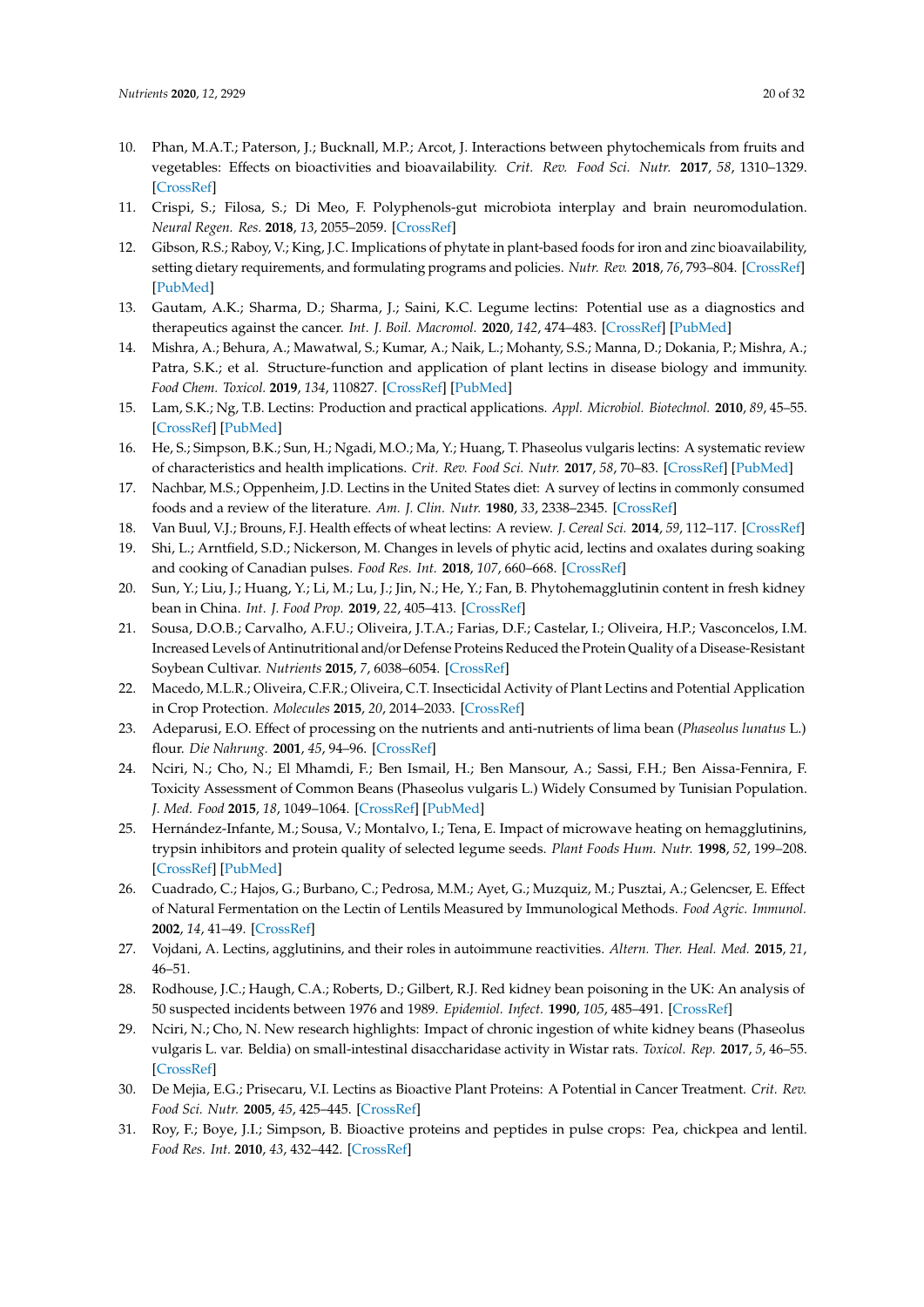- <span id="page-20-0"></span>32. Alatorre-Cruz, J.M.; Pita-López, W.; López-Reyes, R.G.; Ferriz-Martínez, R.A.; Cervantes-Jiménez, R.; Carrillo, M.D.J.G.; Vargas, P.J.A.; López-Herrera, G.; Rodríguez-Méndez, A.J.; Zamora-Arroyo, A.; et al. Effects of intragastrically-administered Tepary bean lectins on digestive and immune organs: Preclinical evaluation. *Toxicol. Rep.* **2017**, *5*, 56–64. [\[CrossRef\]](http://dx.doi.org/10.1016/j.toxrep.2017.12.008)
- <span id="page-20-1"></span>33. Ramadass, B.; Dokladny, K.; Moseley, P.L.; Patel, Y.R.; Lin, H.C. Sucrose Co-administration Reduces the Toxic Effect of Lectin on Gut Permeability and Intestinal Bacterial Colonization. *Dig. Dis. Sci.* **2010**, *55*, 2778–2784. [\[CrossRef\]](http://dx.doi.org/10.1007/s10620-010-1359-2)
- <span id="page-20-2"></span>34. Linderoth, A.; Prykhodko, O.; Ahrén, B.; Fåk, F.; Pierzynowski, S.G.; Weström, B.R. Binding and the effect of the red kidney bean lectin, phytohaemagglutinin, in the gastrointestinal tract of suckling rats. *Br. J. Nutr.* **2006**, *95*, 105–115. [\[CrossRef\]](http://dx.doi.org/10.1079/BJN20051612) [\[PubMed\]](http://www.ncbi.nlm.nih.gov/pubmed/16441922)
- 35. Gong, T.; Wang, X.; Yang, Y.; Yan, Y.; Yu, C.; Zhou, R.; Jiang, W. Plant Lectins Activate the NLRP3 Inflammasome To Promote Inflammatory Disorders. *J. Immunol.* **2017**, *198*, 2082–2092. [\[CrossRef\]](http://dx.doi.org/10.4049/jimmunol.1600145) [\[PubMed\]](http://www.ncbi.nlm.nih.gov/pubmed/28087670)
- 36. Zang, J.; Li, D.; Piao, X.; Tang, S. Effects of soybean agglutinin on body composition and organ weights in rats. *Arch. Anim. Nutr.* **2006**, *60*, 245–253. [\[CrossRef\]](http://dx.doi.org/10.1080/17450390600679082) [\[PubMed\]](http://www.ncbi.nlm.nih.gov/pubmed/16736858)
- <span id="page-20-3"></span>37. Banwell, J.; Boldt, D.; Meyers, J.; Weber, F. Phytohemagglutinin derived from red kidney bean (Phaseolus vulgaris): A cause for intestinal malabsorption associated with bacterial overgrowth in the rat. *Gastroenterol.* **1983**, *84*, 506–515. [\[CrossRef\]](http://dx.doi.org/10.1016/0016-5085(83)90074-4)
- <span id="page-20-4"></span>38. Nciri, N.; Cho, N.; Bergaoui, N.; El Mhamdi, F.; Ben Ammar, A.; Trabelsi, N.; Zekri, S.; Guémira, F.; Ben Mansour, A.; Sassi, F.H.; et al. Effect of White Kidney Beans (Phaseolus vulgarisL. var. Beldia) on Small Intestine Morphology and Function in Wistar Rats. *J. Med. Food* **2015**, *18*, 1387–1399. [\[CrossRef\]](http://dx.doi.org/10.1089/jmf.2014.0193)
- <span id="page-20-5"></span>39. Mangell, P.; Thorlacius, H.; Syk, I.; Ahrné, S.; Molin, G.; Olsson, C.; Jeppsson, B. Lactobacillus plantarum 299v Does Not Reduce Enteric Bacteria or Bacterial Translocation in Patients Undergoing Colon Resection. *Dig. Dis. Sci.* **2012**, *57*, 1915–1924. [\[CrossRef\]](http://dx.doi.org/10.1007/s10620-012-2102-y)
- <span id="page-20-6"></span>40. Thompson, H.J. Improving human dietary choices through understanding of the tolerance and toxicity of pulse crop constituents. *Curr. Opin. Food Sci.* **2019**, *30*, 93–97. [\[CrossRef\]](http://dx.doi.org/10.1016/j.cofs.2019.01.001)
- <span id="page-20-7"></span>41. Bhutia, S.K.; Panda, P.K.; Sinha, N.; Praharaj, P.P.; Bhol, C.S.; Panigrahi, D.P.; Mahapatra, K.K.; Saha, S.; Patra, S.; Mishra, S.R.; et al. Plant lectins in cancer therapeutics: Targeting apoptosis and autophagy-dependent cell death. *Pharmacol. Res.* **2019**, *144*, 8–18. [\[CrossRef\]](http://dx.doi.org/10.1016/j.phrs.2019.04.001)
- <span id="page-20-8"></span>42. Toyoda, H.; Kumada, T.; Tada, T.; Kaneoka, Y.; Maeda, A.; Kanke, F.; Satomura, S. Clinical utility of highly sensitive Lens culinaris agglutinin-reactive alpha-fetoprotein in hepatocellular carcinoma patients with alpha-fetoprotein <20 ng/mL. **2011**, *102*, 1025–1031. [\[CrossRef\]](http://dx.doi.org/10.1111/j.1349-7006.2011.01875.x) [\[PubMed\]](http://www.ncbi.nlm.nih.gov/pubmed/21244578)
- 43. Apfelthaler, C.; Skoll, K.; Ciola, R.; Gabor, F.; Wirth, M. A doxorubicin loaded colloidal delivery system for the intravesical therapy of non-muscle invasive bladder cancer using wheat germ agglutinin as targeter. *Eur. J. Pharm. Biopharm.* **2018**, *130*, 177–184. [\[CrossRef\]](http://dx.doi.org/10.1016/j.ejpb.2018.06.028)
- <span id="page-20-9"></span>44. Farkas, E. Fermented wheat germ extract in the supportive therapy of colorectal cancer. *Orvosi Hetil.* **2005**, *146*, 1925–1931.
- <span id="page-20-10"></span>45. Vojdani, A.; Afar, D.; Vojdani, E. Reaction of Lectin-Specific Antibody with Human Tissue: Possible Contributions to Autoimmunity. *J. Immunol. Res.* **2020**. [\[CrossRef\]](http://dx.doi.org/10.1155/2020/1438957) [\[PubMed\]](http://www.ncbi.nlm.nih.gov/pubmed/32104714)
- <span id="page-20-11"></span>46. ChavezMendoza, C.; Chávez, E.S. Bioactive Compounds from Mexican Varieties of the Common Bean (Phaseolus vulgaris): Implications for Health. *Molecules* **2017**, *22*, 1360. [\[CrossRef\]](http://dx.doi.org/10.3390/molecules22081360) [\[PubMed\]](http://www.ncbi.nlm.nih.gov/pubmed/28817105)
- <span id="page-20-12"></span>47. Monk, J.M.; Zhang, C.P.; Wu, W.; Zarepoor, L.; Lu, J.T.; Liu, R.; Pauls, K.P.; Wood, G.A.; Tsao, R.; Robinson, L.E.; et al. White and dark kidney beans reduce colonic mucosal damage and inflammation in response to dextran sodium sulfate. *J. Nutr. Biochem.* **2015**, *26*, 752–760. [\[CrossRef\]](http://dx.doi.org/10.1016/j.jnutbio.2015.02.003)
- 48. Hartman, T.J.; Albert, P.S.; Zhang, Z.; Bagshaw, D.; Kris-Etherton, P.M.; Ulbrecht, J.; Miller, C.K.; Bobe, G.; Colburn, N.H.; Lanza, E. Consumption of a legume-enriched, low-glycemic index diet is associated with biomarkers of insulin resistance and inflammation among men at risk for colorectal cancer. *J. Nutr.* **2009**, *140*, 60–67. [\[CrossRef\]](http://dx.doi.org/10.3945/jn.109.114249)
- 49. Masters, R.C.; Liese, A.D.; Haffner, S.M.; Wagenknecht, L.E.; Hanley, A.J. Whole and Refined Grain Intakes Are Related to Inflammatory Protein Concentrations in Human Plasma. *J. Nutr.* **2010**, *140*, 587–594. [\[CrossRef\]](http://dx.doi.org/10.3945/jn.109.116640)
- <span id="page-20-13"></span>50. Dueñas, M.; Sarmento, T.; Aguilera, Y.; Benitez, V.; Mollá, E.; Esteban, R.M.; Martin-Cabrejas, M.A. Impact of cooking and germination on phenolic composition and dietary fibre fractions in dark beans (Phaseolus vulgaris L.) and lentils (Lens culinaris L.). *LWT* **2016**, *66*, 72–78. [\[CrossRef\]](http://dx.doi.org/10.1016/j.lwt.2015.10.025)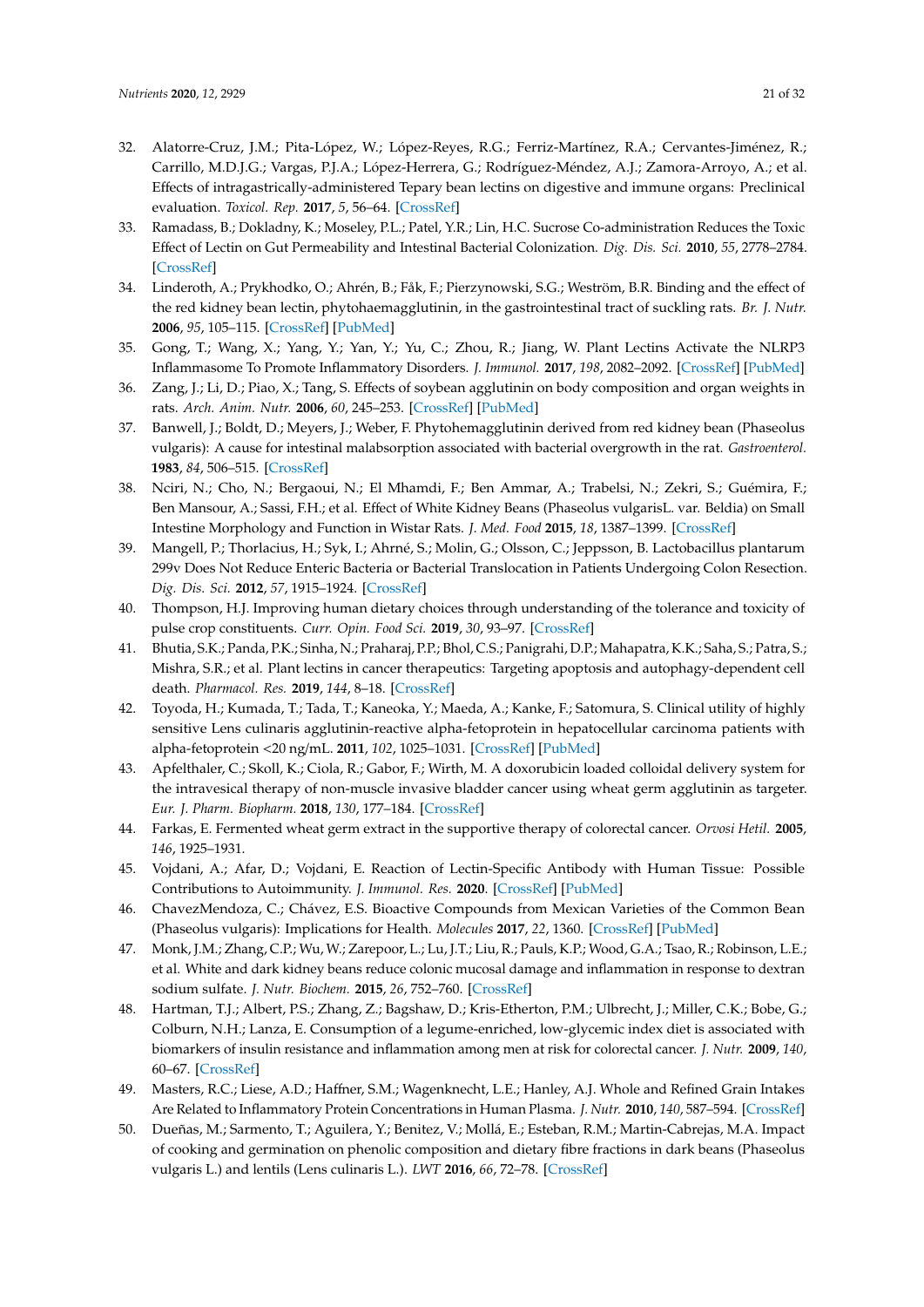- <span id="page-21-0"></span>51. Franceschi, V.R.; Nakata, P.A. CALCIUM OXALATE IN PLANTS: Formation and Function. *Annu. Rev. Plant Boil.* **2005**, *56*, 41–71. [\[CrossRef\]](http://dx.doi.org/10.1146/annurev.arplant.56.032604.144106)
- <span id="page-21-1"></span>52. Noonan, S.C.; Savage, G.P. Oxalate content of foods and its effect on humans. *Asia Pac. J. Clin. Nutr.* **1999**, *8*, 64–74. [\[PubMed\]](http://www.ncbi.nlm.nih.gov/pubmed/24393738)
- <span id="page-21-2"></span>53. Savage, G.; Vanhanen, L.P.; Mason, S.; Ross, A.B. Effect of Cooking on the Soluble and Insoluble Oxalate Content of Some New Zealand Foods. *J. Food Compos. Anal.* **2000**, *13*, 201–206. [\[CrossRef\]](http://dx.doi.org/10.1006/jfca.2000.0879)
- <span id="page-21-3"></span>54. Chai, W.; Liebman, M. Effect of Different Cooking Methods on Vegetable Oxalate Content. *J. Agric. Food Chem.* **2005**, *53*, 3027–3030. [\[CrossRef\]](http://dx.doi.org/10.1021/jf048128d) [\[PubMed\]](http://www.ncbi.nlm.nih.gov/pubmed/15826055)
- <span id="page-21-4"></span>55. Akhtar, M.S.; Israr, B.; Bhatty, N.; Ali, A. Effect of Cooking on Soluble and Insoluble Oxalate Contents in Selected Pakistani Vegetables and Beans. *Int. J. Food Prop.* **2011**, *14*, 241–249. [\[CrossRef\]](http://dx.doi.org/10.1080/10942910903326056)
- <span id="page-21-5"></span>56. Chai, W.; Liebman, M. Oxalate content of legumes, nuts, and grain-based flours. *J. Food Compos. Anal.* **2005**, *18*, 723–729. [\[CrossRef\]](http://dx.doi.org/10.1016/j.jfca.2004.07.001)
- <span id="page-21-6"></span>57. Siener, R.; Hönow, R.; Voss, S.; Seidler, A.; Hesse, A. Oxalate Content of Cereals and Cereal Products. *J. Agric. Food Chem.* **2006**, *54*, 3008–3011. [\[CrossRef\]](http://dx.doi.org/10.1021/jf052776v)
- <span id="page-21-7"></span>58. Quinteros, A.; Farré, R.; Lagarda, M.J. Effect of cooking on oxalate content of pulses using an enzymatic procedure. *Int. J. Food Sci. Nutr.* **2003**, *54*, 373–377. [\[CrossRef\]](http://dx.doi.org/10.1080/09637480310001595270)
- <span id="page-21-8"></span>59. Shi, A.; Mou, B.; Correll, J.C. Association analysis for oxalate concentration in spinach. *Euphytica* **2016**, *212*, 17–28. [\[CrossRef\]](http://dx.doi.org/10.1007/s10681-016-1740-0)
- <span id="page-21-9"></span>60. Horner, H.T.; Cervantes-Martinez, T.; Healy, R.; Reddy, M.B.; Deardorff, B.L.; Bailey, T.B.; Al-Wahsh, I.; Massey, L.K.; Palmer, R.G. Oxalate and Phytate Concentrations in Seeds of Soybean Cultivars [Glycine max(L.) Merr.]. *J. Agric. Food Chem.* **2005**, *53*, 7870–7877. [\[CrossRef\]](http://dx.doi.org/10.1021/jf051193i)
- <span id="page-21-10"></span>61. Hönow, R.; Gu, K.-L.R.; Hesse, A.; Siener, R. Oxalate content of green tea of different origin, quality, preparation and time of harvest. *Urol. Res.* **2010**, *38*, 377–381. [\[CrossRef\]](http://dx.doi.org/10.1007/s00240-009-0245-x) [\[PubMed\]](http://www.ncbi.nlm.nih.gov/pubmed/20204342)
- <span id="page-21-11"></span>62. Koh, E.; Charoenprasert, S.; Mitchell, A.E. Effect of Organic and Conventional Cropping Systems on Ascorbic Acid, Vitamin C, Flavonoids, Nitrate, and Oxalate in 27 Varieties of Spinach (*Spinacia oleracea* L.). *J. Agric. Food Chem.* **2012**, *60*, 3144–3150. [\[CrossRef\]](http://dx.doi.org/10.1021/jf300051f)
- <span id="page-21-12"></span>63. Borghi, L.; Schianchi, T.; Meschi, T.; Guerra, A.; Allegri, F.; Maggiore, U.; Novarini, A. Comparison of Two Diets for the Prevention of Recurrent Stones in Idiopathic Hypercalciuria. *N. Engl. J. Med.* **2002**, *346*, 77–84. [\[CrossRef\]](http://dx.doi.org/10.1056/NEJMoa010369) [\[PubMed\]](http://www.ncbi.nlm.nih.gov/pubmed/11784873)
- <span id="page-21-13"></span>64. Siener, R.; Bade, D.J.; Hesse, A.; Hoppe, B. Dietary hyperoxaluria is not reduced by treatment with lactic acid bacteria. *J. Transl. Med.* **2013**, *11*, 306. [\[CrossRef\]](http://dx.doi.org/10.1186/1479-5876-11-306) [\[PubMed\]](http://www.ncbi.nlm.nih.gov/pubmed/24330782)
- <span id="page-21-14"></span>65. Massey, L.K.; Linda, K.M. Dietary influences on urinary oxalate and risk of kidney stones. *Front. Biosci.* **2003**, *8*, 584–594. [\[CrossRef\]](http://dx.doi.org/10.2741/1082) [\[PubMed\]](http://www.ncbi.nlm.nih.gov/pubmed/12700096)
- <span id="page-21-15"></span>66. Taylor, E.N.; Curhan, G.C.; Panzer, U.; Steinmetz, O.M.; Paust, H.-J.; Meyer-Schwesinger, C.; Peters, A.; Turner, J.-E.; Zahner, G.; Heymann, F.; et al. Oxalate Intake and the Risk for Nephrolithiasis. *J. Am. Soc. Nephrol.* **2007**, *18*, 2198–2204. [\[CrossRef\]](http://dx.doi.org/10.1681/ASN.2007020219)
- <span id="page-21-16"></span>67. Prochaska, M.L.; Taylor, E.N.; Curhan, G.C. Insights Into Nephrolithiasis From the Nurses' Health Studies. *Am. J. Public Heal.* **2016**, *106*, 1638–1643. [\[CrossRef\]](http://dx.doi.org/10.2105/AJPH.2016.303319)
- <span id="page-21-17"></span>68. Taylor, E.N.; Fung, T.T.; Curhan, G.C. DASH-style diet associates with reduced risk for kidney stones. *JASN* **2009**, *20*, 2253–2259. [\[CrossRef\]](http://dx.doi.org/10.1681/ASN.2009030276)
- <span id="page-21-18"></span>69. Zhuo, D.; Li, M.; Cheng, L.; Zhang, J.; Huang, H.; Yao, Y. A Study of Diet and Lifestyle and the Risk of Urolithiasis in 1,519 Patients in Southern China. *Med Sci. Monit.* **2019**, *25*, 4217–4224. [\[CrossRef\]](http://dx.doi.org/10.12659/MSM.916703)
- <span id="page-21-19"></span>70. Gaspar, S.R.D.S.; Mendonça, T.; De Oliveira, P.S.; Oliveira, T.; Dias, J.; Lopes, T. Urolithiasis and crohn's disease. *Urol. Ann.* **2016**, *8*, 297–304. [\[CrossRef\]](http://dx.doi.org/10.4103/0974-7796.184879)
- <span id="page-21-20"></span>71. Cirillo, M.; Iudici, M.; Marcarelli, F.; Laudato, M.; Zincone, F. Nephrolithiasis in patients with intestinal diseases. *G. Ital. di Nefrol. Organo U*ff*. della Soc. Ital. di Nefrol.* **2008**, *25*, 42–48.
- <span id="page-21-21"></span>72. Konstantynowicz, J.; Porowski, T.; Zoch-Zwierz, W.; Wasilewska, J.; Kądziela-Olech, H.; Kulak, W.; Owens, S.C.; Piotrowska-Jastrzębska, J.; Kaczmarski, M. A potential pathogenic role of oxalate in autism. *Eur. J. Paediatr. Neurol.* **2012**, *16*, 485–491. [\[CrossRef\]](http://dx.doi.org/10.1016/j.ejpn.2011.08.004) [\[PubMed\]](http://www.ncbi.nlm.nih.gov/pubmed/21911305)
- <span id="page-21-22"></span>73. Fowlie, G.; Cohen, N.; Ming, X. The Perturbance of Microbiome and Gut-Brain Axis in Autism Spectrum Disorders. *Int. J. Mol. Sci.* **2018**, *19*, 2251. [\[CrossRef\]](http://dx.doi.org/10.3390/ijms19082251)
- <span id="page-21-23"></span>74. Buie, T. Potential Etiologic Factors of Microbiome Disruption in Autism. *Clin. Ther.* **2015**, *37*, 976–983. [\[CrossRef\]](http://dx.doi.org/10.1016/j.clinthera.2015.04.001)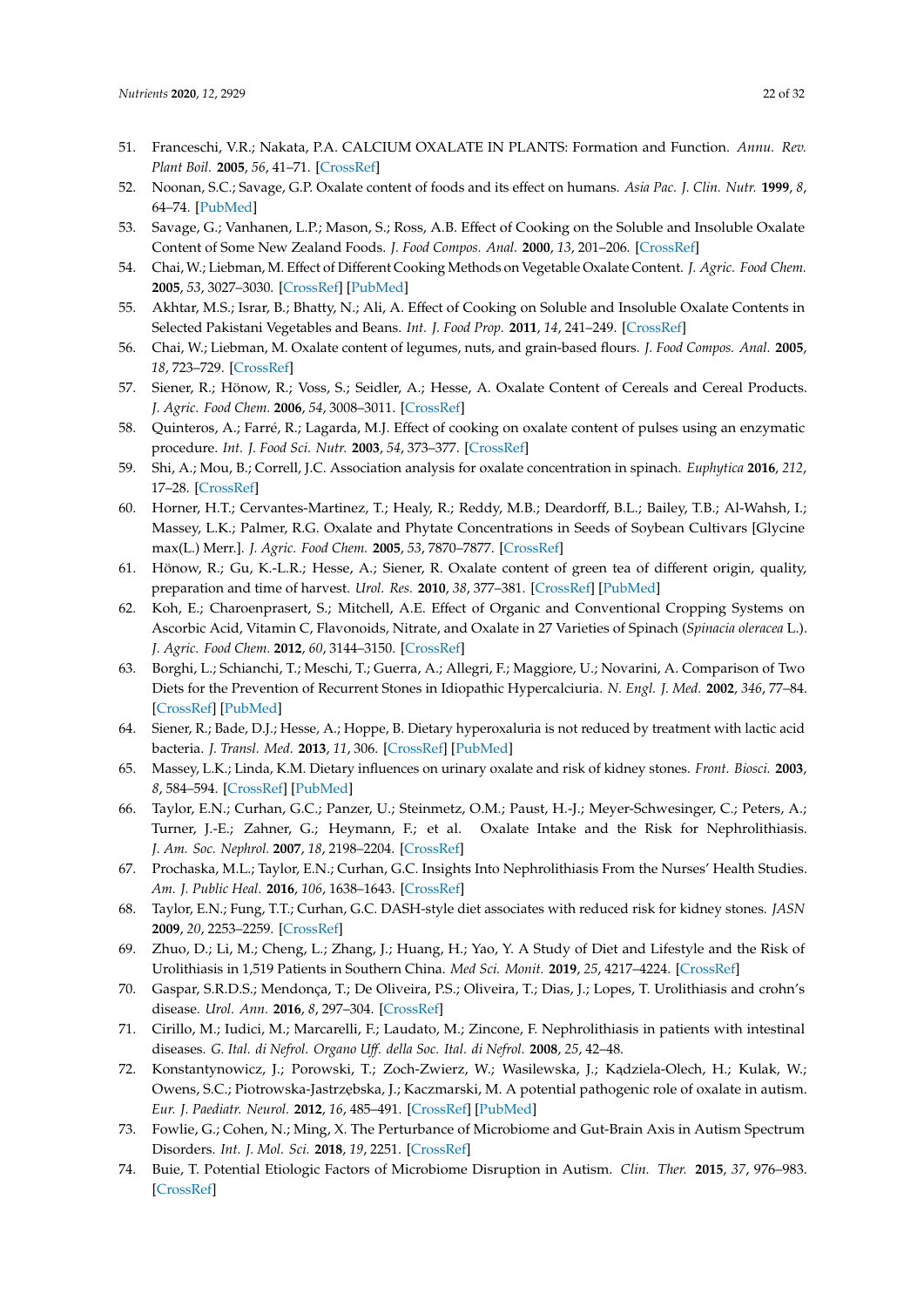- <span id="page-22-0"></span>75. Liu, M.; Nazzal, L. Enteric hyperoxaluria. *Curr. Opin. Nephrol. Hypertens.* **2019**, *28*, 352–359. [\[CrossRef\]](http://dx.doi.org/10.1097/MNH.0000000000000518) [\[PubMed\]](http://www.ncbi.nlm.nih.gov/pubmed/31145706)
- <span id="page-22-1"></span>76. Lieske, J.C. Probiotics for prevention of urinary stones. *Ann. Transl. Med.* **2017**, *5*, 29. [\[CrossRef\]](http://dx.doi.org/10.21037/atm.2016.11.86)
- <span id="page-22-2"></span>77. Barnett, C.; Nazzal, L.; Goldfarb, D.S.; Blaser, M.J. The Presence of Oxalobacter formigenes in the Microbiome of Healthy Young Adults. *J. Urol.* **2016**, *195*, 499–506. [\[CrossRef\]](http://dx.doi.org/10.1016/j.juro.2015.08.070) [\[PubMed\]](http://www.ncbi.nlm.nih.gov/pubmed/26292041)
- <span id="page-22-3"></span>78. Gaitan, E. 9 Goitrogens. *Baillière's Clin. Endocrinol. Metab.* **1988**, *2*, 683–702. [\[CrossRef\]](http://dx.doi.org/10.1016/S0950-351X(88)80060-0)
- <span id="page-22-4"></span>79. Bajaj, J.K.; Salwan, P.; Salwan, S. Various Possible Toxicants Involved in Thyroid Dysfunction: A Review. *J. Clin. Diagn. Res.* **2016**, *10*, FE01–FE03. [\[CrossRef\]](http://dx.doi.org/10.7860/JCDR/2016/15195.7092)
- <span id="page-22-5"></span>80. Felker, P.; Bunch, R.; Leung, A.M. Concentrations of thiocyanate and goitrin in human plasma, their precursor concentrations in brassica vegetables, and associated potential risk for hypothyroidism. *Nutr. Rev.* **2016**, *74*, 248–258. [\[CrossRef\]](http://dx.doi.org/10.1093/nutrit/nuv110)
- <span id="page-22-6"></span>81. Fahey, J.; Zalcmann, A.T.; Talalay, P. The chemical diversity and distribution of glucosinolates and isothiocyanates among plants. *Phytochem.* **2001**, *56*, 5–51. [\[CrossRef\]](http://dx.doi.org/10.1016/S0031-9422(00)00316-2)
- <span id="page-22-10"></span>82. Fahey, J.W.; Zhang, Y.-S.; Talalay, P. Broccoli sprouts: An exceptionally rich source of inducers of enzymes that protect against chemical carcinogens. *Proc. Natl. Acad. Sci. USA* **1997**, *94*, 10367–10372. [\[CrossRef\]](http://dx.doi.org/10.1073/pnas.94.19.10367)
- 83. Tawfiq, N.; Heaney, R.K.; Plumb, J.A.; Fenwick, G.; Musk, S.R.; Williamson, G. Dietary glucosinolates as blocking agents against carcinogenesis: Glucosinolate breakdown products assessed by induction of quinone reductase activity in murine hepa1c1c7 cells. *Carcinogenesis* **1995**, *16*, 1191–1194. [\[CrossRef\]](http://dx.doi.org/10.1093/carcin/16.5.1191) [\[PubMed\]](http://www.ncbi.nlm.nih.gov/pubmed/7767984)
- 84. Hecht, S.S.; Carmella, S.G.; Murphy, S.E. Effects of watercress consumption on urinary metabolites of nicotine in smokers. *Cancer Epidemiol. Biomark. Prev.* **1999**, *8*, 907–913.
- 85. Staack, R.; Kingston, S.; Wallig, A.M.; Jeffery, E. A Comparison of the Individual and Collective Effects of Four Glucosinolate Breakdown Products from Brussels Sprouts on Induction of Detoxification Enzymes. *Toxicol. Appl. Pharmacol.* **1998**, *149*, 17–23. [\[CrossRef\]](http://dx.doi.org/10.1006/taap.1997.8340) [\[PubMed\]](http://www.ncbi.nlm.nih.gov/pubmed/9512722)
- <span id="page-22-11"></span>86. Wallig, M.; Kingston, S.; Staack, R.; Jeffery, E. Induction of rat pancreatic glutathioneS-transferase and quinone reductase activities by a mixture of glucosinolate breakdown derivatives found in brussels sprouts. *Food Chem. Toxicol.* **1998**, *36*, 365–373. [\[CrossRef\]](http://dx.doi.org/10.1016/S0278-6915(97)00156-7)
- <span id="page-22-7"></span>87. Charron, C.S.; Novotny, J.A.; Jeffery, E.H.; Kramer, M.; Ross, S.A.; Seifried, H.E. Consumption of baby kale increased cytochrome P450 1A2 (CYP1A2) activity and influenced bilirubin metabolism in a randomized clinical trial. *J. Funct. Foods* **2020**, *64*, 103624. [\[CrossRef\]](http://dx.doi.org/10.1016/j.jff.2019.103624)
- <span id="page-22-8"></span>88. Willemin, M.-E.; Lumen, A. Thiocyanate: A review and evaluation of the kinetics and the modes of action for thyroid hormone perturbations. *Crit. Rev. Toxicol.* **2017**, *47*, 543–569. [\[CrossRef\]](http://dx.doi.org/10.1080/10408444.2017.1281590)
- <span id="page-22-9"></span>89. Latté, K.P.; Appel, K.-E.; Lampen, A. Health benefits and possible risks of broccoli–An overview. *Food Chem. Toxicol.* **2011**, *49*, 3287–3309. [\[CrossRef\]](http://dx.doi.org/10.1016/j.fct.2011.08.019)
- <span id="page-22-12"></span>90. Yang, B.; Quiros, C.F. Survey of glucosinolate variation in leaves of Brassica rapa crops. *Genet. Resour. Crop. Evol.* **2010**, *57*, 1079–1089. [\[CrossRef\]](http://dx.doi.org/10.1007/s10722-010-9549-5)
- <span id="page-22-13"></span>91. Vale, A.P.; Santos, J.; Brito, N.V.; Fernandes, D.; Rosa, E.; Oliveira, M.B.P. Evaluating the impact of sprouting conditions on the glucosinolate content of Brassica oleracea sprouts. *Phytochem.* **2015**, *115*, 252–260. [\[CrossRef\]](http://dx.doi.org/10.1016/j.phytochem.2015.02.004)
- <span id="page-22-14"></span>92. Egert, S.; Rimbach, G. Which Sources of Flavonoids: Complex Diets or Dietary Supplements? *Adv. Nutr.* **2011**, *2*, 8–14. [\[CrossRef\]](http://dx.doi.org/10.3945/an.110.000026) [\[PubMed\]](http://www.ncbi.nlm.nih.gov/pubmed/22211185)
- 93. Giuliani, C.; Iezzi, M.; Ciolli, L.; Hysi, A.; Bucci, I.; Di Santo, S.; Rossi, C.; Zucchelli, M.; Napolitano, G. Resveratrol has anti-thyroid effects both in vitro and in vivo. *Food Chem. Toxicol.* **2017**, *107*, 237–247. [\[CrossRef\]](http://dx.doi.org/10.1016/j.fct.2017.06.044) [\[PubMed\]](http://www.ncbi.nlm.nih.gov/pubmed/28668442)
- <span id="page-22-15"></span>94. Messina, M.; Redmond, G. Effects of Soy Protein and Soybean Isoflavones on Thyroid Function in Healthy Adults and Hypothyroid Patients: A Review of the Relevant Literature. *Thyroid.* **2006**, *16*, 249–258. [\[CrossRef\]](http://dx.doi.org/10.1089/thy.2006.16.249) [\[PubMed\]](http://www.ncbi.nlm.nih.gov/pubmed/16571087)
- <span id="page-22-16"></span>95. Kozłowska, A.; Szostak-Wegierek, D. Flavonoids-food sources and health benefits. *Roczniki Państwowego Zakładu Higieny* **2014**, *65*, 79.
- <span id="page-22-17"></span>96. Dybkowska, E.; Sadowska, A.; Swiderski, F.; Rakowska, R.; Wysocka, K. The occurrence of resveratrol in ´ foodstuffs and its potential for supporting cancer prevention and treatment. A review. *Roczniki Pa ´nstwowego Zakładu Higieny* **2018**, *69*, 5–14. [\[PubMed\]](http://www.ncbi.nlm.nih.gov/pubmed/29517181)
- <span id="page-22-18"></span>97. Gaitan, E.; Lindsay, R.H.; Reichert, R.D.; Ingbar, S.H.; Cooksey, R.C.; Legan, J.; Meydrech, E.F.; Hill, J.; Kubota, K. Antithyroid and Goitrogenic Effects of Millet: Role of C-Glycosylflavones\*. *J. Clin. Endocrinol. Metab.* **1989**, *68*, 707–714. [\[CrossRef\]](http://dx.doi.org/10.1210/jcem-68-4-707)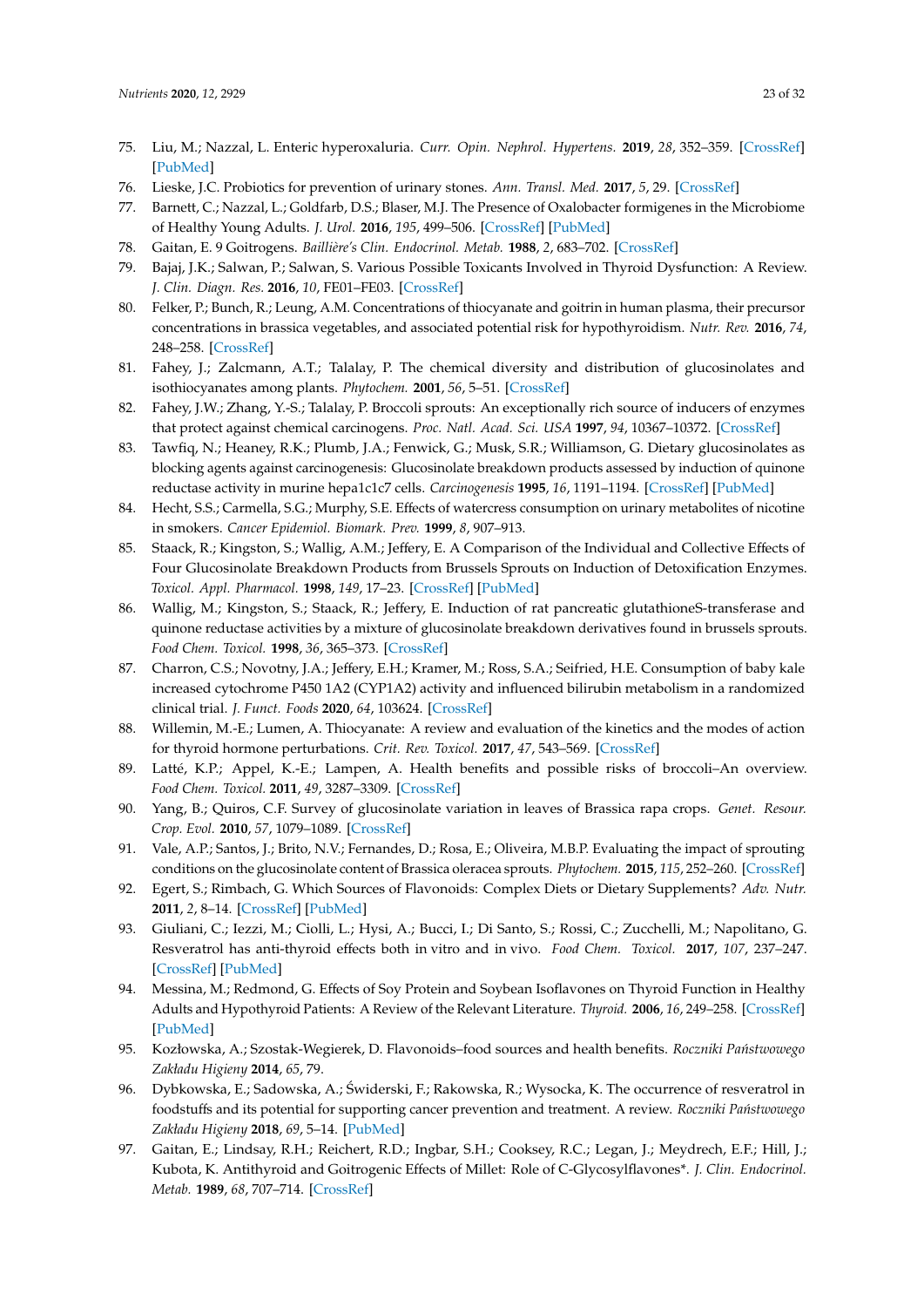- <span id="page-23-0"></span>98. Boncompagni, E.; Arroyo, G.O.; Cominelli, E.; Gangashetty, P.I.; Grando, S.; Zu, T.T.K.; Daminati, M.G.; Nielsen, E.; Sparvoli, F. Antinutritional factors in pearl millet grains: Phytate and goitrogens content variability and molecular characterization of genes involved in their pathways. *PLoS ONE* **2018**, *13*, e0198394. [\[CrossRef\]](http://dx.doi.org/10.1371/journal.pone.0198394)
- <span id="page-23-1"></span>99. Conaway, C.C.; Getahun, S.M.; Liebes, L.L.; Pusateri, D.J.; Topham, D.K.W.; Botero-Omary, M.; Chung, F.-L. Disposition of Glucosinolates and Sulforaphane in Humans after Ingestion of Steamed and Fresh Broccoli. *Nutr. Cancer* **2000**, *38*, 168–178. [\[CrossRef\]](http://dx.doi.org/10.1207/S15327914NC382_5)
- <span id="page-23-2"></span>100. Hwang, E.-S.; Kim, G.-H. Effects of various heating methods on glucosinolate, carotenoid and tocopherol concentrations in broccoli. *Int. J. Food Sci. Nutr.* **2012**, *64*, 103–111. [\[CrossRef\]](http://dx.doi.org/10.3109/09637486.2012.704904)
- <span id="page-23-3"></span>101. Webster, B.; Chesney, A.M. Studies in the Entiology of Simple Goiter\*. *Am. J. Pathol.* **1930**, *6*, 275–284.
- <span id="page-23-4"></span>102. Vermorel, M.; Heaney, R.K.; Fenwick, G.R. Antinutritional effects of the rapeseed meals, darmor and jet neuf, and progoitrin together with myrosinase, in the growing rat. *J. Sci. Food Agric.* **1988**, *44*, 321–334. [\[CrossRef\]](http://dx.doi.org/10.1002/jsfa.2740440405)
- <span id="page-23-5"></span>103. Rao, P.S.; Lakshmy, R. Role of goitrogens in iodine deficiency disorders & brain development. *Indian J. Med. Res.* **1995**, *102*, 223–226. [\[PubMed\]](http://www.ncbi.nlm.nih.gov/pubmed/8675242)
- <span id="page-23-6"></span>104. Paśko, P.; Okoń, K.; Krośniak, M.; Prochownik, E.; Żmudzki, P.; Kryczyk-Kozioł, J.; Zagrodzki, P. Interaction between iodine and glucosinolates in rutabaga sprouts and selected biomarkers of thyroid function in male rats. *J. Trace Elements Med. Boil.* **2018**, *46*, 110–116. [\[CrossRef\]](http://dx.doi.org/10.1016/j.jtemb.2017.12.002) [\[PubMed\]](http://www.ncbi.nlm.nih.gov/pubmed/29413100)
- <span id="page-23-7"></span>105. Milerová, J.; Čerovská, J.; Zamrazil, V.; Bilek, R.; Lapcik, O.; Hampl, R. Actual levels of soy phytoestrogens in children correlate with thyroid laboratory parameters. *Clin. Chem. Lab. Med.* **2006**, *44*, 171–174. [\[CrossRef\]](http://dx.doi.org/10.1515/CCLM.2006.031)
- <span id="page-23-8"></span>106. Hassen, H.Y.; Beyene, M.; Ali, J.H. Dietary pattern and its association with iodine deficiency among school children in southwest Ethiopia; A cross-sectional study. *PLoS ONE* **2019**, *14*, e0221106. [\[CrossRef\]](http://dx.doi.org/10.1371/journal.pone.0221106)
- <span id="page-23-9"></span>107. Charatcharoenwitthaya, N.; Ongphiphadhanakul, B.; Pearce, E.N.; Somprasit, C.; Chanthasenanont, A.; He, X.; Chailurkit, L.; Braverman, L.E. The Association Between Perchlorate and Thiocyanate Exposure and Thyroid Function in First-Trimester Pregnant Thai Women. *J. Clin. Endocrinol. Metab.* **2014**, *99*, 2365–2371. [\[CrossRef\]](http://dx.doi.org/10.1210/jc.2013-3986)
- <span id="page-23-10"></span>108. Pearce, E.N.; Alexiou, M.; Koukkou, E.; Braverman, L.E.; He, X.; Ilias, I.; Alevizaki, M.; Markou, K.B. Perchlorate and thiocyanate exposure and thyroid function in first-trimester pregnant women from Greece. *Clin. Endocrinol.* **2012**, *77*, 471–474. [\[CrossRef\]](http://dx.doi.org/10.1111/j.1365-2265.2012.04407.x)
- <span id="page-23-11"></span>109. Truong, T.; Baron-Dubourdieu, D.; Rougier, Y.; Guénel, P. Role of dietary iodine and cruciferous vegetables in thyroid cancer: A countrywide case–control study in New Caledonia. *Cancer Causes Control.* **2010**, *21*, 1183–1192. [\[CrossRef\]](http://dx.doi.org/10.1007/s10552-010-9545-2)
- <span id="page-23-12"></span>110. Bandurska-Stankiewicz, E.M.; Aksamit-Białoszewska, E.; Rutkowska, J.; Stankiewicz, A.; Shafie, D. The effect of nutritional habits and addictions on the incidence of thyroid carcinoma in the Olsztyn province of Poland. *Endokrynol. Polska.* **2011**, *62*, 145–150.
- <span id="page-23-13"></span>111. Bitto, A.; Polito, F.; Atteritano, M.; Altavilla, D.; Mazzaferro, S.; Marini, H.R.; Adamo, E.B.; D'Anna, R.; Granese, R.; Corrado, F.; et al. Genistein Aglycone Does Not Affect Thyroid Function: Results from a Three-Year, Randomized, Double-Blind, Placebo-Controlled Trial. *J. Clin. Endocrinol. Metab.* **2010**, *95*, 3067–3072. [\[CrossRef\]](http://dx.doi.org/10.1210/jc.2009-2779)
- <span id="page-23-14"></span>112. Leung, A.M.; Lamar, A.; He, X.; Braverman, L.E.; Pearce, E.N. Iodine status and thyroid function of Boston-area vegetarians and vegans. *J. Clin. Endocrinol. Metab.* **2011**, *96*, E1303–E1307. [\[CrossRef\]](http://dx.doi.org/10.1210/jc.2011-0256)
- <span id="page-23-15"></span>113. Cléro, É.; Doyon, F.; Chungue, V.; Rachédi, F.; Boissin, J.-L.; Sebbag, J.; Shan, L.; Rubino, C.; De Vathaire, F. Dietary Patterns, Goitrogenic Food, and Thyroid Cancer: A Case-Control Study in French Polynesia. *Nutr. Cancer* **2012**, *64*, 929–936. [\[CrossRef\]](http://dx.doi.org/10.1080/01635581.2012.713538) [\[PubMed\]](http://www.ncbi.nlm.nih.gov/pubmed/23061901)
- <span id="page-23-16"></span>114. Zhang, L.; Fang, C.; Liu, L.; Liu, X.; Fan, S.; Li, J.; Zhao, Y.; Ni, S.; Liu, S.; Wu, Y. A case-control study of urinary levels of iodine, perchlorate and thiocyanate and risk of papillary thyroid cancer. *Environ. Int.* **2018**, *120*, 388–393. [\[CrossRef\]](http://dx.doi.org/10.1016/j.envint.2018.08.024)
- <span id="page-23-17"></span>115. Bosetti, C.; Negri, E.; Kolonel, L.; Ron, E.; Franceschi, S.; Preston-Martin, S.; McTiernan, A.; Maso, L.D.; Mark, S.D.; Mabuchi, K.; et al. A pooled analysis of case-control studies of thyroid cancer. VII. Cruciferous and other vegetables (International). *Cancer Causes Control.* **2002**, *13*, 765–775. [\[CrossRef\]](http://dx.doi.org/10.1023/A:1020243527152)
- 116. Memon, A.; Varghese, A.; Suresh, A. Benign thyroid disease and dietary factors in thyroid cancer: A case–control study in Kuwait. *Br. J. Cancer* **2002**, *86*, 1745–1750. [\[CrossRef\]](http://dx.doi.org/10.1038/sj.bjc.6600303) [\[PubMed\]](http://www.ncbi.nlm.nih.gov/pubmed/12087461)
- <span id="page-23-18"></span>117. Peterson, E.; De, P.; Nuttall, R. BMI, Diet and Female Reproductive Factors as Risks for Thyroid Cancer: A Systematic Review. *PLoS ONE* **2012**, *7*, e29177. [\[CrossRef\]](http://dx.doi.org/10.1371/journal.pone.0029177) [\[PubMed\]](http://www.ncbi.nlm.nih.gov/pubmed/22276106)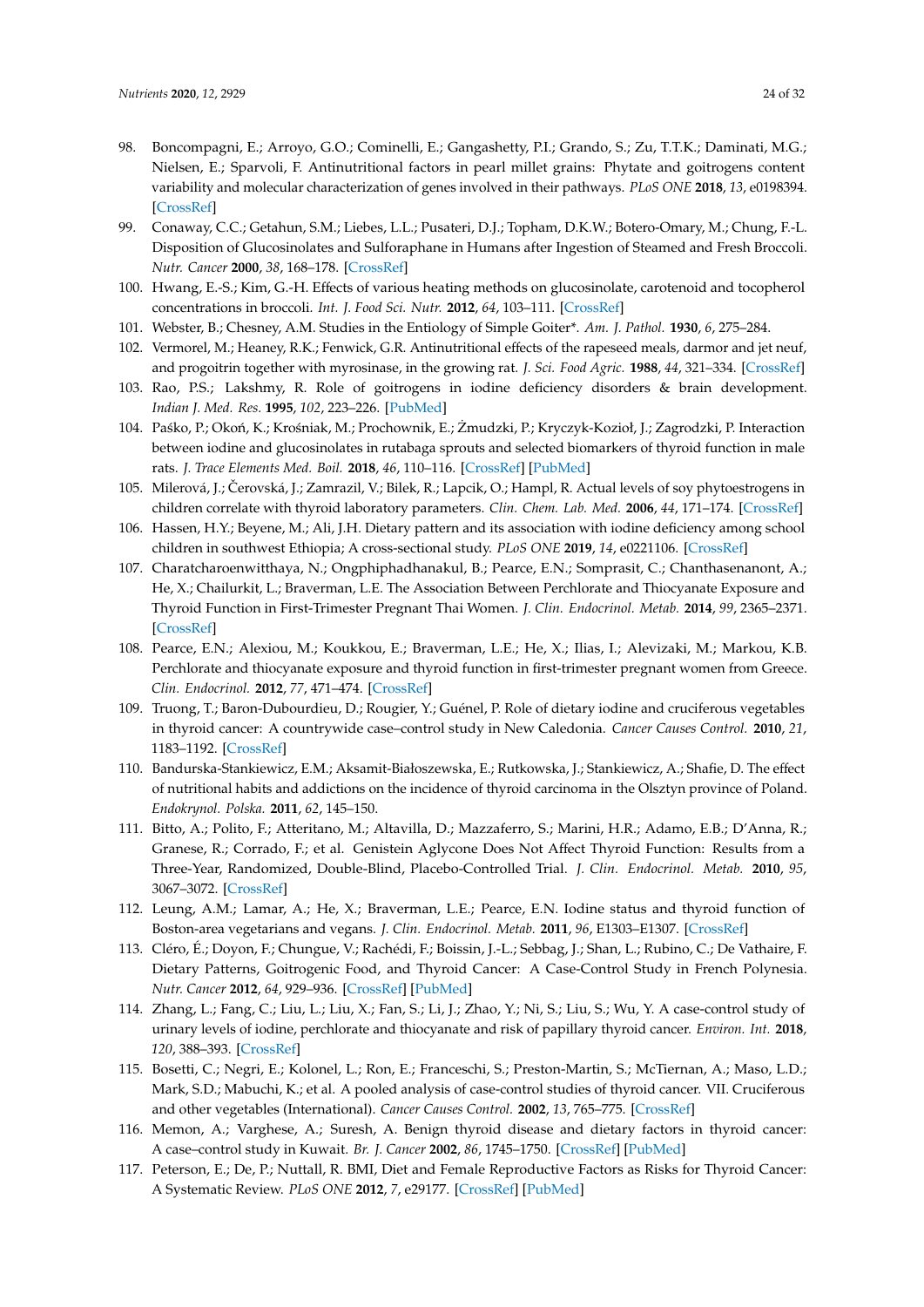- <span id="page-24-0"></span>118. Rietjens, I.M.; Louisse, J.; Beekmann, K. The potential health effects of dietary phytoestrogens. *Br. J. Pharmacol.* **2016**, *174*, 1263–1280. [\[CrossRef\]](http://dx.doi.org/10.1111/bph.13622)
- <span id="page-24-1"></span>119. Mense, S.M.; Hei, T.K.; Ganju, R.K.; Bhat, H.K. Phytoestrogens and Breast Cancer Prevention: Possible Mechanisms of Action. *Environ. Heal. Perspect.* **2008**, *116*, 426–433. [\[CrossRef\]](http://dx.doi.org/10.1289/ehp.10538)
- <span id="page-24-2"></span>120. Desmawati, D.; Sulastri, D. Phytoestrogens and Their Health Effect. *Open Access Maced. J. Med. Sci.* **2019**, *7*, 495–499. [\[CrossRef\]](http://dx.doi.org/10.3889/oamjms.2019.086)
- <span id="page-24-3"></span>121. Dixon, R.A. PHYTOESTROGENS. *Annu. Rev. Plant Boil.* **2004**, *55*, 225–261. [\[CrossRef\]](http://dx.doi.org/10.1146/annurev.arplant.55.031903.141729)
- <span id="page-24-4"></span>122. Lee, D.; Kim, M.J.; Ahn, J.; Lee, S.H.; Lee, H.; Kim, J.H.; Park, S.; Jang, Y.; Ha, T.; Jung, C.H. Nutrikinetics of Isoflavone Metabolites After Fermented Soybean Product (Cheonggukjang) Ingestion in Ovariectomized Mice. *Mol. Nutr. Food Res.* **2017**, *61*, 1700322. [\[CrossRef\]](http://dx.doi.org/10.1002/mnfr.201700322) [\[PubMed\]](http://www.ncbi.nlm.nih.gov/pubmed/28981201)
- <span id="page-24-5"></span>123. Setchell, K.D.; Clerici, C. Equol: History, chemistry, and formation. *J. Nutr.* **2010**, *140*, 1355S–1362S. [\[CrossRef\]](http://dx.doi.org/10.3945/jn.109.119776) [\[PubMed\]](http://www.ncbi.nlm.nih.gov/pubmed/20519412)
- <span id="page-24-6"></span>124. Casini, M.L.; Marelli, G.; Papaleo, E.; Ferrari, A.; D'Ambrosio, F.; Unfer, V. Psychological assessment of the effects of treatment with phytoestrogens on postmenopausal women: A randomized, double-blind, crossover, placebo-controlled study. *Fertil. Steril.* **2006**, *85*, 972–978. [\[CrossRef\]](http://dx.doi.org/10.1016/j.fertnstert.2005.09.048) [\[PubMed\]](http://www.ncbi.nlm.nih.gov/pubmed/16580383)
- 125. D'Anna, R.; Cannata, M.L.; Atteritano, M.; Cancellieri, F.; Corrado, F.; Baviera, G.; Triolo, O.; Antico, F.; Gaudio, A.; Frisina, N.; et al. Effects of the phytoestrogen genistein on hot flushes, endometrium, and vaginal epithelium in postmenopausal women. *Menopause* **2007**, *14*, 648–655. [\[CrossRef\]](http://dx.doi.org/10.1097/01.gme.0000248708.60698.98)
- 126. Louis, X.L.; Raj, P.; Chan, L.; Zieroth, S.; Netticadan, T.; Wigle, J.T. Are the cardioprotective effects of the phytoestrogen resveratrol sex-dependent? *Can. J. Physiol. Pharmacol.* **2019**, *97*, 503–514. [\[CrossRef\]](http://dx.doi.org/10.1139/cjpp-2018-0544)
- 127. Zaw, J.J.T.; Howe, P.R.; Wong, R.H. Does phytoestrogen supplementation improve cognition in humans? A systematic review. *Ann. N. Y. Acad. Sci.* **2017**, *1403*, 150–163. [\[CrossRef\]](http://dx.doi.org/10.1111/nyas.13459)
- <span id="page-24-7"></span>128. Soni, M.; Rahardjo, T.B.W.; Soekardi, R.; Sulistyowati, Y.; Lestariningsih; Yesufu-Udechuku, A.; Irsan, A.; Hogervorst, E. Phytoestrogens and cognitive function: A review. *Mature* **2014**, *77*, 209–220. [\[CrossRef\]](http://dx.doi.org/10.1016/j.maturitas.2013.12.010)
- <span id="page-24-8"></span>129. Patisaul, H.B. Endocrine disruption by dietary phyto-oestrogens: Impact on dimorphic sexual systems and behaviours. *Proc. Nutr. Soc.* **2016**, *76*, 130–144. [\[CrossRef\]](http://dx.doi.org/10.1017/S0029665116000677)
- 130. Allred, C.D.; Allred, K.F.; Ju, Y.H.; Virant, S.M.; Helferich, W.G. Soy diets containing varying amounts of genistein stimulate growth of estrogen-dependent (MCF-7) tumors in a dose-dependent manner. *Cancer Res.* **2001**, *61*, 5045–5050.
- 131. Enderlin, C.A.; Coleman, E.A.; Stewart, C.B.; Hakkak, R. Dietary Soy Intake and Breast Cancer Risk. *Oncol. Nurs. Forum* **2009**, *36*, 531–539. [\[CrossRef\]](http://dx.doi.org/10.1188/09.ONF.531-539)
- <span id="page-24-9"></span>132. Yarnell, E. Phytoestrogens and Estrogen-Sensitive Cancers: Review of the Evidence. *Altern. Complement. Ther.* **2017**, *23*, 25–30. [\[CrossRef\]](http://dx.doi.org/10.1089/act.2016.29095.eya)
- <span id="page-24-10"></span>133. Godos, J.; Bergante, S.; Satriano, A.; Pluchinotta, F.R.; Marranzano, M. Dietary Phytoestrogen Intake is Inversely Associated with Hypertension in a Cohort of Adults Living in the Mediterranean Area. *Mol.* **2018**, *23*, 368. [\[CrossRef\]](http://dx.doi.org/10.3390/molecules23020368) [\[PubMed\]](http://www.ncbi.nlm.nih.gov/pubmed/29425149)
- <span id="page-24-11"></span>134. Thompson, L.U.; Boucher, B.A.; Liu, Z.; Cotterchio, M.; Kreiger, N. Phytoestrogen Content of Foods Consumed in Canada, Including Isoflavones, Lignans, and Coumestan. *Nutr. Cancer* **2006**, *54*, 184–201. [\[CrossRef\]](http://dx.doi.org/10.1207/s15327914nc5402_5) [\[PubMed\]](http://www.ncbi.nlm.nih.gov/pubmed/16898863)
- <span id="page-24-12"></span>135. Liggins, J.; Bluck, L.J.; Runswick, S.; Atkinson, C.; Coward, W.; Bingham, S. Daidzein and genistein content of fruits and nuts. *J. Nutr. Biochem.* **2000**, *11*, 326–331. [\[CrossRef\]](http://dx.doi.org/10.1016/S0955-2863(00)00085-1)
- <span id="page-24-13"></span>136. Liggins, J.; Bluck, L.J.C.; Runswick, S.; Atkinson, C.; Coward, W.A.; Bingham, S.A. Daidzein and genistein contents of vegetables. *Br. J. Nutr.* **2000**, *84*, 717–725. [\[CrossRef\]](http://dx.doi.org/10.1017/S0007114500002075)
- <span id="page-24-14"></span>137. Tempfer, C.; Bentz, E.-K.; Leodolter, S.; Tscherne, G.; Reuss, F.; Cross, H.S.; Huber, J.C. Phytoestrogens in clinical practice: A review of the literature. *Fertil. Steril.* **2007**, *87*, 1243–1249. [\[CrossRef\]](http://dx.doi.org/10.1016/j.fertnstert.2007.01.120)
- <span id="page-24-15"></span>138. Kolátorová, L.; Lapˇcík, O.; Stárka, L. Phytoestrogens and the Intestinal Microbiome. *Physiol. Res.* **2018**, *67*, S401–S408. [\[CrossRef\]](http://dx.doi.org/10.33549/physiolres.934022)
- <span id="page-24-16"></span>139. Xu, B.; Chang, S.K.C. Total Phenolics, Phenolic Acids, Isoflavones, and Anthocyanins and Antioxidant Properties of Yellow and Black Soybeans As Affected by Thermal Processing. *J. Agric. Food Chem.* **2008**, *56*, 7165–7175. [\[CrossRef\]](http://dx.doi.org/10.1021/jf8012234)
- <span id="page-24-17"></span>140. Baú, T.R.; Garcia, S.; Ida, E.I. Changes in soymilk during fermentation with kefir culture: Oligosaccharides hydrolysis and isoflavone aglycone production. *Int. J. Food Sci. Nutr.* **2015**, *66*, 845–850. [\[CrossRef\]](http://dx.doi.org/10.3109/09637486.2015.1095861)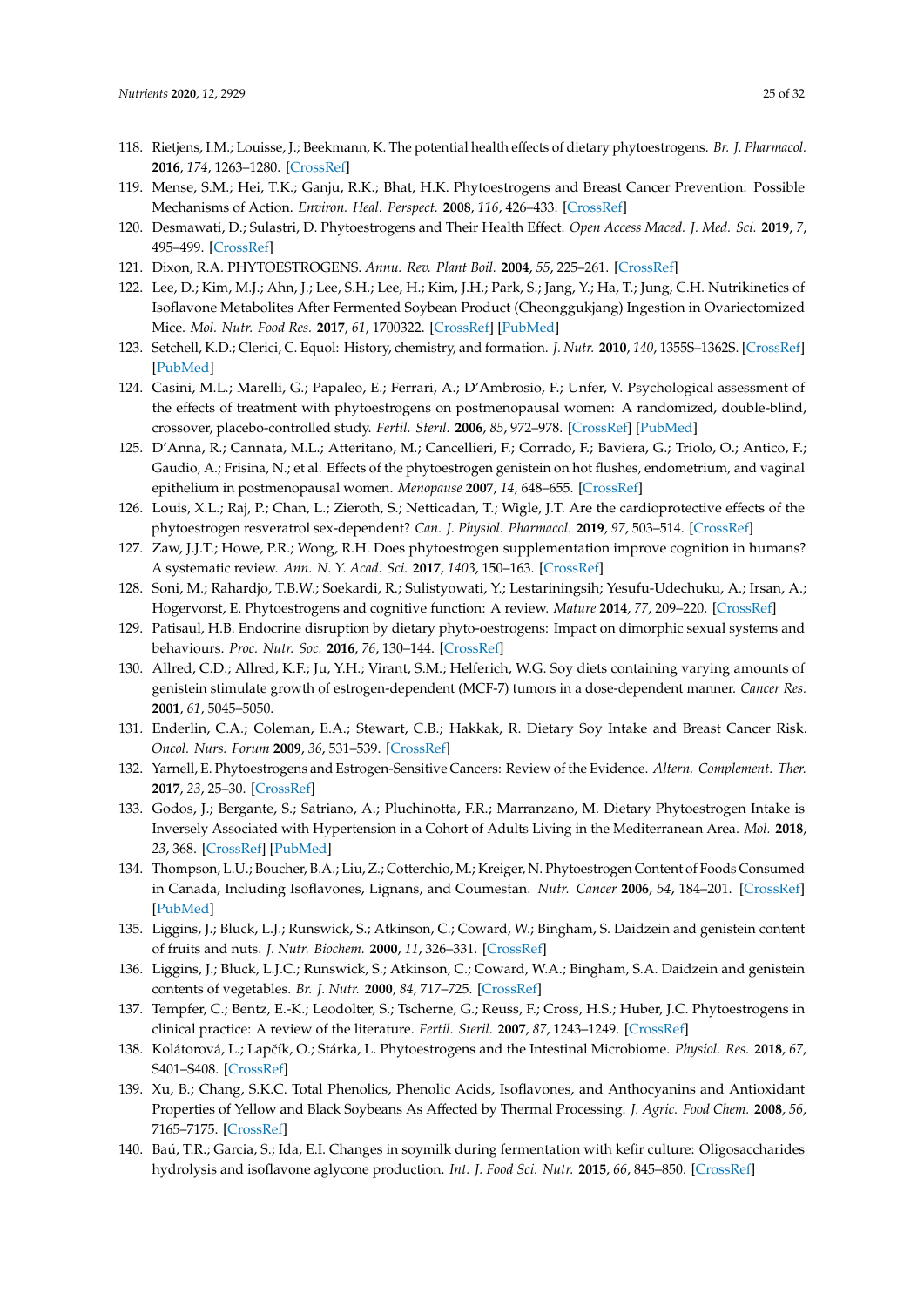- <span id="page-25-0"></span>141. Chien, H.-L.; Huang, H.-Y.; Chou, C.-C. Transformation of isoflavone phytoestrogens during the fermentation of soymilk with lactic acid bacteria and bifidobacteria. *Food Microbiol.* **2006**, *23*, 772–778. [\[CrossRef\]](http://dx.doi.org/10.1016/j.fm.2006.01.002)
- <span id="page-25-1"></span>142. Chen, M.-N.; Lin, C.-C.; Liu, C.-F. Efficacy of phytoestrogens for menopausal symptoms: A meta-analysis and systematic review. *Climacteric* **2014**, *18*, 260–269. [\[CrossRef\]](http://dx.doi.org/10.3109/13697137.2014.966241)
- <span id="page-25-2"></span>143. Franco, O.H.; Chowdhury, R.; Troup, J.; Voortman, T.; Kunutsor, S.K.; Kavousi, M.; Oliver-Williams, C.; Muka, T. Use of Plant-Based Therapies and Menopausal Symptoms. *JAMA* **2016**, *315*, 2554. [\[CrossRef\]](http://dx.doi.org/10.1001/jama.2016.8012)
- <span id="page-25-3"></span>144. Chen, L.-R.; Ko, N.-Y.; Chen, K.-H. Isoflavone Supplements for Menopausal Women: A Systematic Review. *Nutrients* **2019**, *11*, 2649. [\[CrossRef\]](http://dx.doi.org/10.3390/nu11112649)
- <span id="page-25-4"></span>145. Lethaby, A.; Marjoribanks, J.; Kronenberg, F.; Roberts, H.; Eden, J.; Brown, J. Phytoestrogens for menopausal vasomotor symptoms. *Cochrane Database Syst. Rev.* **2013**, *12*. [\[CrossRef\]](http://dx.doi.org/10.1002/14651858.CD001395.pub4)
- <span id="page-25-5"></span>146. Newton, K.M.; Reed, S.D.; Uchiyama, S.; Qu, C.; Ueno, T.; Iwashita, S.; Gunderson, G.; Fuller, S.; Lampe, J.W. A cross-sectional study of equol producer status and self-reported vasomotor symptoms. *Menopause* **2015**, *22*, 489–495. [\[CrossRef\]](http://dx.doi.org/10.1097/GME.0000000000000363) [\[PubMed\]](http://www.ncbi.nlm.nih.gov/pubmed/25380274)
- <span id="page-25-6"></span>147. Ishiwata, N.; Melby, M.K.; Mizuno, S.; Watanabe, S. New equol supplement for relieving menopausal symptoms. *Menopause* **2009**, *16*, 141–148. [\[CrossRef\]](http://dx.doi.org/10.1097/gme.0b013e31818379fa)
- <span id="page-25-7"></span>148. Daily, J.W.; Ko, B.-S.; Ryuk, J.; Liu, M.; Zhang, W.; Park, S. Equol Decreases Hot Flashes in Postmenopausal Women: A Systematic Review and Meta-Analysis of Randomized Clinical Trials. *J. Med. Food* **2019**, *22*, 127–139. [\[CrossRef\]](http://dx.doi.org/10.1089/jmf.2018.4265)
- <span id="page-25-8"></span>149. Jefferson, W.N.; Williams, C.J. Circulating levels of genistein in the neonate, apart from dose and route, predict future adverse female reproductive outcomes. *Reprod. Toxicol.* **2011**, *31*, 272–279. [\[CrossRef\]](http://dx.doi.org/10.1016/j.reprotox.2010.10.001) [\[PubMed\]](http://www.ncbi.nlm.nih.gov/pubmed/20955782)
- <span id="page-25-9"></span>150. Fang, X.; Wang, L.; Wu, C.; Shi, H.; Zhou, Z.; Montgomery, S.; Cao, Y. Sex Hormones, Gonadotropins, and Sex Hormone-binding Globulin in Infants Fed Breast Milk, Cow Milk Formula, or Soy Formula. *Sci. Rep.* **2017**, *7*, 4332. [\[CrossRef\]](http://dx.doi.org/10.1038/s41598-017-04610-y)
- <span id="page-25-10"></span>151. Cao, Y.; Calafat, A.M.; Doerge, D.R.; Umbach, D.M.; Bernbaum, J.C.; Twaddle, N.C.; Ye, X.; Rogan, W.J. Isoflavones in urine, saliva, and blood of infants: Data from a pilot study on the estrogenic activity of soy formula. *J. Expo. Sci. Environ. Epidemiol.* **2008**, *19*, 223–234. [\[CrossRef\]](http://dx.doi.org/10.1038/jes.2008.44) [\[PubMed\]](http://www.ncbi.nlm.nih.gov/pubmed/18665197)
- <span id="page-25-11"></span>152. Fritz, H.; Seely, D.; Flower, G.; Skidmore, B.; Fernandes, R.; Vadeboncoeur, S.; Kennedy, D.; Cooley, K.; Wong, R.; Sagar, S.; et al. Soy, Red Clover, and Isoflavones and Breast Cancer: A Systematic Review. *PLoS ONE* **2013**, *8*, e81968. [\[CrossRef\]](http://dx.doi.org/10.1371/journal.pone.0081968) [\[PubMed\]](http://www.ncbi.nlm.nih.gov/pubmed/24312387)
- <span id="page-25-12"></span>153. Mareti, E.; Abatzi, C.; Vavilis, D.; Lambrinoudaki, I.; Goulis, D.G. Effect of oral phytoestrogens on endometrial thickness and breast density of perimenopausal and postmenopausal women: A systematic review and meta-analysis. *Mature* **2019**, *124*, 81–88. [\[CrossRef\]](http://dx.doi.org/10.1016/j.maturitas.2019.03.023) [\[PubMed\]](http://www.ncbi.nlm.nih.gov/pubmed/31097185)
- <span id="page-25-13"></span>154. Hooper, L.; Ryder, J.; Kurzer, M.; Lampe, J.; Messina, M.; Phipps, W.; Cassidy, A. Effects of soy protein and isoflavones on circulating hormone concentrations in pre- and post-menopausal women: A systematic review and meta-analysis. *Hum. Reprod. Updat.* **2009**, *15*, 423–440. [\[CrossRef\]](http://dx.doi.org/10.1093/humupd/dmp010) [\[PubMed\]](http://www.ncbi.nlm.nih.gov/pubmed/19299447)
- <span id="page-25-14"></span>155. Strom, B.L.; Schinnar, R.; Ziegler, E.E.; Barnhart, K.T.; Sammel, M.D.; Macones, G.A.; Stallings, V.A.; Drulis, J.M.; Nelson, S.E.; Hanson, S.A. Exposure to soy-based formula in infancy and endocrinological and reproductive outcomes in young adulthood. *JAMA* **2001**, *286*, 807–814. [\[CrossRef\]](http://dx.doi.org/10.1001/jama.286.7.807) [\[PubMed\]](http://www.ncbi.nlm.nih.gov/pubmed/11497534)
- <span id="page-25-15"></span>156. Kim, J.; Kim, S.; Huh, K.; Kim, Y.; Joung, H.; Park, M. High serum isoflavone concentrations are associated with the risk of precocious puberty in Korean girls. *Clin. Endocrinol.* **2011**, *75*, 831–835. [\[CrossRef\]](http://dx.doi.org/10.1111/j.1365-2265.2011.04127.x)
- <span id="page-25-16"></span>157. Rodrigues, N.; De Souza, A.P.F. Occurrence of glyphosate and AMPA residues in soy-based infant formula sold in Brazil. *Food Addit. Contam. Part A* **2018**, *35*, 724–731. [\[CrossRef\]](http://dx.doi.org/10.1080/19440049.2017.1419286)
- <span id="page-25-17"></span>158. Giordano, S.; Hage, F.G.; Xing, N.; Chen, Y.-F.; Allon, S.; Chen, C.-J.; Oparil, S. Estrogen and Cardiovascular Disease: Is Timing Everything? *Am. J. Med Sci.* **2015**, *350*, 27–35. [\[CrossRef\]](http://dx.doi.org/10.1097/MAJ.0000000000000512)
- <span id="page-25-18"></span>159. Gencel, V.B.; Benjamin, M.M.; Bahou, S.N.; Khalil, R.A. Vascular effects of phytoestrogens and alternative menopausal hormone therapy in cardiovascular disease. *Mini-Reviews Med. Chem.* **2012**, *12*, 149–174. [\[CrossRef\]](http://dx.doi.org/10.2174/138955712798995020)
- <span id="page-25-19"></span>160. Yamori, Y. Food factors for atherosclerosis prevention: Asian perspective derived from analyses of worldwide dietary biomarkers. *Exp. Clin. Cardiol.* **2006**, *11*, 94–98.
- <span id="page-25-20"></span>161. Chan, Y.-H.; Lau, K.-K.; Yiu, K.-H.; Li, S.-W.; Chan, H.-T.; Tam, S.; Shu, X.-O.; Lau, C.-P.; Tse, H.F. Isoflavone intake in persons at high risk of cardiovascular events: Implications for vascular endothelial function and the carotid atherosclerotic burden. *Am. J. Clin. Nutr.* **2007**, *86*, 938–945. [\[CrossRef\]](http://dx.doi.org/10.1093/ajcn/86.4.938)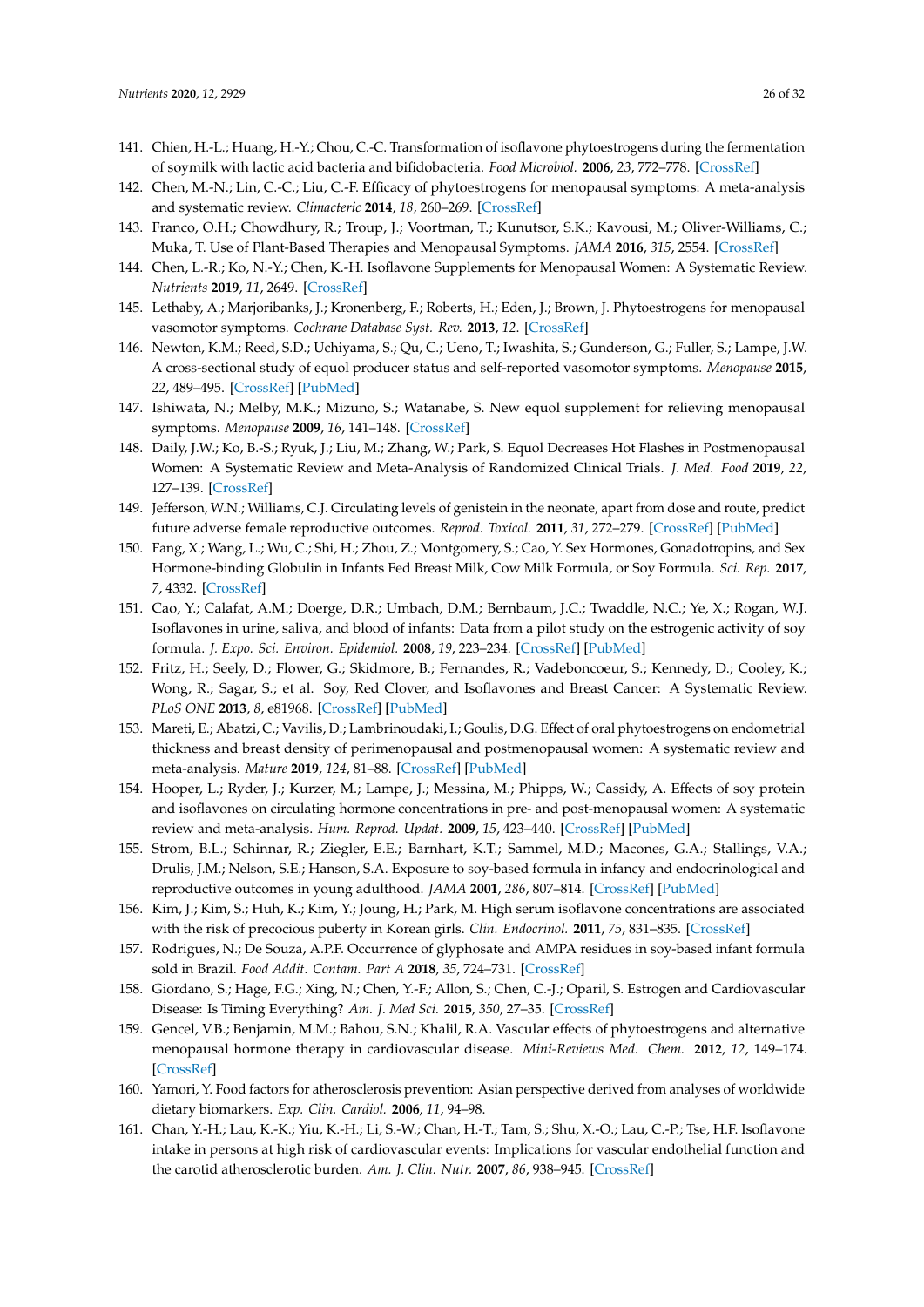- <span id="page-26-0"></span>162. Ferreira, L.L.; Silva, T.R.; Maturana, M.A.; Spritzer, P.M. Dietary intake of isoflavones is associated with a lower prevalence of subclinical cardiovascular disease in postmenopausal women: Cross-sectional study. *J. Hum. Nutr. Diet.* **2019**, *32*, 810–818. [\[CrossRef\]](http://dx.doi.org/10.1111/jhn.12683) [\[PubMed\]](http://www.ncbi.nlm.nih.gov/pubmed/31305957)
- <span id="page-26-1"></span>163. Larkin, T.A.; Astheimer, L.B.; Price, E.W. Dietary combination of soy with a probiotic or prebiotic food significantly reduces total and LDL cholesterol in mildly hypercholesterolaemic subjects. *Eur. J. Clin. Nutr.* **2007**, *63*, 238–245. [\[CrossRef\]](http://dx.doi.org/10.1038/sj.ejcn.1602910) [\[PubMed\]](http://www.ncbi.nlm.nih.gov/pubmed/17940545)
- <span id="page-26-2"></span>164. Sathyapalan, T.; Aye, M.; Rigby, A.S.; Thatcher, N.J.; Dargham, S.R.; Kilpatrick, E.S.; Atkin, S.L. Soy isoflavones improve cardiovascular disease risk markers in women during the early menopause. *Nutr. Metab. Cardiovasc. Dis.* **2018**, *28*, 691–697. [\[CrossRef\]](http://dx.doi.org/10.1016/j.numecd.2018.03.007) [\[PubMed\]](http://www.ncbi.nlm.nih.gov/pubmed/29739677)
- <span id="page-26-3"></span>165. Beavers, D.; Beavers, K.; Miller, M.; Stamey, J.D.; Messina, M. Exposure to isoflavone-containing soy products and endothelial function: A Bayesian meta-analysis of randomized controlled trials. *Nutr. Metab. Cardiovasc. Dis.* **2012**, *22*, 182–191. [\[CrossRef\]](http://dx.doi.org/10.1016/j.numecd.2010.05.007) [\[PubMed\]](http://www.ncbi.nlm.nih.gov/pubmed/20709515)
- <span id="page-26-4"></span>166. Squadrito, F.; Altavilla, D.; Crisafulli, A.; Saitta, A.; Cucinotta, D.; Morabito, N.; D'Anna, R.; Corrado, F.; Ruggeri, P.; Frisina, N.; et al. Effect of genistein on endothelial function in postmenopausal women: A randomized, double-blind, controlled study. *Am. J. Med.* **2003**, *114*, 470–476. [\[CrossRef\]](http://dx.doi.org/10.1016/S0002-9343(03)00059-7)
- 167. Squadrito, F.; Altavilla, D.; Morabito, N.; Crisafulli, A.; D'Anna, R.; Corrado, F.; Ruggeri, P.; Campo, G.; Calapai, G.; Caputi, A.P.; et al. The effect of the phytoestrogen genistein on plasma nitric oxide concentrations, endothelin-1 levels and endothelium dependent vasodilation in postmenopausal women. *Atherosclerosis* **2002**, *163*, 339–347. [\[CrossRef\]](http://dx.doi.org/10.1016/S0021-9150(02)00013-8)
- <span id="page-26-5"></span>168. Walker, A.H.; Dean, T.S.; Sanders, A.T.; Jackson, G.; Ritter, J.M.; Chowienczyk, P.J. The phytoestrogen genistein produces acute nitric oxide-dependent dilation of human forearm vasculature with similar potency to 17beta-estradiol. *Circulation* **2001**, *103*, 258–262. [\[CrossRef\]](http://dx.doi.org/10.1161/01.CIR.103.2.258)
- <span id="page-26-6"></span>169. Applegate, C.C.; Rowles, J.L.; Ranard, K.M.; Jeon, S.; Erdman, J.W. Soy Consumption and the Risk of Prostate Cancer: An Updated Systematic Review and Meta-Analysis. *Nutrients* **2018**, *10*, 40. [\[CrossRef\]](http://dx.doi.org/10.3390/nu10010040)
- 170. Zhang, G.-Q.; Chen, J.-L.; Liu, Q.; Zhang, Y.; Zeng, H.; Zhao, Y. Soy Intake Is Associated With Lower Endometrial Cancer Risk. *Medicine* **2015**, *94*, e2281. [\[CrossRef\]](http://dx.doi.org/10.1097/MD.0000000000002281)
- 171. Jiang, R.; Botma, A.; Rudolph, A.; Husing, A.; Chang-Claude, J. Phyto-oestrogens and colorectal cancer risk: A systematic review and dose–response meta-analysis of observational studies. *Br. J. Nutr.* **2016**, *116*, 2115–2128. [\[CrossRef\]](http://dx.doi.org/10.1017/S0007114516004360)
- <span id="page-26-7"></span>172. Zhang, Q.; Feng, H.; Qluwakemi, B.; Wang, J.; Yao, S.; Cheng, G.; Xu, H.; Qiu, H.; Zhu, L.; Yuan, M. Phytoestrogens and risk of prostate cancer: An updated meta-analysis of epidemiologic studies. *Int. J. Food Sci. Nutr.* **2016**, *68*, 28–42. [\[CrossRef\]](http://dx.doi.org/10.1080/09637486.2016.1216525) [\[PubMed\]](http://www.ncbi.nlm.nih.gov/pubmed/27687296)
- <span id="page-26-8"></span>173. Wu, A.H.; Yu, M.C.; Tseng, C.-C.; Pike, M.C. Epidemiology of soy exposures and breast cancer risk. *Br. J. Cancer* **2008**, *98*, 9–14. [\[CrossRef\]](http://dx.doi.org/10.1038/sj.bjc.6604145) [\[PubMed\]](http://www.ncbi.nlm.nih.gov/pubmed/18182974)
- 174. Dong, J.-Y.; Qin, L.-Q. Soy isoflavones consumption and risk of breast cancer incidence or recurrence: A meta-analysis of prospective studies. *Breast Cancer Res. Treat.* **2010**, *125*, 315–323. [\[CrossRef\]](http://dx.doi.org/10.1007/s10549-010-1270-8) [\[PubMed\]](http://www.ncbi.nlm.nih.gov/pubmed/21113655)
- <span id="page-26-9"></span>175. Nagata, C.; Mizoue, T.; Tanaka, K.; Tsuji, I.; Tamakoshi, A.; Matsuo, K.; Wakai, K.; Inoue, M.; Tsugane, S.; Sasazuki, S.; et al. Soy Intake and Breast Cancer Risk: An Evaluation Based on a Systematic Review of Epidemiologic Evidence Among the Japanese Population. *Jpn. J. Clin. Oncol.* **2014**, *44*, 282–295. [\[CrossRef\]](http://dx.doi.org/10.1093/jjco/hyt203)
- <span id="page-26-10"></span>176. Reger, M.K.; Zollinger, T.W.; Liu, Z.; Jones, J.; Zhang, J. Association between Urinary Phytoestrogens and C-reactive Protein in the Continuous National Health and Nutrition Examination Survey. *J. Am. Coll. Nutr.* **2017**, *36*, 434–441. [\[CrossRef\]](http://dx.doi.org/10.1080/07315724.2017.1318722)
- <span id="page-26-11"></span>177. Van Die, M.D.; Bone, K.M.; Williams, S.G.; Pirotta, M.V. Soy and soy isoflavones in prostate cancer: A systematic review and meta-analysis of randomized controlled trials. *BJU Int.* **2014**, *113*, E119–E130. [\[CrossRef\]](http://dx.doi.org/10.1111/bju.12435)
- <span id="page-26-12"></span>178. Kładna, A.; Berczyński, P.; Kruk, I.; Piechowska, T.; Aboul-Enein, H.Y. Studies on the antioxidant properties of some phytoestrogens. *Lumin-* **2016**, *31*, 1201–1206. [\[CrossRef\]](http://dx.doi.org/10.1002/bio.3091) [\[PubMed\]](http://www.ncbi.nlm.nih.gov/pubmed/26799817)
- <span id="page-26-13"></span>179. Hutchins, A.M.; Lampe, J.W.; Martini, M.C.; Campbell, D.R.; Slavin, J.L. Vegetables, Fruits, and Legumes. *J. Am. Diet. Assoc.* **1995**, *95*, 769–774. [\[CrossRef\]](http://dx.doi.org/10.1016/S0002-8223(95)00214-6)
- <span id="page-26-14"></span>180. Buades, J.M.; Cortés, P.S.; Bestard, J.P.; Freixedas, F.G. Plant phosphates, phytate and pathological calcifications in chronic kidney disease. *Nefrología (English Edition)* **2017**, *37*, 20–28. [\[CrossRef\]](http://dx.doi.org/10.1016/j.nefroe.2017.01.018)
- <span id="page-26-15"></span>181. Bohn, L.; Meyer, A.S.; Rasmussen, S.K. Phytate: Impact on environment and human nutrition. A challenge for molecular breeding. *J. Zhejiang Univ. Sci. B* **2008**, *9*, 165–191. [\[CrossRef\]](http://dx.doi.org/10.1631/jzus.B0710640)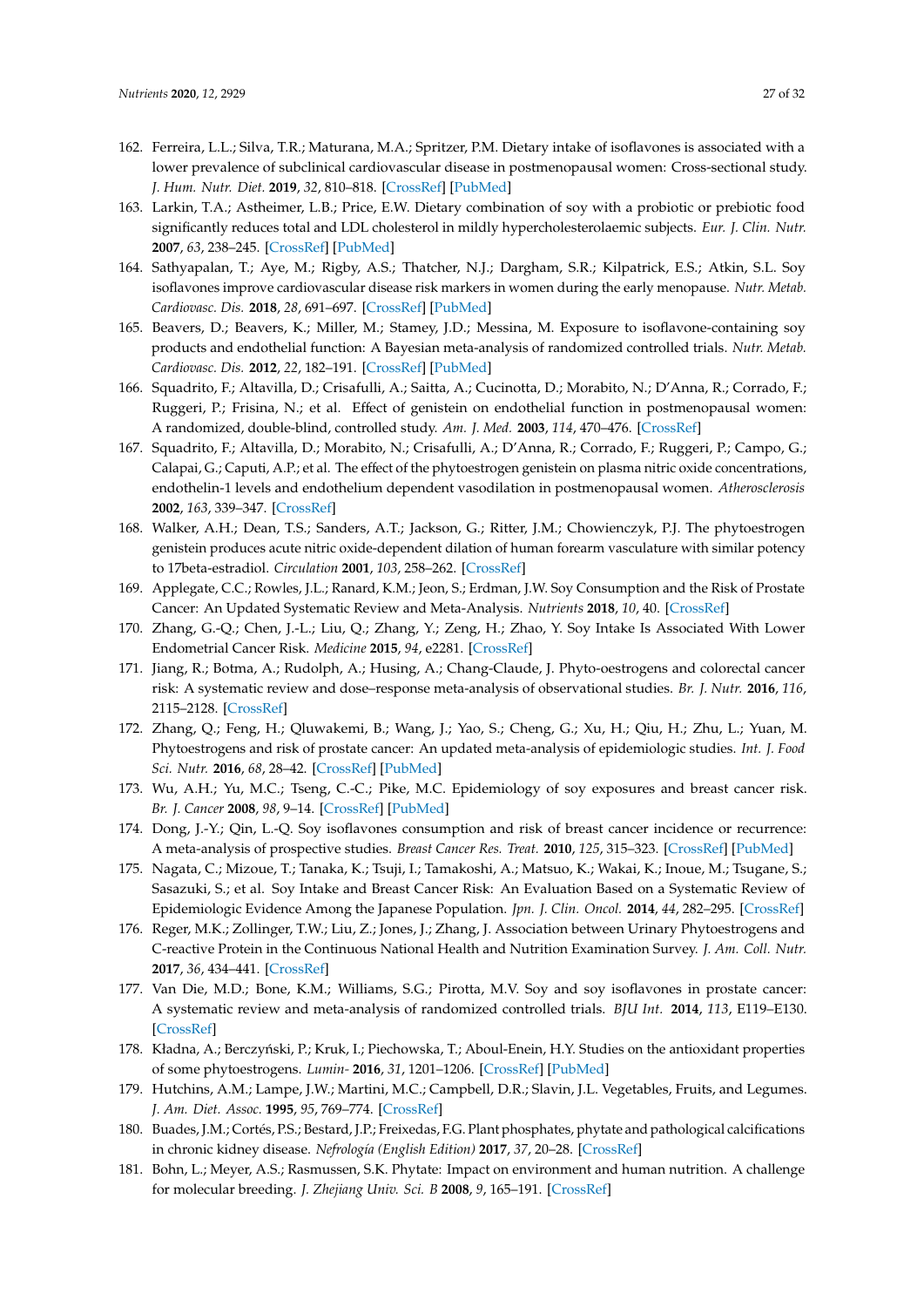- <span id="page-27-0"></span>182. Castro-Alba, V.; Lazarte, C.E.; Bergenståhl, B.; Granfeldt, Y. Phytate, iron, zinc, and calcium content of common Bolivian foods and their estimated mineral bioavailability. *Food Sci. Nutr.* **2019**, *7*, 2854–2865. [\[CrossRef\]](http://dx.doi.org/10.1002/fsn3.1127) [\[PubMed\]](http://www.ncbi.nlm.nih.gov/pubmed/31572579)
- <span id="page-27-1"></span>183. Sandstead, H.H.; Freeland-Graves, J.H. Dietary phytate, zinc and hidden zinc deficiency. *J. Trace Elements Med. Boil.* **2014**, *28*, 414–417. [\[CrossRef\]](http://dx.doi.org/10.1016/j.jtemb.2014.08.011) [\[PubMed\]](http://www.ncbi.nlm.nih.gov/pubmed/25439135)
- <span id="page-27-2"></span>184. Vashishth, A.; Ram, S.; Beniwal, V. Cereal phytases and their importance in improvement of micronutrients bioavailability. *3 Biotech* **2017**, *7*, 13. [\[CrossRef\]](http://dx.doi.org/10.1007/s13205-017-0698-5) [\[PubMed\]](http://www.ncbi.nlm.nih.gov/pubmed/28444586)
- <span id="page-27-3"></span>185. Steiner, T.; Mosenthin, R.; Zimmermann, B.; Greiner, R.; Roth, S. Distribution of phytase activity, total phosphorus and phytate phosphorus in legume seeds, cereals and cereal by-products as influenced by harvest year and cultivar. *Anim. Feed. Sci. Technol.* **2007**, *133*, 320–334. [\[CrossRef\]](http://dx.doi.org/10.1016/j.anifeedsci.2006.04.007)
- 186. Ishiguro, T.; Ono, T.; Wada, T.; Tsukamoto, C.; Kono, Y. Changes in Soybean Phytate Content as a Result of Field Growing Conditions and Influence on Tofu Texture. *Biosci. Biotechnol. Biochem.* **2006**, *70*, 874–880. [\[CrossRef\]](http://dx.doi.org/10.1271/bbb.70.874)
- <span id="page-27-4"></span>187. Kumar, V.; Rani, A.; Rajpal, S.; Srivastava, G.; Ramesh, A.; Joshi, O.P. Phytic acid in Indian soybean: Genotypic variability and influence of growing location. *J. Sci. Food Agric.* **2005**, *85*, 1523–1526. [\[CrossRef\]](http://dx.doi.org/10.1002/jsfa.2151)
- <span id="page-27-5"></span>188. Wang, N.; Daun, J.K. Effects of variety and crude protein content on nutrients and anti-nutrients in lentils (Lens culinaris). *Food Chem.* **2006**, *95*, 493–502. [\[CrossRef\]](http://dx.doi.org/10.1016/j.foodchem.2005.02.001)
- <span id="page-27-6"></span>189. Wang, N.; Hatcher, D.; Tyler, R.; Toews, R.; Gawalko, E. Effect of cooking on the composition of beans (Phaseolus vulgaris L.) and chickpeas (Cicer arietinum L.). *Food Res. Int.* **2010**, *43*, 589–594. [\[CrossRef\]](http://dx.doi.org/10.1016/j.foodres.2009.07.012)
- <span id="page-27-7"></span>190. Lestienne, I.; Icard-Vernière, C.; Mouquet, C.; Picq, C.; Trèche, S.; Mouquet-Rivier, C. Effects of soaking whole cereal and legume seeds on iron, zinc and phytate contents. *Food Chem.* **2005**, *89*, 421–425. [\[CrossRef\]](http://dx.doi.org/10.1016/j.foodchem.2004.03.040)
- <span id="page-27-8"></span>191. Duhan, A.; Khetarpaul, N.; Bishnoi, S. Changes in phytates and HCl extractability of calcium, phosphorus, and iron of soaked, dehulled, cooked, and sprouted pigeon pea cultivar (UPAS-120). *Plant Foods Hum. Nutr.* **2002**, *57*, 275–284. [\[CrossRef\]](http://dx.doi.org/10.1023/A:1021814919592)
- <span id="page-27-9"></span>192. Urbano, G.; López-Jurado, M.; Aranda, P.; Vidal-Valverde, C.; Tenorio, E.; Porres, J. The role of phytic acid in legumes: Antinutrient or beneficial function? *J. Physiol. Biochem.* **2000**, *56*, 283–294. [\[CrossRef\]](http://dx.doi.org/10.1007/BF03179796) [\[PubMed\]](http://www.ncbi.nlm.nih.gov/pubmed/11198165)
- <span id="page-27-10"></span>193. Leenhardt, F.; Levrat-Verny, M.-A.; Chanliaud, E.; Rémésy, C. Moderate Decrease of pH by Sourdough Fermentation Is Sufficient To Reduce Phytate Content of Whole Wheat Flour through Endogenous Phytase Activity. *J. Agric. Food Chem.* **2005**, *53*, 98–102. [\[CrossRef\]](http://dx.doi.org/10.1021/jf049193q) [\[PubMed\]](http://www.ncbi.nlm.nih.gov/pubmed/15631515)
- <span id="page-27-11"></span>194. Castro-Alba, V.; Lazarte, C.E.; Perez-Rea, D.; Carlsson, N.; Almgren, A.; Bergenståhl, B.; Granfeldt, Y. Fermentation of pseudocereals quinoa, canihua, and amaranth to improve mineral accessibility through degradation of phytate. *J. Sci. Food Agric.* **2019**, *99*, 5239–5248. [\[CrossRef\]](http://dx.doi.org/10.1002/jsfa.9793)
- <span id="page-27-12"></span>195. Scheers, N.; Rossander-Hulthen, L.; Torsdottir, I.; Sandberg, A.-S. Increased iron bioavailability from lactic-fermented vegetables is likely an effect of promoting the formation of ferric iron (Fe3+). *Eur. J. Nutr.* **2015**, *55*, 373–382. [\[CrossRef\]](http://dx.doi.org/10.1007/s00394-015-0857-6) [\[PubMed\]](http://www.ncbi.nlm.nih.gov/pubmed/25672527)
- <span id="page-27-13"></span>196. Vonderheid, S.C.; Tussing-Humphreys, L.; Park, C.; Pauls, H.; Hemphill, N.O.; LaBomascus, B.; McLeod, A.; Koenig, M.D. A Systematic Review and Meta-Analysis on the Effects of Probiotic Species on Iron Absorption and Iron Status. *Nutrients* **2019**, *11*, 2938. [\[CrossRef\]](http://dx.doi.org/10.3390/nu11122938)
- <span id="page-27-14"></span>197. Sandberg, A.S.; Önning, G.; Engström, N.; Scheers, N. Iron Supplements Containing Lactobacillus plantarum 299v Increase Ferric Iron and Up-regulate the Ferric Reductase DCYTB in Human Caco-2/HT29 MTX Co-Cultures. *Nutrients* **2018**, *10*, 1949. [\[CrossRef\]](http://dx.doi.org/10.3390/nu10121949)
- <span id="page-27-15"></span>198. Freitas, K.D.C.; Amancio, O.M.S.; Novo, N.F.; Fagundes-Neto, U.; De Morais, M.B. Partially hydrolyzed guar gum increases intestinal absorption of iron in growing rats with iron deficiency anemia. *Clin. Nutr.* **2006**, *25*, 851–858. [\[CrossRef\]](http://dx.doi.org/10.1016/j.clnu.2006.02.010)
- 199. Yonekura, L.; Suzuki, H. Effects of dietary zinc levels, phytic acid and resistant starch on zinc bioavailability in rats. *Eur. J. Nutr.* **2004**, *44*, 384–391. [\[CrossRef\]](http://dx.doi.org/10.1007/s00394-004-0540-9)
- <span id="page-27-16"></span>200. Farmer, A.D.; Mohammed, S.D.; Dukes, E.G.; Scott, S.M.; Hobson, A.R. Caecal pH is a biomarker of excessive colonic fermentation. *World J. Gastroenterol.* **2014**, *20*, 5000–5007. [\[CrossRef\]](http://dx.doi.org/10.3748/wjg.v20.i17.5000)
- <span id="page-27-17"></span>201. Monk, J.M.; Lepp, D.; Wu, W.; Pauls, K.P.; Robinson, L.E.; Power, K.A. Navy and black bean supplementation primes the colonic mucosal microenvironment to improve gut health. *J. Nutr. Biochem.* **2017**, *49*, 89–100. [\[CrossRef\]](http://dx.doi.org/10.1016/j.jnutbio.2017.08.002)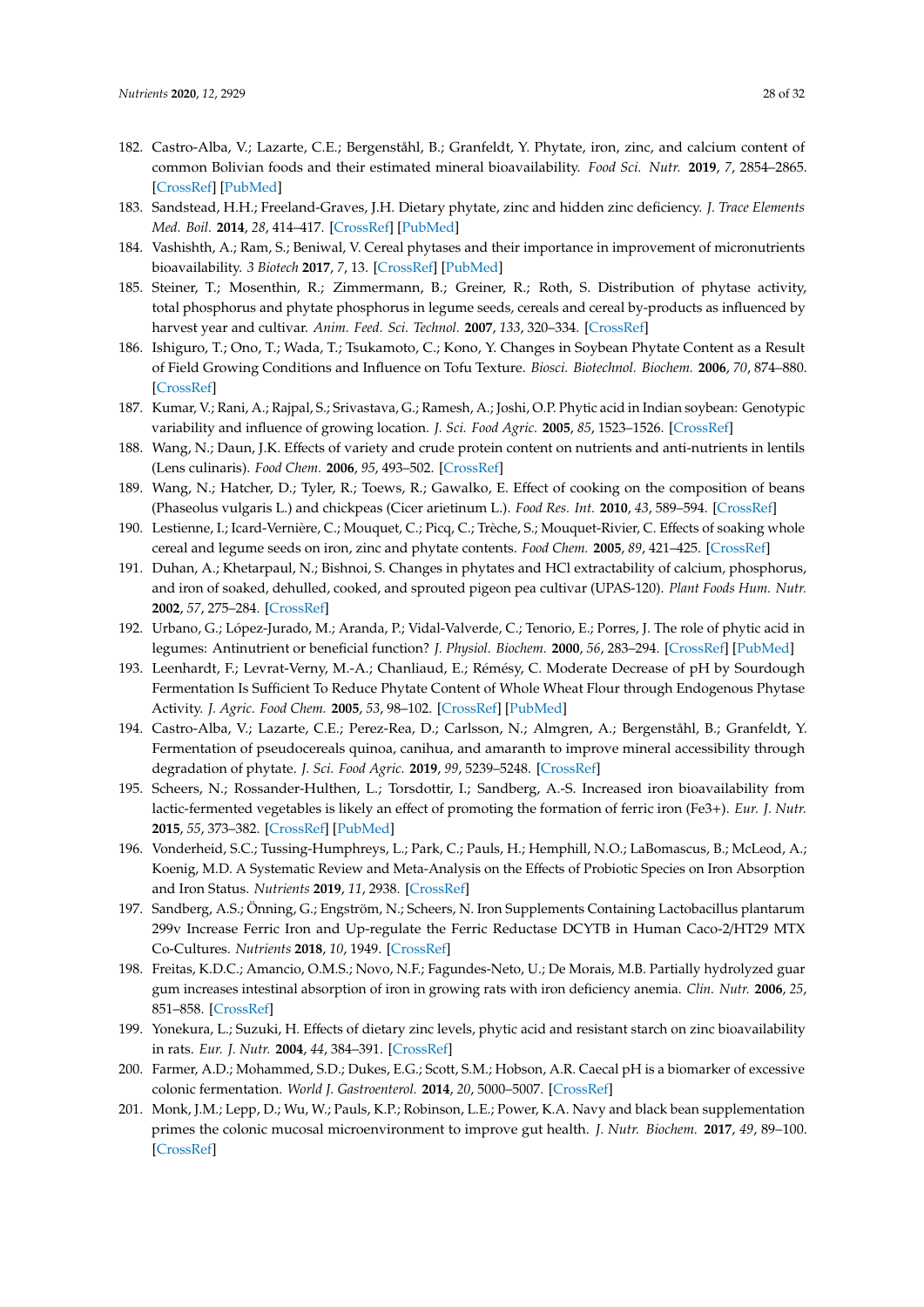- <span id="page-28-0"></span>202. Chen, Y.; Chang, S.K.; Zhang, Y.; Hsu, C.-Y.; Nannapaneni, R. Gut microbiota and short chain fatty acid composition as affected by legume type and processing methods as assessed by simulated in vitro digestion assays. *Food Chem.* **2020**, *312*, 126040. [\[CrossRef\]](http://dx.doi.org/10.1016/j.foodchem.2019.126040) [\[PubMed\]](http://www.ncbi.nlm.nih.gov/pubmed/31896457)
- <span id="page-28-1"></span>203. Armah, S.M.; Boy, E.; Chen, D.; Candal, P.; Reddy, M.B. Regular Consumption of a High-Phytate Diet Reduces the Inhibitory Effect of Phytate on Nonheme-Iron Absorption in Women with Suboptimal Iron Stores. *J. Nutr.* **2015**, *145*, 1735–1739. [\[CrossRef\]](http://dx.doi.org/10.3945/jn.114.209957)
- <span id="page-28-2"></span>204. Silva, E.O.; Bracarense, A. Phytic Acid: From Antinutritional to Multiple Protection Factor of Organic Systems. *J. Food Sci.* **2016**, *81*, R1357–R1362. [\[CrossRef\]](http://dx.doi.org/10.1111/1750-3841.13320) [\[PubMed\]](http://www.ncbi.nlm.nih.gov/pubmed/27272247)
- <span id="page-28-3"></span>205. Fredlund, K.; Isaksson, M.; Rossander-Hulthèn, L.; Almgren, A.; Sandberg, A.-S. Absorption of zinc and retention of calcium: Dose-dependent inhibition by phytate. *J. Trace Elements Med. Boil.* **2006**, *20*, 49–57. [\[CrossRef\]](http://dx.doi.org/10.1016/j.jtemb.2006.01.003) [\[PubMed\]](http://www.ncbi.nlm.nih.gov/pubmed/16632176)
- <span id="page-28-4"></span>206. Schlemmer, U.; Frølich, W.; Prieto, R.M.; Grases, F. Phytate in foods and significance for humans: Food sources, intake, processing, bioavailability, protective role and analysis. *Mol. Nutr. Food Res.* **2009**, *53*, S330–S375. [\[CrossRef\]](http://dx.doi.org/10.1002/mnfr.200900099)
- <span id="page-28-5"></span>207. Miller, L.V.; Hambidge, K.M.; Krebs, N.F. Zinc Absorption Is Not Related to Dietary Phytate Intake in Infants and Young Children Based on Modeling Combined Data from Multiple Studies. *J. Nutr.* **2015**, *145*, 1763–1769. [\[CrossRef\]](http://dx.doi.org/10.3945/jn.115.213074)
- <span id="page-28-6"></span>208. Baye, K.; Guyot, J.-P.; Icard-Vernière, C.; Rochette, I.; Mouquet-Rivier, C. Enzymatic degradation of phytate, polyphenols and dietary fibers in Ethiopian injera flours: Effect on iron bioaccessibility. *Food Chem.* **2015**, *174*, 60–67. [\[CrossRef\]](http://dx.doi.org/10.1016/j.foodchem.2014.11.012)
- <span id="page-28-7"></span>209. Levrat-Verny, M.-A.; Coudray, C.; Bellanger, J.; Lopez, H.W.; Demigné, C.; Rayssiguier, Y.; Rémésy, C. Wholewheat flour ensures higher mineral absorption and bioavailability than white wheat flour in rats. *Br. J. Nutr.* **1999**, *82*, 17–21. [\[CrossRef\]](http://dx.doi.org/10.1017/S0007114599001075)
- <span id="page-28-8"></span>210. Armah, S.M. Fractional Zinc Absorption for Men, Women, and Adolescents Is Overestimated in the Current Dietary Reference Intakes. *J. Nutr.* **2016**, *146*, 1276–1280. [\[CrossRef\]](http://dx.doi.org/10.3945/jn.115.225607)
- <span id="page-28-9"></span>211. Armah, S.M.; Carriquiry, A.L.; Reddy, M.B. Total Iron Bioavailability from the US Diet Is Lower Than the Current Estimate. *J. Nutr.* **2015**, *145*, 2617–2621. [\[CrossRef\]](http://dx.doi.org/10.3945/jn.115.210484)
- <span id="page-28-10"></span>212. Hallberg, L.; Brune, M.; Rossander, L. Iron absorption in man: Ascorbic acid and dose-dependent inhibition by phytate. *Am. J. Clin. Nutr.* **1989**, *49*, 140–144. [\[CrossRef\]](http://dx.doi.org/10.1093/ajcn/49.1.140) [\[PubMed\]](http://www.ncbi.nlm.nih.gov/pubmed/2911999)
- <span id="page-28-11"></span>213. Luo, Y.; Henle, E.S.; Linn, S. Oxidative damage to DNA constituents by iron-mediated fenton reactions. The deoxycytidine family. *J. Boil. Chem.* **1996**, *271*, 21167–21176. [\[CrossRef\]](http://dx.doi.org/10.1074/jbc.271.35.21167)
- <span id="page-28-12"></span>214. Seiwert, N.; Heylmann, D.; Hasselwander, S.; Fahrer, J. Mechanism of colorectal carcinogenesis triggered by heme iron from red meat. *Biochim. Biophys. Acta (BBA)-Bioenerg.* **2020**, *1873*, 188334. [\[CrossRef\]](http://dx.doi.org/10.1016/j.bbcan.2019.188334) [\[PubMed\]](http://www.ncbi.nlm.nih.gov/pubmed/31783067)
- <span id="page-28-13"></span>215. Vucenik, I.; Shamsuddin, A.M. Protection against Cancer by Dietary IP6and Inositol. *Nutr. Cancer* **2006**, *55*, 109–125. [\[CrossRef\]](http://dx.doi.org/10.1207/s15327914nc5502_1)
- <span id="page-28-14"></span>216. Sanchís, P.; Rivera, R.; Berga, F.; Fortuny, R.; Adrover, M.; Costa-Bauzà, A.; Grases, F.; Masmiquel, L. Phytate Decreases Formation of Advanced Glycation End-Products in Patients with Type II Diabetes: Randomized Crossover Trial. *Sci. Rep.* **2018**, *8*, 9619. [\[CrossRef\]](http://dx.doi.org/10.1038/s41598-018-27853-9)
- <span id="page-28-15"></span>217. Curhan, G.C.; Willett, W.C.; Knight, E.L.; Stampfer, M.J. Dietary Factors and the Risk of Incident Kidney Stones in Younger Women. *Arch. Intern. Med.* **2004**, *164*, 885–891. [\[CrossRef\]](http://dx.doi.org/10.1001/archinte.164.8.885)
- <span id="page-28-16"></span>218. Grases, F.; Perelló, J.; Sanchís, P.; Isern, B.; Prieto, R.M.; Costa-Bauza, A.; Santiago, C.; Ferragut, M.L.; Frontera, G. Anticalculus effect of a triclosan mouthwash containing phytate: A double-blind, randomized, three-period crossover trial. *J. Periodontal Res.* **2009**, *44*, 616–621. [\[CrossRef\]](http://dx.doi.org/10.1111/j.1600-0765.2008.01168.x) [\[PubMed\]](http://www.ncbi.nlm.nih.gov/pubmed/18973518)
- <span id="page-28-17"></span>219. Gonzalez, A.A.L.; Grases, F.; Marí, B.; Tomas-Salva, M.; Rodriguez, A. Urinary phytate concentration and risk of fracture determined by the FRAX index in a group of postmenopausal women. *Turk. J. Med Sci.* **2019**, *49*, 458–463. [\[CrossRef\]](http://dx.doi.org/10.3906/sag-1806-117)
- <span id="page-28-18"></span>220. Grases, F. Phytate reduces age-related cardiovascular calcification. *Front. Biosci.* **2008**, *13*, 7115. [\[CrossRef\]](http://dx.doi.org/10.2741/3214)
- <span id="page-28-19"></span>221. Fernández-Palomeque, C.; Grau, A.; Perelló, J.; Sanchís, P.; Isern, B.; Prieto, R.M.; Costa-Bauza, A.; Caldés, O.J.; Bonnin, O.; García-Raja, A.; et al. Relationship between Urinary Level of Phytate and Valvular Calcification in an Elderly Population: A Cross-Sectional Study. *PLoS ONE* **2015**, *10*, e0136560. [\[CrossRef\]](http://dx.doi.org/10.1371/journal.pone.0136560)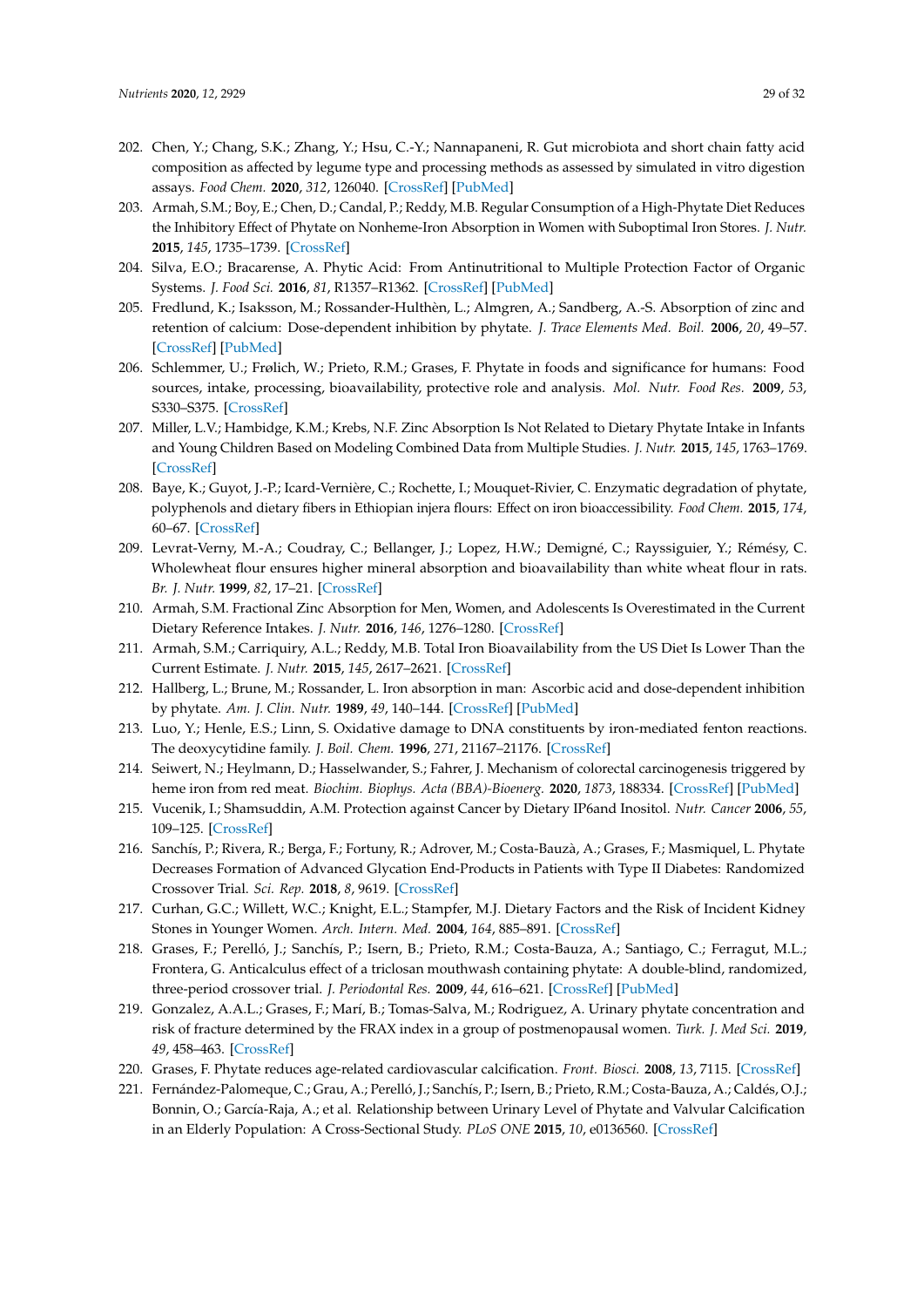- <span id="page-29-0"></span>222. Sanchís, P.; Buades, J.M.; Berga, F.; Gelabert, M.M.; Molina, M.; Íñigo, M.V.; García, S.; Gonzalez, J.; Bernabeu, M.R.; Costa-Bauza, A.; et al. Protective Effect of Myo-Inositol Hexaphosphate (Phytate) on Abdominal Aortic Calcification in Patients With Chronic Kidney Disease. *J. Ren. Nutr.* **2016**, *26*, 226–236. [\[CrossRef\]](http://dx.doi.org/10.1053/j.jrn.2016.01.010) [\[PubMed\]](http://www.ncbi.nlm.nih.gov/pubmed/26975775)
- <span id="page-29-1"></span>223. De Jesus, N.Z.T.; Falcão, H.D.S.; Gomes, I.F.; Leite, T.J.D.A.; Lima, G.R.D.M.; Barbosa-Filho, J.; Tavares, J.F.; Da Silva, M.S.; De Athayde-Filho, P.F.; Batista, L. Tannins, Peptic Ulcers and Related Mechanisms. *Int. J. Mol. Sci.* **2012**, *13*, 3203–3228. [\[CrossRef\]](http://dx.doi.org/10.3390/ijms13033203) [\[PubMed\]](http://www.ncbi.nlm.nih.gov/pubmed/22489149)
- <span id="page-29-2"></span>224. Kim, E.-Y.; Pai, T.-K.; Han, O. Effect of Bioactive Dietary Polyphenols on Zinc Transport across the Intestinal Caco-2 Cell Monolayers. *J. Agric. Food Chem.* **2011**, *59*, 3606–3612. [\[CrossRef\]](http://dx.doi.org/10.1021/jf104260j) [\[PubMed\]](http://www.ncbi.nlm.nih.gov/pubmed/21410257)
- <span id="page-29-3"></span>225. Smeriglio, A.; Barreca, D.; Bellocco, E.; Trombetta, D. Proanthocyanidins and hydrolysable tannins: Occurrence, dietary intake and pharmacological effects. *Br. J. Pharmacol.* **2016**, *174*, 1244–1262. [\[CrossRef\]](http://dx.doi.org/10.1111/bph.13630)
- 226. Pizzi, A. Tannins: Prospectives and Actual Industrial Applications. *Biomol.* **2019**, *9*, 344. [\[CrossRef\]](http://dx.doi.org/10.3390/biom9080344)
- <span id="page-29-7"></span>227. Delimont, N.M.; Haub, M.D.; Lindshield, B.L. The Impact of Tannin Consumption on Iron Bioavailability and Status: A Narrative Review. *Curr. Dev. Nutr.* **2017**, *1*, 1–12. [\[CrossRef\]](http://dx.doi.org/10.3945/cdn.116.000042)
- <span id="page-29-18"></span>228. Goszcz, K.; Duthie, G.G.; Stewart, D.; Leslie, S.J.; Megson, I.L. Bioactive polyphenols and cardiovascular disease: Chemical antagonists, pharmacological agents or xenobiotics that drive an adaptive response? *Br. J. Pharmacol.* **2017**, *174*, 1209–1225. [\[CrossRef\]](http://dx.doi.org/10.1111/bph.13708)
- <span id="page-29-4"></span>229. Hodges, R.E.; Minich, D.M. Modulation of Metabolic Detoxification Pathways Using Foods and Food-Derived Components: A Scientific Review with Clinical Application. *J. Nutr. Metab.* **2015**, *2015*, 1–23. [\[CrossRef\]](http://dx.doi.org/10.1155/2015/760689)
- <span id="page-29-5"></span>230. Karamać, M. Chelation of Cu(II), Zn(II), and Fe(II) by Tannin Constituents of Selected Edible Nuts. *Int. J. Mol. Sci.* **2009**, *10*, 5485–5497. [\[CrossRef\]](http://dx.doi.org/10.3390/ijms10125485)
- <span id="page-29-6"></span>231. Petry, N.; Egli, I.; Zeder, C.; Walczyk, T.; Hurrell, R. Polyphenols and Phytic Acid Contribute to the Low Iron Bioavailability from Common Beans in Young Women. *J. Nutr.* **2010**, *140*, 1977–1982. [\[CrossRef\]](http://dx.doi.org/10.3945/jn.110.125369)
- <span id="page-29-8"></span>232. Root, M.M.; Hu, J.; Stephenson, L.S.; Parker, R.S.; Campbell, T.C. Iron status of middle-aged women in five counties of rural China. *Eur. J. Clin. Nutr.* **1999**, *53*, 199–206. [\[CrossRef\]](http://dx.doi.org/10.1038/sj.ejcn.1600701) [\[PubMed\]](http://www.ncbi.nlm.nih.gov/pubmed/10201801)
- <span id="page-29-9"></span>233. Arts, I.C.W.; Van De Putte, B.; Hollman, P.C.H. Catechin Contents of Foods Commonly Consumed in The Netherlands. 1. Fruits, Vegetables, Staple Foods, and Processed Foods. *J. Agric. Food Chem.* **2000**, *48*, 1746–1751. [\[CrossRef\]](http://dx.doi.org/10.1021/jf000025h) [\[PubMed\]](http://www.ncbi.nlm.nih.gov/pubmed/10820089)
- <span id="page-29-10"></span>234. Arts, I.C.W.; Van De Putte, B.; Hollman, P.C.H. Catechin contents of foods commonly consumed in The Netherlands. 2. Tea, wine, fruit juices, and chocolate milk. *J. Agric. Food Chem.* **2000**, *48*, 1752–1757. [\[CrossRef\]](http://dx.doi.org/10.1021/jf000026+) [\[PubMed\]](http://www.ncbi.nlm.nih.gov/pubmed/10820090)
- <span id="page-29-11"></span>235. Du, G.-J.; Zhang, Z.; Wen, X.-D.; Yu, C.; Calway, T.; Yuan, C.-S.; Wang, C.-Z. Epigallocatechin Gallate (EGCG) Is the Most Effective Cancer Chemopreventive Polyphenol in Green Tea. *Nutrients* **2012**, *4*, 1679–1691. [\[CrossRef\]](http://dx.doi.org/10.3390/nu4111679)
- <span id="page-29-12"></span>236. Sinija, V.R.; Mishra, H.N. Green tea: Health benefits. *J. Nutr. Environ. Med.* **2008**, *17*, 232–242. [\[CrossRef\]](http://dx.doi.org/10.1080/13590840802518785)
- <span id="page-29-13"></span>237. Koch, W.; Kukula-Koch, W.; Głowniak, K. Catechin Composition and Antioxidant Activity of Black Teas in Relation to Brewing Time. *J. AOAC Int.* **2017**, *100*, 1694–1699. [\[CrossRef\]](http://dx.doi.org/10.5740/jaoacint.17-0235)
- <span id="page-29-14"></span>238. Kevers, C.; Pincemail, J.; Tabart, J.; Defraigne, J.-O.; Dommes, J. Influence of Cultivar, Harvest Time, Storage Conditions, and Peeling on the Antioxidant Capacity and Phenolic and Ascorbic Acid Contents of Apples and Pears. *J. Agric. Food Chem.* **2011**, *59*, 6165–6171. [\[CrossRef\]](http://dx.doi.org/10.1021/jf201013k)
- <span id="page-29-15"></span>239. Mikulic-Petkovsek, M.; Slatnar, A.; Stampar, F.; Veberic, R. The influence of organic/integrated production on the content of phenolic compounds in apple leaves and fruits in four different varieties over a 2-year period. *J. Sci. Food Agric.* **2010**, *90*, 2366–2378. [\[CrossRef\]](http://dx.doi.org/10.1002/jsfa.4093)
- 240. Chinnici, F.; Bendini, A.; Gaiani, A.; Riponi, C. Radical Scavenging Activities of Peels and Pulps from cv. Golden Delicious Apples as Related to Their Phenolic Composition. *J. Agric. Food Chem.* **2004**, *52*, 4684–4689. [\[CrossRef\]](http://dx.doi.org/10.1021/jf049770a)
- <span id="page-29-16"></span>241. Le Bourvellec, C.; Bureau, S.; Renard, C.M.G.C.; Plénet, D.; Gautier, H.; Touloumet, L.; Girard, T.; Simon, S. Cultivar and Year Rather than Agricultural Practices Affect Primary and Secondary Metabolites in Apple Fruit. *PLoS ONE* **2015**, *10*, e0141916. [\[CrossRef\]](http://dx.doi.org/10.1371/journal.pone.0141916)
- <span id="page-29-17"></span>242. Chung, K.-T.; Wong, T.Y.; Wei, C.-I.; Huang, Y.-W.; Lin, Y. Tannins and Human Health: A Review. *Crit. Rev. Food Sci. Nutr.* **1998**, *38*, 421–464. [\[CrossRef\]](http://dx.doi.org/10.1080/10408699891274273) [\[PubMed\]](http://www.ncbi.nlm.nih.gov/pubmed/9759559)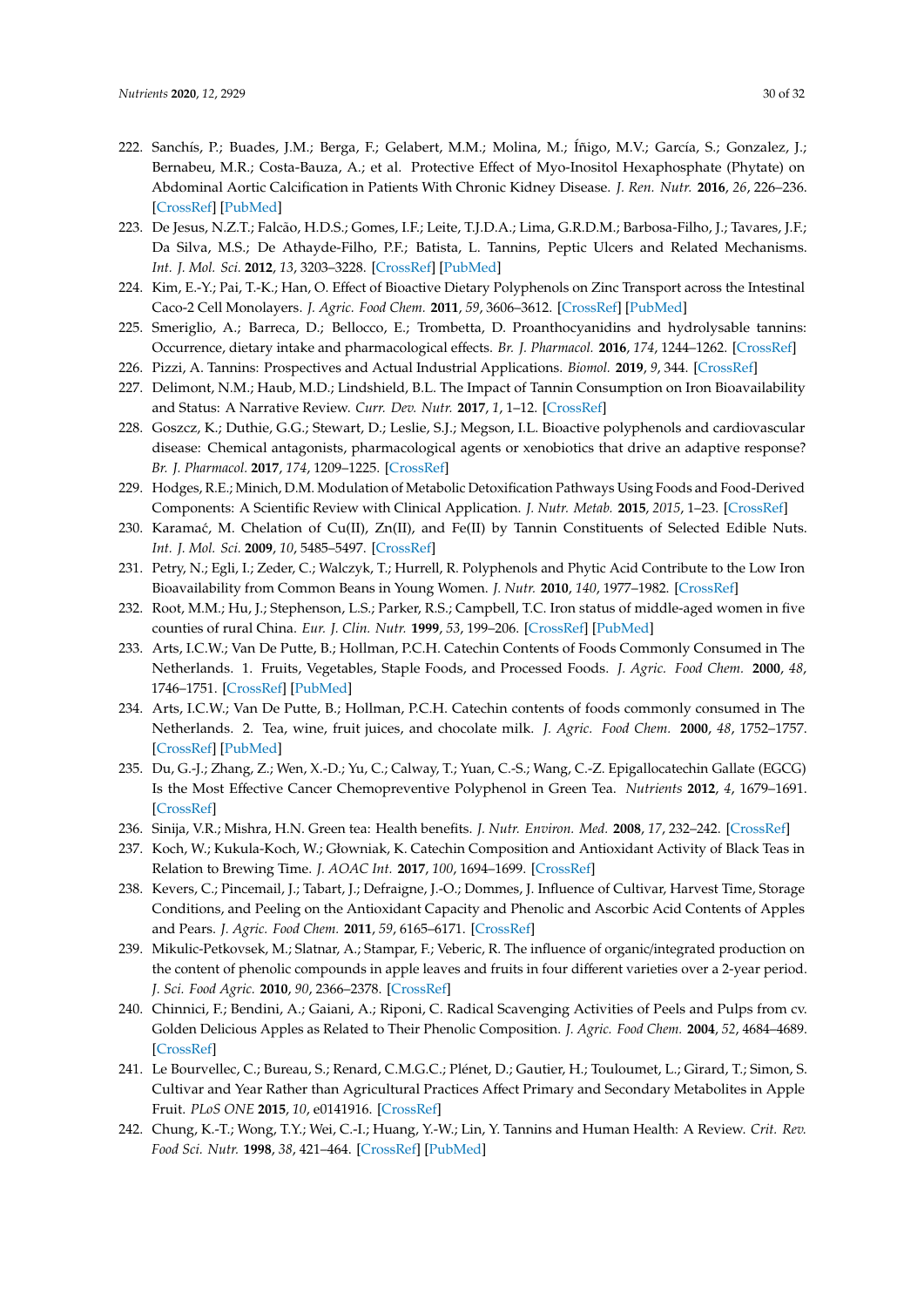- <span id="page-30-0"></span>243. Lee, S.; Shinde, P.; Choi, J.; Kwon, I.; Lee, J.; Pak, S.; Cho, W.; Chae, B. Effects of tannic acid supplementation on growth performance, blood hematology, iron status and faecal microflora in weanling pigs. *Livest. Sci.* **2010**, *131*, 281–286. [\[CrossRef\]](http://dx.doi.org/10.1016/j.livsci.2010.04.013)
- <span id="page-30-1"></span>244. Fiesel, A.; Ehrmann, M.; Geßner, D.K.; Most, E.; Eder, K. Effects of polyphenol-rich plant products from grape or hop as feed supplements on iron, zinc and copper status in piglets. *Arch. Anim. Nutr.* **2015**, *69*, 276–284. [\[CrossRef\]](http://dx.doi.org/10.1080/1745039X.2015.1057065) [\[PubMed\]](http://www.ncbi.nlm.nih.gov/pubmed/26097996)
- <span id="page-30-2"></span>245. Delimont, N.M.; Fiorentino, N.M.; Kimmel, A.K.; Haub, M.D.; Rosenkranz, S.K.; Lindshield, B.L. Long-Term Dose-Response Condensed Tannin Supplementation Does Not Affect Iron Status or Bioavailability. *Curr. Dev. Nutr.* **2017**, *1*, e001081. [\[CrossRef\]](http://dx.doi.org/10.3945/cdn.117.001081) [\[PubMed\]](http://www.ncbi.nlm.nih.gov/pubmed/29955679)
- <span id="page-30-3"></span>246. Fuzi, S.F.A.; Koller, D.; Bruggraber, S.; Pereira, D.I.; Dainty, J.R.; Mushtaq, S. A 1-h time interval between a meal containing iron and consumption of tea attenuates the inhibitory effects on iron absorption: A controlled trial in a cohort of healthy UK women using a stable iron isotope. *Am. J. Clin. Nutr.* **2017**, *106*, 1413–1421. [\[CrossRef\]](http://dx.doi.org/10.3945/ajcn.117.161364)
- <span id="page-30-4"></span>247. Schlesier, K.; Kühn, B.; Kiehntopf, M.; Winnefeld, K.; Roskos, M.; Bitsch, R.; Böhm, V. Comparative evaluation of green and black tea consumption on the iron status of omnivorous and vegetarian people. *Food Res. Int.* **2012**, *46*, 522–527. [\[CrossRef\]](http://dx.doi.org/10.1016/j.foodres.2011.06.019)
- <span id="page-30-5"></span>248. Kim, E.-Y.; Ham, S.-K.; Bradke, D.; Ma, Q.; Han, O. Ascorbic acid offsets the inhibitory effect of bioactive dietary polyphenolic compounds on transepithelial iron transport in Caco-2 intestinal cells. *J. Nutr.* **2011**, *141*, 828–834. [\[CrossRef\]](http://dx.doi.org/10.3945/jn.110.134031)
- 249. Cercamondi, C.I.; Egli, I.M.; Zeder, C.; Hurrell, R.F. Sodium iron EDTA and ascorbic acid, but not polyphenol oxidase treatment, counteract the strong inhibitory effect of polyphenols from brown sorghum on the absorption of fortification iron in young women. *Br. J. Nutr.* **2013**, *111*, 481–489. [\[CrossRef\]](http://dx.doi.org/10.1017/S0007114513002705)
- <span id="page-30-6"></span>250. Siegenberg, D.; Baynes, R.D.; Bothwell, T.H.; Macfarlane, B.J.; Lamparelli, R.D.; Car, N.G.; MacPhail, P.; Schmidt, U.; Tal, A.; Mayet, F. Ascorbic acid prevents the dose-dependent inhibitory effects of polyphenols and phytates on nonheme-iron absorption. *Am. J. Clin. Nutr.* **1991**, *53*, 537–541. [\[CrossRef\]](http://dx.doi.org/10.1093/ajcn/53.2.537)
- <span id="page-30-7"></span>251. Mennen, L.; Hirvonen, T.; Arnault, N.; Bertrais, S.; Galan, P.; Hercberg, S. Consumption of black, green and herbal tea and iron status in French adults. *Eur. J. Clin. Nutr.* **2007**, *61*, 1174–1179. [\[CrossRef\]](http://dx.doi.org/10.1038/sj.ejcn.1602634)
- <span id="page-30-8"></span>252. Hogenkamp, P.S.; Jerling, J.C.; Hoekstra, T.; Melse-Boonstra, A.; MacIntyre, U.E. Association between consumption of black tea and iron status in adult Africans in the North West Province: The THUSA study. *Br. J. Nutr.* **2008**, *100*, 430–437. [\[CrossRef\]](http://dx.doi.org/10.1017/S000711450889441X) [\[PubMed\]](http://www.ncbi.nlm.nih.gov/pubmed/18275622)
- <span id="page-30-9"></span>253. Speer, H.; D'Cunha, N.M.; Botek, M.; McKune, A.J.; Sergi, D.; Georgousopoulou, E.; Mellor, D.; Naumovski, N.N. The Effects of Dietary Polyphenols on Circulating Cardiovascular Disease Biomarkers and Iron Status: A Systematic Review. *Nutr. Metab. Insights* **2019**, *12*, 1178638819882739. [\[CrossRef\]](http://dx.doi.org/10.1177/1178638819882739) [\[PubMed\]](http://www.ncbi.nlm.nih.gov/pubmed/31673228)
- <span id="page-30-10"></span>254. Del Bo', C.; Bernardi, S.; Marino, M.; Porrini, M.; Tucci, M.; Guglielmetti, S.; Cherubini, A.; Carrieri, B.; Kirkup, B.; Kroon, P.; et al. Systematic Review on Polyphenol Intake and Health Outcomes: Is there Sufficient Evidence to Define a Health-Promoting Polyphenol-Rich Dietary Pattern? *Nutrients* **2019**, *11*, 1355. [\[CrossRef\]](http://dx.doi.org/10.3390/nu11061355)
- <span id="page-30-11"></span>255. Taguchi, C.; Kishimoto, Y.; Fukushima, Y.; Kondo, K.; Yamakawa, M.; Wada, K.; Nagata, C. Dietary intake of total polyphenols and the risk of all-cause and specific-cause mortality in Japanese adults: The Takayama study. *Eur. J. Nutr.* **2019**, *59*, 1263–1271. [\[CrossRef\]](http://dx.doi.org/10.1007/s00394-019-02136-9)
- <span id="page-30-12"></span>256. Westfall, S.; Pasinetti, G.M. The Gut Microbiota Links Dietary Polyphenols With Management of Psychiatric Mood Disorders. *Front. Mol. Neurosci.* **2019**, *13*, 1196. [\[CrossRef\]](http://dx.doi.org/10.3389/fnins.2019.01196)
- <span id="page-30-13"></span>257. Ivey, K.L.; Lewis, J.R.; Lim, W.H.; Lim, E.M.; Hodgson, J.M.; Prince, R.L. Associations of Proanthocyanidin Intake with Renal Function and Clinical Outcomes in Elderly Women. *PLoS ONE* **2013**, *8*, e71166. [\[CrossRef\]](http://dx.doi.org/10.1371/journal.pone.0071166)
- <span id="page-30-14"></span>258. Yang, L.; Xian, D.; Xiong, X.; Lai, R.; Song, J.; Zhong, J. Proanthocyanidins against Oxidative Stress: From Molecular Mechanisms to Clinical Applications. *BioMed Res. Int.* **2018**, *2018*, 1–11. [\[CrossRef\]](http://dx.doi.org/10.1155/2018/8584136)
- 259. Peluso, I.; Serafini, M. Antioxidants from black and green tea: From dietary modulation of oxidative stress to pharmacological mechanisms. *Br. J. Pharmacol.* **2016**, *174*, 1195–1208. [\[CrossRef\]](http://dx.doi.org/10.1111/bph.13649)
- <span id="page-30-15"></span>260. Duffy, S.J.; Jr, J.F.K.; Holbrook, M.; Gokce, N.; Swerdloff, P.L.; Frei, B.; Vita, J.A.; Keaney, J.F.J. Short- and Long-Term Black Tea Consumption Reverses Endothelial Dysfunction in Patients With Coronary Artery Disease. *Circulation* **2001**, *104*, 151–156. [\[CrossRef\]](http://dx.doi.org/10.1161/01.CIR.104.2.151)
- <span id="page-30-16"></span>261. Schreuder, T.H.; Eijsvogels, T.; Greyling, A.; Draijer, R.; Hopman, M.T.; Thijssen, D.H. Effect of black tea consumption on brachial artery flow-mediated dilation and ischaemia–reperfusion in humans. *Appl. Physiol. Nutr. Metab.* **2014**, *39*, 145–151. [\[CrossRef\]](http://dx.doi.org/10.1139/apnm-2012-0450)